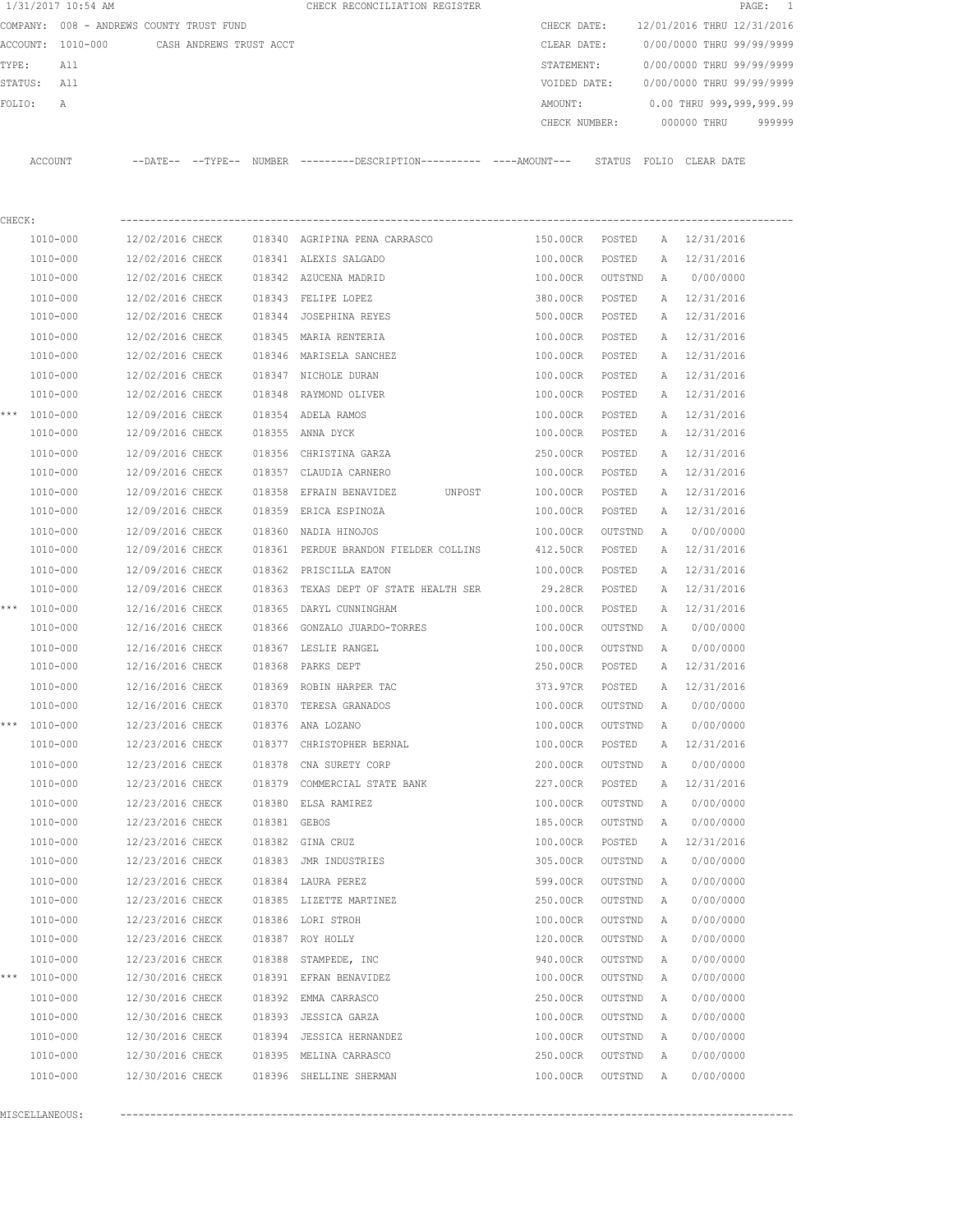|                | 1/31/2017 10:54 AM          |                                          |  | CHECK RECONCILIATION REGISTER                                                                                  |        |                                                                                                    |  |                                        | PAGE: 2 |
|----------------|-----------------------------|------------------------------------------|--|----------------------------------------------------------------------------------------------------------------|--------|----------------------------------------------------------------------------------------------------|--|----------------------------------------|---------|
|                |                             | COMPANY: 008 - ANDREWS COUNTY TRUST FUND |  |                                                                                                                |        |                                                                                                    |  | CHECK DATE: 12/01/2016 THRU 12/31/2016 |         |
|                | ACCOUNT: 1010-000           | CASH ANDREWS TRUST ACCT                  |  |                                                                                                                |        |                                                                                                    |  | CLEAR DATE: 0/00/0000 THRU 99/99/9999  |         |
| TYPE:          | All                         |                                          |  |                                                                                                                |        | STATEMENT:                                                                                         |  | 0/00/0000 THRU 99/99/9999              |         |
| STATUS: All    |                             |                                          |  |                                                                                                                |        | VOIDED DATE:                                                                                       |  | 0/00/0000 THRU 99/99/9999              |         |
| FOLIO:         | $\mathbb A$                 |                                          |  |                                                                                                                |        |                                                                                                    |  | AMOUNT: 0.00 THRU 999,999,999.99       |         |
|                |                             |                                          |  |                                                                                                                |        |                                                                                                    |  | CHECK NUMBER: 000000 THRU 999999       |         |
|                | ACCOUNT                     |                                          |  |                                                                                                                |        | --DATE-- --TYPE-- NUMBER ---------DESCRIPTION---------- ----AMOUNT--- STATUS FOLIO CLEARDATE       |  |                                        |         |
| MISCELLANEOUS: |                             |                                          |  |                                                                                                                |        |                                                                                                    |  |                                        |         |
|                | 1010-000                    |                                          |  |                                                                                                                |        | 12/14/2016 MISC.          018273 TRAVELERS              UNPOST         140.00  POSTED A 12/31/2016 |  |                                        |         |
|                |                             |                                          |  | 1010-000 12/27/2016 MISC. 018358 EFRAIN BENAVIDEZ UNPOST                                                       |        |                                                                                                    |  | 100.00 POSTED A 12/31/2016             |         |
|                | TOTALS FOR ACCOUNT 1010-000 |                                          |  | CHECK                                                                                                          | TOTAL: | 8,271.75CR                                                                                         |  |                                        |         |
|                |                             |                                          |  | DEPOSIT TOTAL:                                                                                                 |        | 0.00                                                                                               |  |                                        |         |
|                |                             |                                          |  | INTEREST                                                                                                       | TOTAL: | 0.00                                                                                               |  |                                        |         |
|                |                             |                                          |  | MISCELLANEOUS TOTAL:                                                                                           |        | 240.00                                                                                             |  |                                        |         |
|                |                             |                                          |  | SERVICE CHARGE TOTAL:                                                                                          |        | 0.00                                                                                               |  |                                        |         |
|                |                             |                                          |  | EFT FOR THE STATE OF THE STATE OF THE STATE OF THE STATE OF THE STATE OF THE STATE OF THE STATE OF THE STATE O | TOTAL: | 0.00                                                                                               |  |                                        |         |
|                |                             |                                          |  | BANK-DRAFT                                                                                                     | TOTAL: | 0.00                                                                                               |  |                                        |         |
|                |                             |                                          |  |                                                                                                                |        |                                                                                                    |  |                                        |         |
|                |                             | TOTALS FOR ANDREWS COUNTY TRUST FUND     |  | CHECK                                                                                                          | TOTAL: | 8,271.75CR                                                                                         |  |                                        |         |
|                |                             |                                          |  | DEPOSIT                                                                                                        | TOTAL: | 0.00                                                                                               |  |                                        |         |
|                |                             |                                          |  | INTEREST                                                                                                       | TOTAL: | 0.00                                                                                               |  |                                        |         |
|                |                             |                                          |  | MISCELLANEOUS TOTAL:                                                                                           |        | 240.00                                                                                             |  |                                        |         |
|                |                             |                                          |  | SERVICE CHARGE TOTAL:                                                                                          |        | 0.00                                                                                               |  |                                        |         |
|                |                             |                                          |  | EFT FOR THE STATE OF THE STATE OF THE STATE OF THE STATE OF THE STATE OF THE STATE OF THE STATE OF THE STATE O | TOTAL: | 0.00                                                                                               |  |                                        |         |
|                |                             |                                          |  | BANK-DRAFT                                                                                                     | TOTAL: | 0.00                                                                                               |  |                                        |         |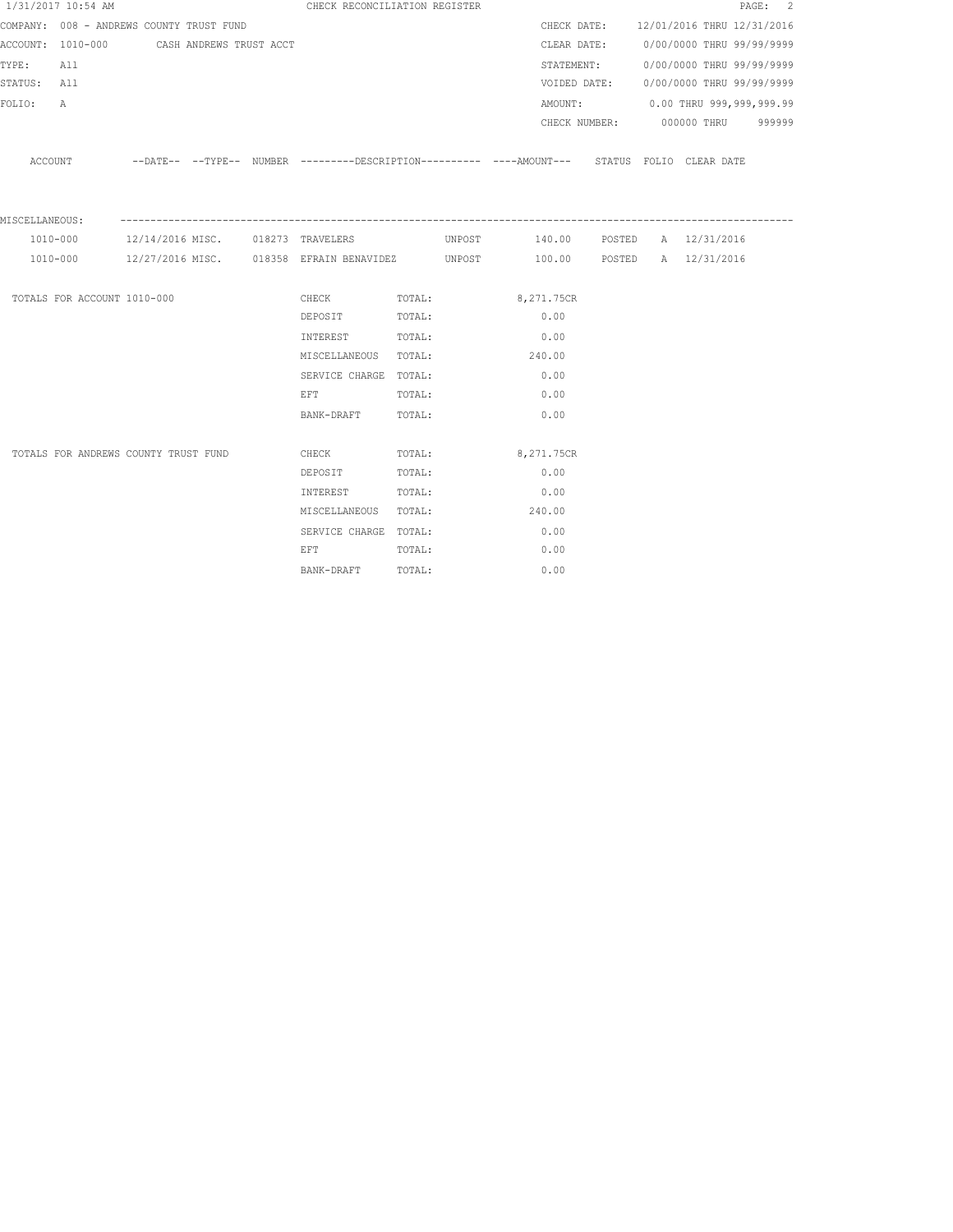|             | 1/31/2017 10:54 AM                         |  |                                                                                                                | CHECK RECONCILIATION REGISTER                                                                       |      |            |  |                                        | PAGE: 3 |  |
|-------------|--------------------------------------------|--|----------------------------------------------------------------------------------------------------------------|-----------------------------------------------------------------------------------------------------|------|------------|--|----------------------------------------|---------|--|
|             | COMPANY: 015 - CAPITAL IMPROVEMENT         |  |                                                                                                                |                                                                                                     |      |            |  | CHECK DATE: 12/01/2016 THRU 12/31/2016 |         |  |
|             | ACCOUNT: 1010-000 CASH CAPITAL IMPROVEMENT |  |                                                                                                                |                                                                                                     |      |            |  | CLEAR DATE: 0/00/0000 THRU 99/99/9999  |         |  |
| TYPE: All   |                                            |  |                                                                                                                |                                                                                                     |      | STATEMENT: |  | 0/00/0000 THRU 99/99/9999              |         |  |
| STATUS: All |                                            |  |                                                                                                                |                                                                                                     |      |            |  | VOIDED DATE: 0/00/0000 THRU 99/99/9999 |         |  |
| FOLIO:      | $\mathbb{A}$                               |  |                                                                                                                |                                                                                                     |      |            |  | AMOUNT: 0.00 THRU 999,999,999.99       |         |  |
|             |                                            |  |                                                                                                                |                                                                                                     |      |            |  | CHECK NUMBER: 000000 THRU 999999       |         |  |
|             |                                            |  |                                                                                                                | ACCOUNT -DATE-- --TYPE-- NUMBER ---------DESCRIPTION---------- ---AMOUNT--- STATUS FOLIO CLEAR DATE |      |            |  |                                        |         |  |
| CHECK:      |                                            |  |                                                                                                                |                                                                                                     |      |            |  |                                        |         |  |
|             |                                            |  |                                                                                                                | 1010-000 12/02/2016 CHECK 018353 ELLIOTT ELECTRIC SUPPLY 165.82CR POSTED A 12/30/2016               |      |            |  |                                        |         |  |
|             | TOTALS FOR ACCOUNT 1010-000                |  |                                                                                                                | CHECK TOTAL: 165.82CR                                                                               |      |            |  |                                        |         |  |
|             |                                            |  | DEPOSIT TOTAL:                                                                                                 |                                                                                                     | 0.00 |            |  |                                        |         |  |
|             |                                            |  | INTEREST                                                                                                       | TOTAL:                                                                                              | 0.00 |            |  |                                        |         |  |
|             |                                            |  | MISCELLANEOUS TOTAL:                                                                                           |                                                                                                     | 0.00 |            |  |                                        |         |  |
|             |                                            |  | SERVICE CHARGE TOTAL:                                                                                          |                                                                                                     | 0.00 |            |  |                                        |         |  |
|             |                                            |  | EFT FOR THE STATE OF THE STATE OF THE STATE OF THE STATE OF THE STATE OF THE STATE OF THE STATE OF THE STATE O |                                                                                                     | 0.00 |            |  |                                        |         |  |
|             |                                            |  | BANK-DRAFT TOTAL:                                                                                              | TOTAL:                                                                                              | 0.00 |            |  |                                        |         |  |
|             |                                            |  |                                                                                                                |                                                                                                     |      |            |  |                                        |         |  |
|             | TOTALS FOR CAPITAL IMPROVEMENT             |  | <b>CHECK</b>                                                                                                   | TOTAL: 165.82CR                                                                                     |      |            |  |                                        |         |  |
|             |                                            |  | DEPOSIT                                                                                                        | TOTAL:                                                                                              | 0.00 |            |  |                                        |         |  |
|             |                                            |  | INTEREST                                                                                                       | TOTAL:                                                                                              | 0.00 |            |  |                                        |         |  |
|             |                                            |  | MISCELLANEOUS TOTAL:                                                                                           |                                                                                                     | 0.00 |            |  |                                        |         |  |
|             |                                            |  | SERVICE CHARGE TOTAL:                                                                                          |                                                                                                     |      | 0.00       |  |                                        |         |  |
|             |                                            |  | EFT FOR THE STATE OF THE STATE OF THE STATE OF THE STATE OF THE STATE OF THE STATE OF THE STATE OF THE STATE O | TOTAL:                                                                                              | 0.00 |            |  |                                        |         |  |
|             |                                            |  | BANK-DRAFT                                                                                                     | TOTAL:                                                                                              |      | 0.00       |  |                                        |         |  |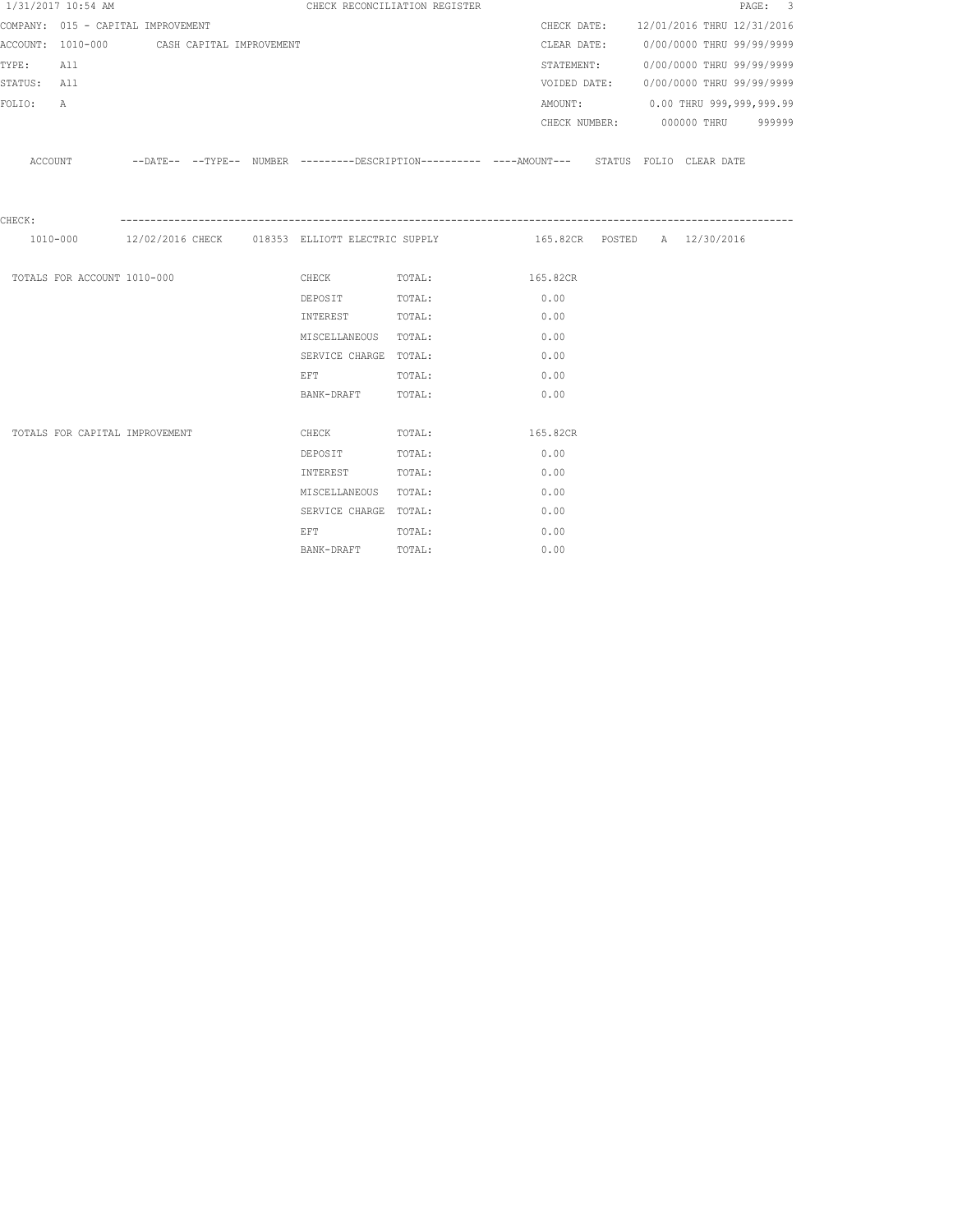| 1/31/2017 10:54 AM |                                               |        | CHECK RECONCILIATION REGISTER                                                              |                      |                  |   |                            | PAGE: 4 |
|--------------------|-----------------------------------------------|--------|--------------------------------------------------------------------------------------------|----------------------|------------------|---|----------------------------|---------|
|                    | COMPANY: 018 - ANDREWS EMPLOYEE TRUST         |        |                                                                                            | CHECK DATE:          |                  |   | 12/01/2016 THRU 12/31/2016 |         |
|                    | ACCOUNT: 1010-000 CASH ANDREWS EMPLOYEE TRUST |        |                                                                                            | CLEAR DATE:          |                  |   | 0/00/0000 THRU 99/99/9999  |         |
| TYPE:<br>All       |                                               |        |                                                                                            | STATEMENT:           |                  |   | 0/00/0000 THRU 99/99/9999  |         |
| STATUS:<br>All     |                                               |        |                                                                                            | VOIDED DATE:         |                  |   | 0/00/0000 THRU 99/99/9999  |         |
| FOLIO:<br>Α        |                                               |        |                                                                                            | AMOUNT:              |                  |   | 0.00 THRU 999,999,999.99   |         |
|                    |                                               |        |                                                                                            | CHECK NUMBER:        |                  |   | 000000 THRU                | 999999  |
| ACCOUNT            |                                               |        | --DATE-- --TYPE-- NUMBER --------DESCRIPTION---------- ---AMOUNT--- STATUS FOLIO CLEARDATE |                      |                  |   |                            |         |
| CHECK:             |                                               |        |                                                                                            |                      |                  |   |                            |         |
| 1010-000           | 12/01/2016 CHECK                              |        | 049120 PERMIAN REGIONAL MEDICAL CTR.                                                       | 515.20CR POSTED      |                  |   | A 12/30/2016               |         |
| 1010-000           | 12/01/2016 CHECK                              |        | 049121 PERMIAN REGIONAL MEDICAL CTR.                                                       | 987.60CR             | POSTED           |   | A 12/30/2016               |         |
| 1010-000           | 12/01/2016 CHECK                              |        | 049122 PERMIAN REGIONAL MEDICAL CTR.                                                       | 670.00CR POSTED      |                  |   | A 12/30/2016               |         |
| 1010-000           | 12/01/2016 CHECK                              |        | 049123 PERMIAN REGIONAL MEDICAL CTR.                                                       | 1,855.00CR POSTED    |                  |   | A 12/30/2016               |         |
| 1010-000           | 12/01/2016 CHECK                              |        | 049124 ANDREWS FAMILY MEDICINE                                                             | 33.60CR POSTED       |                  |   | A 12/30/2016               |         |
| 1010-000           | 12/01/2016 CHECK                              | 049125 | PERMIAN REGIONAL MEDICAL CTR.                                                              | 344.80CR             | POSTED           |   | A 12/30/2016               |         |
| 1010-000           | 12/01/2016 CHECK                              |        | 049126 PERMIAN REGIONAL MEDICAL CTR.                                                       | 654.80CR             | POSTED           |   | A 12/30/2016               |         |
| 1010-000           | 12/01/2016 CHECK                              |        | 049127 PERMIAN REGIONAL MEDICAL CTR. 646.00CR                                              |                      | POSTED           |   | A 12/30/2016               |         |
| 1010-000           | 12/01/2016 CHECK                              |        | 049128 ANDREWS FAMILY MEDICINE                                                             | 92.40CR              | POSTED           |   | A 12/30/2016               |         |
| 1010-000           | 12/01/2016 CHECK                              |        | 049129 CHAPPELL ROSSO DERMATOLOGY                                                          | 11.90CR              | POSTED           |   | A 12/30/2016               |         |
| 1010-000           | 12/01/2016 CHECK                              |        | 049130 DR WRIGHT'S VISION SOURCE                                                           | 12.40CR POSTED       |                  |   | A 12/30/2016               |         |
| 1010-000           | 12/01/2016 CHECK                              |        | 049131 MCH PROCARE HOSPITAL BASED                                                          | 1,275.53CR POSTED    |                  |   | A 12/30/2016               |         |
| 1010-000           | 12/01/2016 CHECK                              |        | 049132 PERMIAN REGIONAL MEDICAL CTR.                                                       | 264.40CR POSTED      |                  |   | A 12/30/2016               |         |
| 1010-000           | 12/01/2016 CHECK                              |        | 049133 MCH PROFESSIONAL CARE PATHOLOG                                                      | 11.86CR POSTED       |                  |   | A 12/30/2016               |         |
| 1010-000           | 12/01/2016 CHECK                              |        | 049134 MCH PROFESSIONAL CARE PATHOLOG                                                      | 110.24CR             | POSTED           |   | A 12/30/2016               |         |
| 1010-000           | 12/01/2016 CHECK                              |        | 049135 ECTOR COUNTY HOSPITAL DIST                                                          | 2,447.73CR           | POSTED           |   | A 12/30/2016               |         |
| 1010-000           | 12/01/2016 CHECK                              |        | 049136 QUICK CARE CLINIC                                                                   | 64.05CR              | POSTED           |   | A 12/30/2016               |         |
| 1010-000           | 12/01/2016 CHECK                              |        | 049137 ANDREWS FAMILY MEDICINE                                                             | 33.60CR              | POSTED           |   | A 12/30/2016               |         |
| 1010-000           | 12/01/2016 CHECK                              |        | 049138 ANDREWS FAMILY MEDICINE                                                             | 33.60CR              | POSTED           |   | A 12/30/2016               |         |
| 1010-000           | 12/01/2016 CHECK                              |        | 049139 CHAPPELL ROSSO DERMATOLOGY                                                          |                      |                  |   | A 12/30/2016               |         |
| 1010-000           | 12/01/2016 CHECK                              |        | 049140 JERRY WADE                                                                          | 298.90CR<br>190.00CR | POSTED<br>POSTED |   | A 12/30/2016               |         |
|                    |                                               |        |                                                                                            |                      |                  |   |                            |         |
| 1010-000           | 12/01/2016 CHECK                              |        | 049141 DR WRIGHT'S VISION SOURCE                                                           | 12.40CR              | POSTED           |   | A 12/30/2016               |         |
| 1010-000           | 12/01/2016 CHECK                              |        | 049142 DR WRIGHT'S VISION SOURCE                                                           | 12.40CR              | POSTED           |   | A 12/30/2016               |         |
| 1010-000           | 12/01/2016 CHECK                              |        | 049143 VIP CARE MANAGEMENT                                                                 | 542.50CR             | POSTED           | A | 12/30/2016                 |         |
| 1010-000           | 12/01/2016 CHECK                              |        | 049144 TEXAS ONCOLOGY, P.A.                                                                | 134.45CR             | POSTED           | Α | 12/30/2016                 |         |
| 1010-000           | 12/01/2016 CHECK                              |        | 049145 TEXAS ONCOLOGY, P.A.                                                                | 4,848.41CR           | POSTED           | Α | 12/30/2016                 |         |
| $1010 - 000$       | 12/01/2016 CHECK                              |        | 049146 TEXAS ONCOLOGY, P.A.                                                                | 274.71CR             | POSTED           | A | 12/30/2016                 |         |
| 1010-000           | 12/01/2016 CHECK                              |        | 049147 TEXAS ONCOLOGY, P.A.                                                                | 17.82CR              | POSTED           | A | 12/30/2016                 |         |
| 1010-000           | 12/01/2016 CHECK                              |        | 049148 SEARS DDS PC                                                                        | 75.00CR              | POSTED           | Α | 12/30/2016                 |         |
| 1010-000           | 12/01/2016 CHECK                              |        | 049149 VERONICA SANCHEZ-BERNUY                                                             | 498.50CR             | POSTED           | Α | 12/30/2016                 |         |
| 1010-000           | 12/01/2016 CHECK                              |        | 049150 BASIN ORTHOPEDIC SURGICAL SPEC                                                      | 129.26CR             | POSTED           | Α | 12/30/2016                 |         |
| 1010-000           | 12/01/2016 CHECK                              |        | 049151 MCH PROFESSIONAL CARE PATHOLOG                                                      | 36.89CR              | POSTED           | Α | 12/30/2016                 |         |
| 1010-000           | 12/01/2016 CHECK                              |        | 049152 ANDREWS FAMILY MEDICINE                                                             | 302.97CR             | POSTED           | Α | 12/30/2016                 |         |
| 1010-000           | 12/01/2016 CHECK                              |        | 049153 DR WRIGHT'S VISION SOURCE                                                           | 105.60CR             | POSTED           | Α | 12/30/2016                 |         |
| 1010-000           | 12/01/2016 CHECK                              |        | 049154 PERMIAN PREMIERE HEALTH SERV                                                        | 84.78CR              | POSTED           | Α | 12/30/2016                 |         |
| 1010-000           | 12/01/2016 CHECK                              |        | 049155 ANDREWS FAMILY MEDICINE                                                             | 33.60CR              | POSTED           | A | 12/30/2016                 |         |
| 1010-000           | 12/01/2016 CHECK                              |        | 049156 PERMIAN REGIONAL MEDICAL CTR.                                                       | 869.60CR             | POSTED           | A | 12/30/2016                 |         |
| 1010-000           | 12/01/2016 CHECK                              |        | 049157 HIGH PLAINS RADIOLOGICAL ASSN                                                       | 69.00CR              | POSTED           | A | 12/30/2016                 |         |
| 1010-000           | 12/01/2016 CHECK                              |        | 049158 SEARS DDS PC                                                                        | 129.00CR             | POSTED           |   | A 12/30/2016               |         |
| 1010-000           | 12/01/2016 CHECK                              |        | 049159 PERMIAN REGIONAL MEDICAL CTR.                                                       | 269.60CR             | POSTED           | A | 12/30/2016                 |         |
| 1010-000           | 12/01/2016 CHECK                              |        | 049160 HIGH PLAINS RADIOLOGICAL ASSN                                                       | 69.00CR POSTED       |                  | A | 12/30/2016                 |         |
| 1010-000           | 12/01/2016 CHECK                              |        | 049161 MIDLAND PATHOLOGISTS                                                                | 77.88CR              | POSTED           | Α | 12/30/2016                 |         |
| 1010-000           | 12/01/2016 CHECK                              |        | 049162 MIDLAND PATHOLOGISTS                                                                | 5.00CR               | POSTED           | Α | 12/30/2016                 |         |
| 1010-000           | 12/01/2016 CHECK                              |        | 049163 JERRY WADE                                                                          | 96.00CR              | POSTED           |   | A 12/30/2016               |         |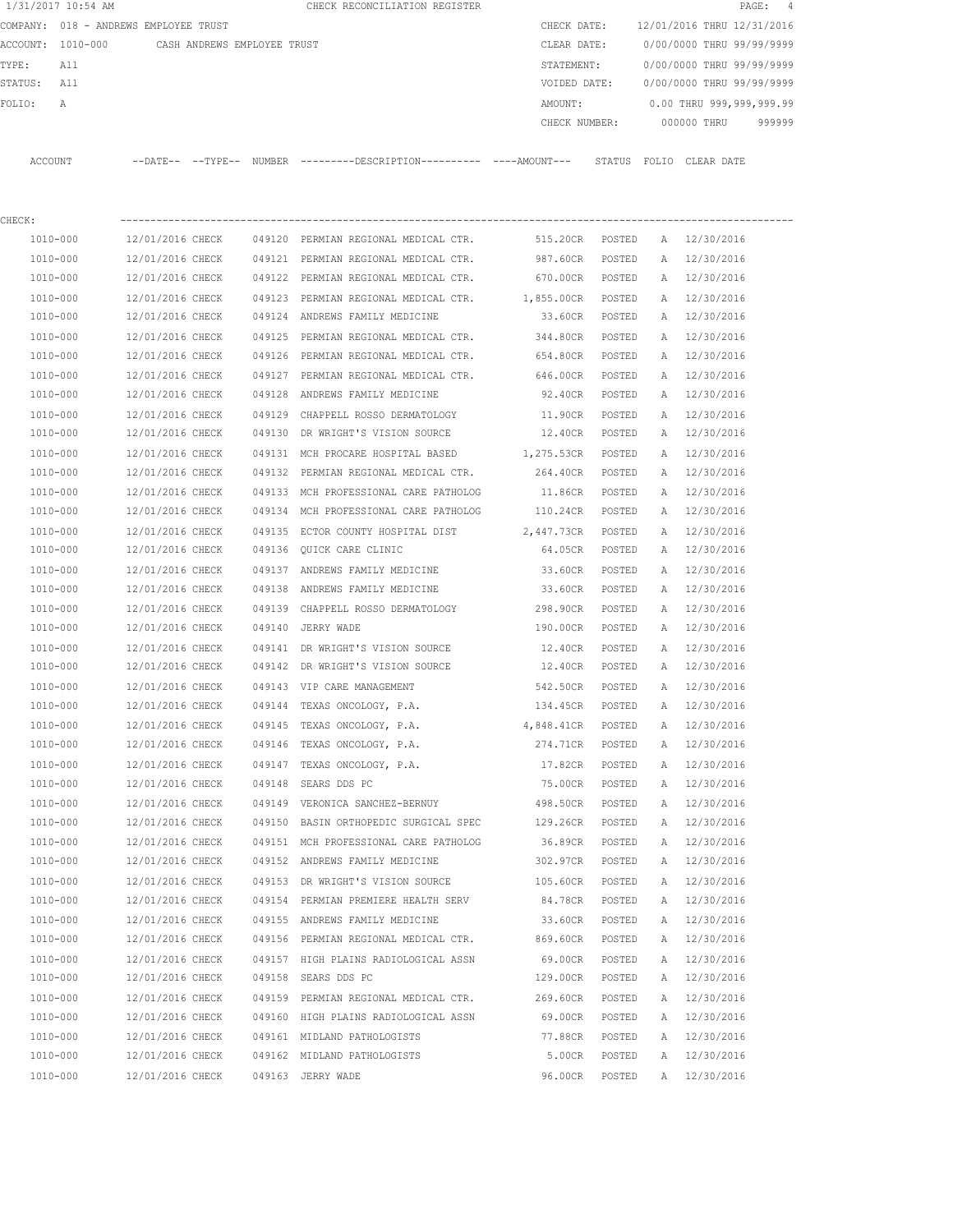|                   | 1/31/2017 10:54 AM |                                       |               | CHECK RECONCILIATION REGISTER |  |               |        |                            |             | PAGE: 5 |  |
|-------------------|--------------------|---------------------------------------|---------------|-------------------------------|--|---------------|--------|----------------------------|-------------|---------|--|
|                   |                    | COMPANY: 018 - ANDREWS EMPLOYEE TRUST |               |                               |  | CHECK DATE:   |        | 12/01/2016 THRU 12/31/2016 |             |         |  |
| ACCOUNT: 1010-000 |                    | CASH ANDREWS EMPLOYEE TRUST           |               |                               |  | CLEAR DATE:   |        | 0/00/0000 THRU 99/99/9999  |             |         |  |
| TYPE:             | All                |                                       |               |                               |  | STATEMENT:    |        | 0/00/0000 THRU 99/99/9999  |             |         |  |
| STATUS:           | All                |                                       |               |                               |  | VOIDED DATE:  |        | 0/00/0000 THRU 99/99/9999  |             |         |  |
| FOLTO:            | A                  |                                       |               |                               |  | AMOUNT:       |        | 0.00 THRU 999,999,999.99   |             |         |  |
|                   |                    |                                       |               |                               |  | CHECK NUMBER: |        |                            | 000000 THRU | 999999  |  |
|                   |                    |                                       |               |                               |  |               |        |                            |             |         |  |
| ACCOUNT           |                    | $--$ TYPE $--$<br>$--$ DATE $--$      | <b>NUMBER</b> |                               |  |               | STATUS | FOLTO                      | CLEAR DATE  |         |  |

| CHECK:       |                  |                                                 |                |         |          |              |
|--------------|------------------|-------------------------------------------------|----------------|---------|----------|--------------|
| 1010-000     | 12/01/2016 CHECK | 049164 JERRY WADE                               | 93.00CR POSTED |         |          | A 12/30/2016 |
| 1010-000     | 12/01/2016 CHECK | 049165 ANDREWS FAMILY MEDICINE                  | 18.85CR        | POSTED  | A        | 12/30/2016   |
| 1010-000     | 12/01/2016 CHECK | 049166 ACS/ NURSES UNLIITED MANAGED             | 200.72CR       | POSTED  | A        | 12/30/2016   |
| 1010-000     | 12/01/2016 CHECK | 049167 ECTOR COUNTY HOSPITAL DIST               | 412.97CR       | POSTED  |          | A 12/30/2016 |
| 1010-000     | 12/01/2016 CHECK | 049168 QUICK CARE CLINIC                        | 57.23CR        | POSTED  |          | A 12/30/2016 |
| 1010-000     | 12/01/2016 CHECK | 049169 MCH PROFESSIONAL CARE PATHOLOG           | 84.45CR        | POSTED  | A        | 12/30/2016   |
| 1010-000     | 12/01/2016 CHECK | 049170 ANDREWS FAMILY MEDICINE                  | 18.85CR        | POSTED  | A        | 12/30/2016   |
| 1010-000     | 12/01/2016 CHECK | 049171 SINUS ALLERGY SPECIALISTS OF 393.20CR    |                | POSTED  | Α        | 12/30/2016   |
| 1010-000     | 12/01/2016 CHECK | 049172 SINUS ALLERGY SPECIALISTS OF 156.00CR    |                | POSTED  | A        | 12/30/2016   |
| 1010-000     | 12/01/2016 CHECK | 049173 ANDREWS FAMILY MEDICINE                  | 33.60CR        | POSTED  | Α        | 12/30/2016   |
| 1010-000     | 12/01/2016 CHECK | 049174 WEST TEXAS UROLOGY                       | 193.49CR       | POSTED  | A        | 12/30/2016   |
| 1010-000     | 12/01/2016 CHECK | 049175 PERMIAN REGIONAL MEDICAL CTR. 1,019.20CR |                | POSTED  | A        | 12/30/2016   |
| 1010-000     | 12/01/2016 CHECK | 049176 SEARS DDS PC                             | 75.00CR        | POSTED  | A        | 12/30/2016   |
| 1010-000     | 12/01/2016 CHECK | 049177 PERMIAN REGIONAL MEDICAL CTR.            | 1,072.00CR     | POSTED  | Α        | 12/30/2016   |
| 1010-000     | 12/01/2016 CHECK | 049178 ANDREWS FAMILY MEDICINE                  | 18.85CR        | POSTED  | A        | 12/30/2016   |
| 1010-000     | 12/01/2016 CHECK | 049179 MCGEHEE MEDICAL PA                       | 84.45CR        | POSTED  |          | A 12/30/2016 |
| 1010-000     | 12/01/2016 CHECK | 049180 MCGEHEE MEDICAL PA                       | 20.75CR        | POSTED  |          | A 12/30/2016 |
| 1010-000     | 12/01/2016 CHECK | 049181 ANDREWS FAMILY MEDICINE                  | 33.60CR        | POSTED  | A        | 12/30/2016   |
| 1010-000     | 12/01/2016 CHECK | 049182 ANDREWS FAMILY MEDICINE                  | 40.31CR        | POSTED  | А        | 12/30/2016   |
| 1010-000     | 12/01/2016 CHECK | 049183 CLINICAL PATHOLOGY LABORATORIE           | 14.20CR        | POSTED  | A        | 12/30/2016   |
| 1010-000     | 12/01/2016 CHECK | 049184 CLINICAL PATHOLOGY LABORATORIE           | 14.76CR        | POSTED  | A        | 12/30/2016   |
| 1010-000     | 12/01/2016 CHECK | 049185 CLINICAL PATHOLOGY LABORATORIE           | 8.80CR         | POSTED  | A        | 12/30/2016   |
| 1010-000     | 12/01/2016 CHECK | 049186 PERMIAN REGIONAL MEDICAL CTR. 2,269.60CR |                | POSTED  | А        | 12/30/2016   |
| 1010-000     | 12/01/2016 CHECK | 049187 PERMIAN REGIONAL MEDICAL CTR.            | 722.80CR       | POSTED  | Α        | 12/30/2016   |
| 1010-000     | 12/01/2016 CHECK | 049188 PERMIAN PREMIERE HEALTH SERV             | 41.08CR        | POSTED  | Α        | 12/30/2016   |
| 1010-000     | 12/01/2016 CHECK | 049189 BAYLOR SCOTT WHITE MARBLE                | 103.56CR       | OUTSTND | A        | 0/00/0000    |
| 1010-000     | 12/01/2016 CHECK | 049190 MINIMED DISTRIBUTION CORP                | 336.00CR       | OUTSTND | A        | 0/00/0000    |
| 1010-000     | 12/01/2016 CHECK | 049191 MATTISON PATHOLOGY LLP                   | 165.23CR       | OUTSTND | A        | 0/00/0000    |
| 1010-000     | 12/01/2016 CHECK | 049192 MATTISON PATHOLOGY LLP                   | 24.73CR        | OUTSTND | A        | 0/00/0000    |
| 1010-000     | 12/01/2016 CHECK | 049193 MATTISON PATHOLOGY LLP                   | 20.06CR        | OUTSTND | <b>A</b> | 0/00/0000    |
| 1010-000     | 12/01/2016 CHECK | 049194 MATTISON PATHOLOGY LLP                   | 54.62CR        | OUTSTND | <b>A</b> | 0/00/0000    |
| 1010-000     | 12/08/2016 CHECK | 049195 WELLDYNE RX                              | 26,054.99CR    | POSTED  | Α        | 12/30/2016   |
| 1010-000     | 12/08/2016 CHECK | 049196 WELLDYNE RX                              | 19,416.92CR    | POSTED  | A        | 12/30/2016   |
| 1010-000     | 12/08/2016 CHECK | 049197 GARZA, ORLANDO THOMAS                    | 41.08CR        | POSTED  | Α        | 12/30/2016   |
| 1010-000     | 12/08/2016 CHECK | 049198 PERMIAN REGIONAL MEDICAL CTR. 1,380.00CR |                | POSTED  | A        | 12/30/2016   |
| 1010-000     | 12/08/2016 CHECK | 049199 LUBBOCK DIAGNOSTIC RADIOLOGY             | 160.30CR       | POSTED  | Α        | 12/30/2016   |
| $1010 - 000$ | 12/08/2016 CHECK | 049200 METHODIST DIAGNOSTIC IMAGING             | 633.60CR       | POSTED  | Α        | 12/30/2016   |
| 1010-000     | 12/08/2016 CHECK | 049201 PERMIAN REGIONAL MEDICAL CTR.            | 581.60CR       | POSTED  | A        | 12/30/2016   |
| 1010-000     | 12/08/2016 CHECK | 049202 VERONICA SANCHEZ-BERNUY                  | 187.00CR       | POSTED  | A        | 12/30/2016   |
| 1010-000     | 12/08/2016 CHECK | 049203 VERONICA SANCHEZ-BERNUY                  | 187.00CR       | POSTED  | Α        | 12/30/2016   |
| 1010-000     | 12/08/2016 CHECK | 049204 SATISH NAYAK                             | 140.00CR       | POSTED  | А        | 12/30/2016   |
| 1010-000     | 12/08/2016 CHECK | 049205 ECTOR COUNTY HOSPITAL DIST               | 265.01CR       | POSTED  | Α        | 12/30/2016   |
| 1010-000     | 12/08/2016 CHECK | 049206 TEXAS TECH UNIVERSITY HEALTH S           | 44.59CR        | POSTED  | А        | 12/30/2016   |
| 1010-000     | 12/08/2016 CHECK | 049207 PERMIAN REGIONAL MEDICAL CTR.            | 72.00CR        | POSTED  | Α        | 12/30/2016   |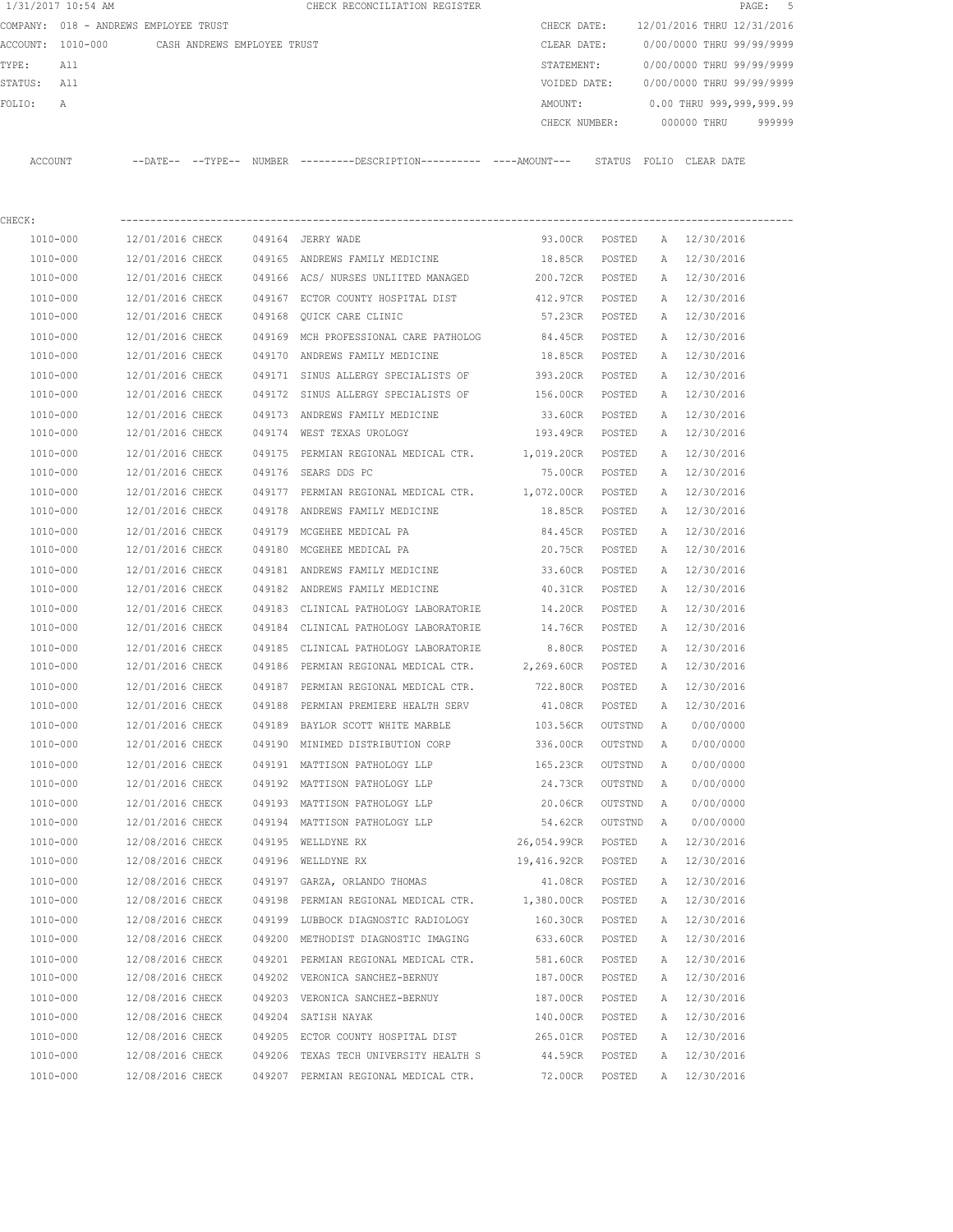|         | 1/31/2017 10:54 AM |                                       |        | CHECK RECONCILIATION REGISTER                |         |               |                            |             | PAGE: 6                   |        |
|---------|--------------------|---------------------------------------|--------|----------------------------------------------|---------|---------------|----------------------------|-------------|---------------------------|--------|
|         |                    | COMPANY: 018 - ANDREWS EMPLOYEE TRUST |        |                                              |         | CHECK DATE:   | 12/01/2016 THRU 12/31/2016 |             |                           |        |
|         | ACCOUNT: 1010-000  | CASH ANDREWS EMPLOYEE TRUST           |        |                                              |         | CLEAR DATE:   | 0/00/0000 THRU 99/99/9999  |             |                           |        |
| TYPE:   | All                |                                       |        |                                              |         | STATEMENT:    |                            |             | 0/00/0000 THRU 99/99/9999 |        |
| STATUS: | All                |                                       |        |                                              |         | VOIDED DATE:  | 0/00/0000 THRU 99/99/9999  |             |                           |        |
| FOLTO:  | A                  |                                       |        |                                              | AMOUNT: |               |                            |             | 0.00 THRU 999,999,999.99  |        |
|         |                    |                                       |        |                                              |         | CHECK NUMBER: |                            | 000000 THRU |                           | 999999 |
|         |                    |                                       |        |                                              |         |               |                            |             |                           |        |
| ACCOUNT |                    | --DATE-- --TYPE--                     | NUMBER | ---------DESCRIPTION---------- ----AMOUNT--- |         | STATUS        | FOLIO                      | CLEAR DATE  |                           |        |

| CHECK:   |                  |                                                  |                   |         |              |              |
|----------|------------------|--------------------------------------------------|-------------------|---------|--------------|--------------|
| 1010-000 | 12/08/2016 CHECK | 049208 MIDLAND PATHOLOGISTS                      | 5.00CR            | POSTED  |              | A 12/30/2016 |
| 1010-000 | 12/08/2016 CHECK | 049209 JSL DENTAL                                | 199.00CR          | POSTED  | Α            | 12/30/2016   |
| 1010-000 | 12/08/2016 CHECK | 049210 PERMIAN REGIONAL MEDICAL CTR.             | 140.40CR          | POSTED  | А            | 12/30/2016   |
| 1010-000 | 12/08/2016 CHECK | 049211 DR WRIGHT'S VISION SOURCE                 | 105.60CR          | POSTED  | A            | 12/30/2016   |
| 1010-000 | 12/08/2016 CHECK | 049212 DR WRIGHT'S VISION SOURCE                 | 12.40CR           | POSTED  | A            | 12/30/2016   |
| 1010-000 | 12/08/2016 CHECK | 049213 ANDREWS FAMILY MEDICINE                   | 43.02CR           | OUTSTND | A            | 0/00/0000    |
| 1010-000 | 12/08/2016 CHECK | 049214 PERMIAN REGIONAL MEDICAL CTR.             | 168.00CR          | POSTED  |              | A 12/30/2016 |
| 1010-000 | 12/08/2016 CHECK | 049215 ACS/ FMC DESERT MILAGRO                   | 658.19CR POSTED   |         | A            | 12/30/2016   |
| 1010-000 | 12/08/2016 CHECK | 049216 MIDLAND MEMORIAL HOSPITAL                 | 1,115.42CR POSTED |         |              | A 12/30/2016 |
| 1010-000 | 12/08/2016 CHECK | 049217 MIDLAND TEXAS ORTHOPEDIC GRP              | 84.78CR POSTED    |         | A            | 12/30/2016   |
| 1010-000 | 12/08/2016 CHECK | 049218 WEST TEXAS EYE PA                         | 365.69CR POSTED   |         | A            | 12/30/2016   |
| 1010-000 | 12/08/2016 CHECK | 049219 VERONICA SANCHEZ-BERNUY 1,320.00CR POSTED |                   |         | A            | 12/30/2016   |
| 1010-000 | 12/08/2016 CHECK | 049220 JERRY WADE                                | 95.00CR           | POSTED  | A            | 12/30/2016   |
| 1010-000 | 12/08/2016 CHECK | 049221 JERRY WADE                                | 417.60CR          | POSTED  | Α            | 12/30/2016   |
| 1010-000 | 12/08/2016 CHECK | 049222 JERRY WADE                                | 237.00CR          | POSTED  | A            | 12/30/2016   |
| 1010-000 | 12/08/2016 CHECK | 049223 SURESH PRASAD, MD, PA                     | 41.08CR           | POSTED  | A            | 12/30/2016   |
| 1010-000 | 12/08/2016 CHECK | 049224 ANDREWS FAMILY MEDICINE                   | 73.50CR           | POSTED  | A            | 12/30/2016   |
| 1010-000 | 12/08/2016 CHECK | 049225 COVENANT MEDICAL GROUP                    | 155.45CR          | POSTED  | $\mathbb{A}$ | 12/30/2016   |
| 1010-000 | 12/08/2016 CHECK | 049226 PERMIAN REGIONAL MEDICAL CTR.             | 142.40CR POSTED   |         | A            | 12/30/2016   |
| 1010-000 | 12/08/2016 CHECK | 049227 ARTHRITIS & OSTEOPOROSIS ASSOC            | 169.42CR POSTED   |         | A            | 12/30/2016   |
| 1010-000 | 12/08/2016 CHECK | 049228 VIKRAM N PATEL, MD                        | 41.00CR POSTED    |         |              | A 12/30/2016 |
| 1010-000 | 12/08/2016 CHECK | 049229 ANESTHESIA MEDGRP OF PB LLP               | 333.94CR POSTED   |         | A            | 12/30/2016   |
| 1010-000 | 12/08/2016 CHECK | 049230 RONALD C BACANI PRIMARY CARE              | 58.86CR POSTED    |         | A            | 12/30/2016   |
| 1010-000 | 12/08/2016 CHECK | 049231 MCH PROCARE HOSPITAL BASED                | 910.00CR          | POSTED  | A            | 12/30/2016   |
| 1010-000 | 12/08/2016 CHECK | 049232 JERRY WADE                                | 160.00CR          | POSTED  | Α            | 12/30/2016   |
| 1010-000 | 12/08/2016 CHECK | 049233 JERRY WADE                                | 152.00CR          | POSTED  | A            | 12/30/2016   |
| 1010-000 | 12/08/2016 CHECK | 049234 JERRY WADE                                | 152.00CR          | POSTED  | А            | 12/30/2016   |
| 1010-000 | 12/08/2016 CHECK | 049235 ECTOR COUNTY HOSPITAL DIST                | 346.11CR          | POSTED  | A            | 12/30/2016   |
| 1010-000 | 12/08/2016 CHECK | 049236 DONALD DAVENPORT DO                       | 37.50CR           | POSTED  | A            | 12/30/2016   |
| 1010-000 | 12/08/2016 CHECK | 049237 SEARS DDS PC                              | 64.00CR           | POSTED  | A            | 12/30/2016   |
| 1010-000 | 12/08/2016 CHECK | 049238 GORDON MATTIMOE                           | 1,260.00CR POSTED |         | A            | 12/30/2016   |
| 1010-000 | 12/08/2016 CHECK | 049239 PERMIAN REGIONAL MEDICAL CTR.             | 522.40CR POSTED   |         | A            | 12/30/2016   |
| 1010-000 | 12/08/2016 CHECK | 049240 JAMES H MILLER DDS                        | 180.00CR POSTED   |         |              | A 12/30/2016 |
| 1010-000 | 12/08/2016 CHECK | 049241 JAMES H MILLER DDS                        | 210.00CR POSTED   |         | A            | 12/30/2016   |
| 1010-000 | 12/08/2016 CHECK | 049242 SATISH NAYAK                              | 279.86CR          | POSTED  |              | A 12/30/2016 |
| 1010-000 | 12/08/2016 CHECK | 049243 SATISH NAYAK                              | 91.49CR           | POSTED  |              | A 12/30/2016 |
| 1010-000 | 12/08/2016 CHECK | 049244 ROBERT E CHRISTENSEN                      | 100.80CR          | POSTED  | Α            | 12/30/2016   |
| 1010-000 | 12/08/2016 CHECK | 049245 PERMIAN REGIONAL MEDICAL CTR.             | 547.20CR          | POSTED  | Α            | 12/30/2016   |
| 1010-000 | 12/08/2016 CHECK | 049246 PERMIAN BASIN ORAL & MAXILLOFA            | 410.20CR          | POSTED  | А            | 12/30/2016   |
| 1010-000 | 12/08/2016 CHECK | 049247 HNI MEDICAL SERVICES                      | 41.82CR           | POSTED  | Α            | 12/30/2016   |
| 1010-000 | 12/08/2016 CHECK | 049248 MICHAEL REZNIK DDS                        | 100.00CR          | POSTED  | Α            | 12/30/2016   |
| 1010-000 | 12/08/2016 CHECK | 049249 TIM TANNICH DDS                           | 140.00CR          | POSTED  | A            | 12/30/2016   |
| 1010-000 | 12/08/2016 CHECK | 049250 TIM TANNICH DDS                           | 847.60CR          | POSTED  | Α            | 12/30/2016   |
| 1010-000 | 12/08/2016 CHECK | 049251 PERMIAN REGIONAL MEDICAL CTR.             | 104.80CR          | POSTED  | A            | 12/30/2016   |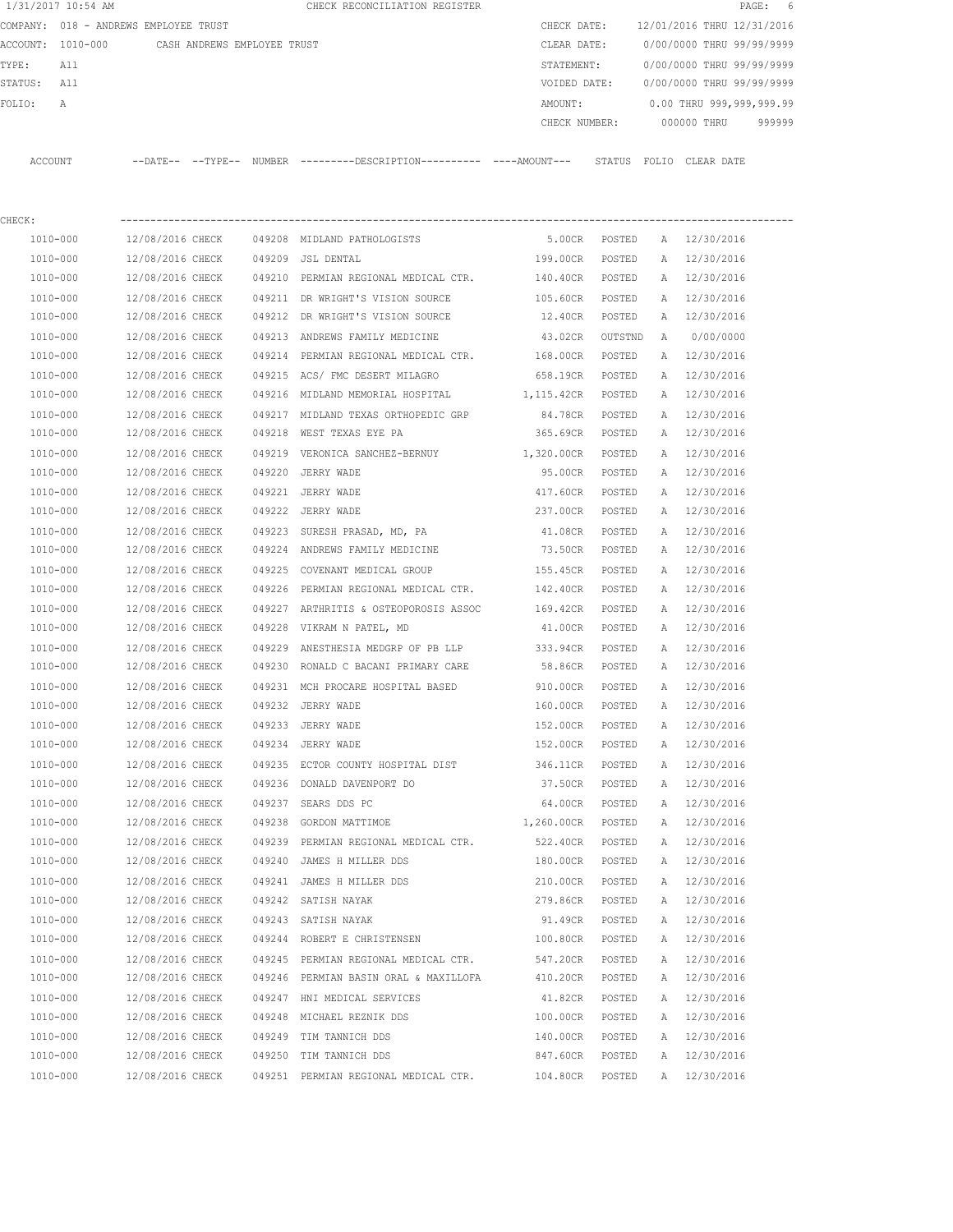| 1/31/2017 10:54 AM                                                                        |                             |                  |  |        |                                                  | CHECK RECONCILIATION REGISTER                                                                            |                              |         |   | PAGE:                        | $\overline{7}$ |
|-------------------------------------------------------------------------------------------|-----------------------------|------------------|--|--------|--------------------------------------------------|----------------------------------------------------------------------------------------------------------|------------------------------|---------|---|------------------------------|----------------|
| COMPANY: 018 - ANDREWS EMPLOYEE TRUST<br>ACCOUNT: 1010-000<br>CASH ANDREWS EMPLOYEE TRUST |                             |                  |  |        |                                                  |                                                                                                          | CHECK DATE:                  |         |   | 12/01/2016 THRU 12/31/2016   |                |
|                                                                                           |                             |                  |  |        |                                                  |                                                                                                          | CLEAR DATE:                  |         |   | 0/00/0000 THRU 99/99/9999    |                |
| TYPE:                                                                                     | All                         |                  |  |        |                                                  |                                                                                                          | STATEMENT:                   |         |   | 0/00/0000 THRU 99/99/9999    |                |
| STATUS:                                                                                   | All                         |                  |  |        |                                                  |                                                                                                          | VOIDED DATE:                 |         |   | 0/00/0000 THRU 99/99/9999    |                |
| FOLIO:                                                                                    | Α                           |                  |  |        |                                                  |                                                                                                          | AMOUNT:                      |         |   | 0.00 THRU 999,999,999.99     |                |
|                                                                                           |                             |                  |  |        |                                                  |                                                                                                          | CHECK NUMBER:                |         |   | 000000 THRU                  | 999999         |
| ACCOUNT                                                                                   |                             |                  |  |        |                                                  | --DATE-- --TYPE-- NUMBER ---------DESCRIPTION---------- ----AMOUNT--- STATUS FOLIO CLEAR DATE            |                              |         |   |                              |                |
|                                                                                           |                             |                  |  |        |                                                  |                                                                                                          |                              |         |   |                              |                |
| CHECK:                                                                                    |                             |                  |  |        |                                                  |                                                                                                          |                              |         |   |                              |                |
| 1010-000                                                                                  |                             | 12/08/2016 CHECK |  |        | 049252 ANDREWS FAMILY MEDICINE                   |                                                                                                          | 239.88CR POSTED              |         |   | A 12/30/2016                 |                |
| 1010-000                                                                                  |                             | 12/08/2016 CHECK |  |        | 049253 MIDLAND DENTAL CENTER                     |                                                                                                          | 188.00CR                     | POSTED  | Α | 12/30/2016                   |                |
| 1010-000                                                                                  |                             | 12/08/2016 CHECK |  |        | 049254 ACS/ TEXAS SURGICAL CENTER                |                                                                                                          | 2,667.52CR                   | POSTED  | A | 12/30/2016                   |                |
| 1010-000                                                                                  |                             | 12/08/2016 CHECK |  |        | 049255 PERMIAN REGIONAL MEDICAL CTR.             |                                                                                                          | 1,782.40CR                   | POSTED  | A | 12/30/2016                   |                |
| 1010-000                                                                                  |                             | 12/08/2016 CHECK |  |        | 049256 HIGH PLAINS RADIOLOGICAL ASSN             |                                                                                                          | 110.70CR                     | POSTED  |   | A 12/30/2016                 |                |
| 1010-000                                                                                  |                             | 12/08/2016 CHECK |  |        | 049257 ANESTHESIA MEDGRP OF PB LLP               |                                                                                                          | 109.68CR                     | POSTED  | Α | 12/30/2016                   |                |
| 1010-000                                                                                  |                             | 12/08/2016 CHECK |  |        | 049258 MIDLAND DENTAL CENTER                     |                                                                                                          | 103.00CR                     | POSTED  | Α | 12/30/2016                   |                |
| 1010-000                                                                                  |                             | 12/08/2016 CHECK |  | 049259 | ANDREWS FAMILY MEDICINE                          |                                                                                                          | 33.60CR                      | POSTED  | Α | 12/30/2016                   |                |
| 1010-000                                                                                  |                             | 12/08/2016 CHECK |  |        | 049260 CALDWELL DENTAL GR                        |                                                                                                          | 80.80CR                      | POSTED  | A | 12/30/2016                   |                |
| 1010-000                                                                                  |                             | 12/08/2016 CHECK |  |        |                                                  | 049261 PERMIAN REGIONAL MEDICAL CTR. 2,228.80CR                                                          |                              | POSTED  | A | 12/30/2016                   |                |
| 1010-000                                                                                  |                             | 12/08/2016 CHECK |  |        | 049262 MIDLAND MEMORIAL HOSPITAL                 |                                                                                                          | 7,057.08CR                   | POSTED  | A | 12/30/2016                   |                |
| 1010-000                                                                                  |                             | 12/08/2016 CHECK |  |        | 049263 SOUTHWEST MEDICAL IMAGING                 |                                                                                                          | 27.75CR                      | POSTED  | Α | 12/30/2016                   |                |
| 1010-000                                                                                  |                             | 12/08/2016 CHECK |  |        |                                                  | 049264 ANESTHESIA MEDGRP OF PB LLP                                                                       | 675.00CR                     | POSTED  | Α | 12/30/2016                   |                |
| 1010-000                                                                                  |                             | 12/08/2016 CHECK |  |        | 049265 WEST TEXAS UROLOGY                        |                                                                                                          | 297.73CR                     | POSTED  | Α | 12/30/2016                   |                |
| 1010-000                                                                                  |                             | 12/08/2016 CHECK |  | 049266 | TEXAS EMERGENCY STAFFING                         |                                                                                                          | 429.00CR                     | POSTED  | Α | 12/30/2016                   |                |
| 1010-000                                                                                  |                             | 12/08/2016 CHECK |  |        | 049267 BASIN ORTHOPEDIC SURGICAL SPEC            |                                                                                                          | 80.50CR                      | POSTED  | Α | 12/30/2016                   |                |
| 1010-000                                                                                  |                             | 12/08/2016 CHECK |  |        | 049268 LUBBOCK CARDIOLOGY CLINIC                 |                                                                                                          | 103.91CR                     | OUTSTND | A | 0/00/0000                    |                |
| 1010-000                                                                                  |                             | 12/08/2016 CHECK |  | 049269 | DR WRIGHT'S VISION SOURCE                        |                                                                                                          | 55.60CR                      | POSTED  | Α | 12/30/2016                   |                |
| 1010-000                                                                                  |                             | 12/08/2016 CHECK |  | 049270 | MIDLAND TEXAS ORTHOPEDIC GRP                     |                                                                                                          | 44.58CR                      | POSTED  | Α | 12/30/2016                   |                |
| 1010-000                                                                                  |                             | 12/08/2016 CHECK |  |        | 049271 ANDREWS FAMILY MEDICINE                   |                                                                                                          | 18.85CR                      | POSTED  | Α | 12/30/2016                   |                |
| 1010-000                                                                                  |                             | 12/08/2016 CHECK |  |        | 049272 PERMIAN REGIONAL MEDICAL CTR.             |                                                                                                          | 512.80CR                     | POSTED  | A | 12/30/2016                   |                |
| 1010-000                                                                                  |                             | 12/08/2016 CHECK |  | 049273 | HIGH PLAINS RADIOLOGICAL ASSN                    |                                                                                                          | 89.00CR                      | POSTED  |   | A 12/30/2016                 |                |
| 1010-000                                                                                  |                             | 12/08/2016 CHECK |  |        | 049274 SOUTHWEST MEDICAL IMAGING                 |                                                                                                          | 33.00CR                      | POSTED  |   | A 12/30/2016                 |                |
| 1010-000                                                                                  |                             | 12/08/2016 CHECK |  |        | 049275 HIGH PLAINS RADIOLOGICAL ASSN             |                                                                                                          | 13.50CR                      | POSTED  | A | 12/30/2016                   |                |
| 1010-000                                                                                  |                             | 12/08/2016 CHECK |  |        | 049276 HIGH PLAINS RADIOLOGICAL ASSN             |                                                                                                          | 19.80CR POSTED               |         |   | A 12/30/2016                 |                |
| 1010-000                                                                                  |                             |                  |  |        | 12/08/2016 CHECK 049277 MIDLAND PATHOLOGISTS     |                                                                                                          | 15.00CR                      | POSTED  |   | A 12/30/2016                 |                |
| 1010-000                                                                                  |                             |                  |  |        |                                                  | 12/08/2016 CHECK 049278 HIGH PLAINS RADIOLOGICAL ASSN                                                    |                              |         |   | 13.50CR POSTED A 12/30/2016  |                |
| 1010-000                                                                                  |                             |                  |  |        | 12/08/2016 CHECK 049279 PRMC ANESTHESIA SERVICES |                                                                                                          |                              |         |   | 843.75CR POSTED A 12/30/2016 |                |
| 1010-000                                                                                  |                             |                  |  |        |                                                  | 12/08/2016 CHECK 049280 MCH PROFESSIONAL CARE PATHOLOG                                                   | 178.64CR POSTED A 12/30/2016 |         |   |                              |                |
| MISCELLANEOUS:                                                                            |                             |                  |  |        |                                                  |                                                                                                          |                              |         |   |                              |                |
| 1010-000                                                                                  |                             |                  |  |        |                                                  | 12/05/2016 MISC.          046978 VIP CARE MANAGEMENT   UNPOST         294.50     POSTED   A   12/30/2016 |                              |         |   |                              |                |
|                                                                                           |                             |                  |  |        |                                                  |                                                                                                          |                              |         |   |                              |                |
|                                                                                           | TOTALS FOR ACCOUNT 1010-000 |                  |  |        | <b>CHECK</b>                                     | TOTAL: 106,907.93CR                                                                                      |                              |         |   |                              |                |
|                                                                                           |                             |                  |  |        | DEPOSIT                                          | TOTAL:                                                                                                   | 0.00                         |         |   |                              |                |
|                                                                                           |                             |                  |  |        | INTEREST                                         | TOTAL:                                                                                                   | 0.00                         |         |   |                              |                |
|                                                                                           |                             |                  |  |        | MISCELLANEOUS TOTAL:                             |                                                                                                          | 294.50                       |         |   |                              |                |
|                                                                                           |                             |                  |  |        | SERVICE CHARGE TOTAL:                            |                                                                                                          | 0.00                         |         |   |                              |                |
|                                                                                           |                             |                  |  |        | EFT                                              | TOTAL:                                                                                                   | 0.00                         |         |   |                              |                |
|                                                                                           |                             |                  |  |        | BANK-DRAFT                                       | TOTAL:                                                                                                   | 0.00                         |         |   |                              |                |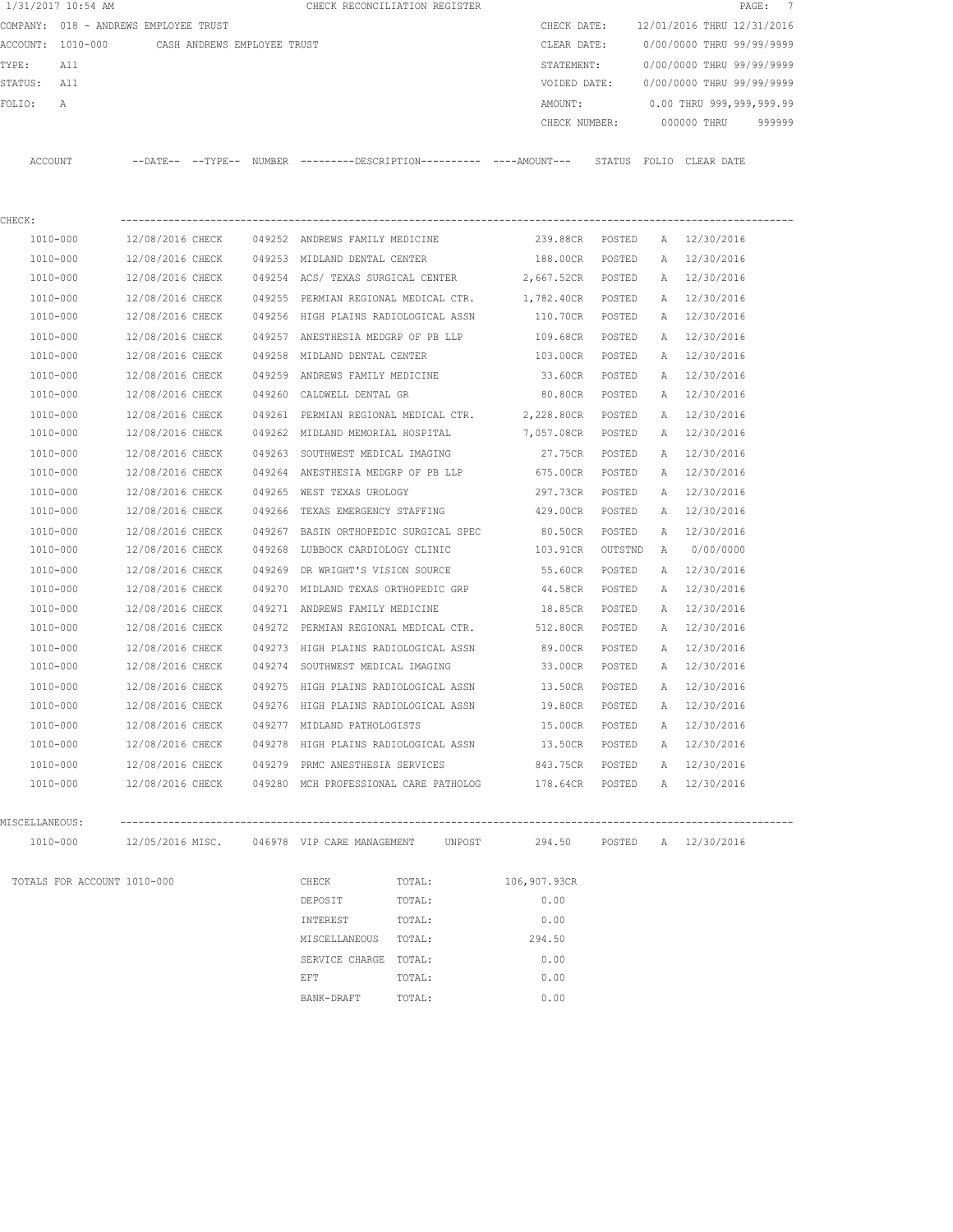|         | 1/31/2017 10:54 AM |                                               |  |                              | CHECK RECONCILIATION REGISTER |                                                                      |               |                            |             | PAGE: 8                  |  |
|---------|--------------------|-----------------------------------------------|--|------------------------------|-------------------------------|----------------------------------------------------------------------|---------------|----------------------------|-------------|--------------------------|--|
|         |                    | COMPANY: 018 - ANDREWS EMPLOYEE TRUST         |  |                              |                               |                                                                      | CHECK DATE:   | 12/01/2016 THRU 12/31/2016 |             |                          |  |
|         |                    | ACCOUNT: 1010-000 CASH ANDREWS EMPLOYEE TRUST |  |                              |                               | CLEAR DATE:                                                          |               | 0/00/0000 THRU 99/99/9999  |             |                          |  |
| TYPE:   | All                |                                               |  |                              |                               | STATEMENT:                                                           |               | 0/00/0000 THRU 99/99/9999  |             |                          |  |
| STATUS: | All                |                                               |  |                              |                               | VOIDED DATE:                                                         |               | 0/00/0000 THRU 99/99/9999  |             |                          |  |
| FOLIO:  | A                  |                                               |  |                              |                               | AMOUNT:                                                              |               |                            |             | 0.00 THRU 999,999,999.99 |  |
|         |                    |                                               |  |                              |                               |                                                                      | CHECK NUMBER: |                            | 000000 THRU | 999999                   |  |
| ACCOUNT |                    |                                               |  |                              |                               | --DATE-- --TYPE-- NUMBER ---------DESCRIPTION---------- ---AMOUNT--- |               | STATUS FOLIO CLEAR DATE    |             |                          |  |
|         |                    | TOTALS FOR ANDREWS EMPLOYEE TRUST             |  | CHECK<br>DEPOSIT<br>INTEREST | TOTAL:<br>TOTAL:<br>TOTAL:    | 106,907.93CR<br>0.00<br>0.00                                         |               |                            |             |                          |  |
|         |                    |                                               |  | MISCELLANEOUS                | TOTAL:                        | 294.50                                                               |               |                            |             |                          |  |

SERVICE CHARGE TOTAL: 0.00 EFT TOTAL:  $0.00$ BANK-DRAFT TOTAL:  $0.00$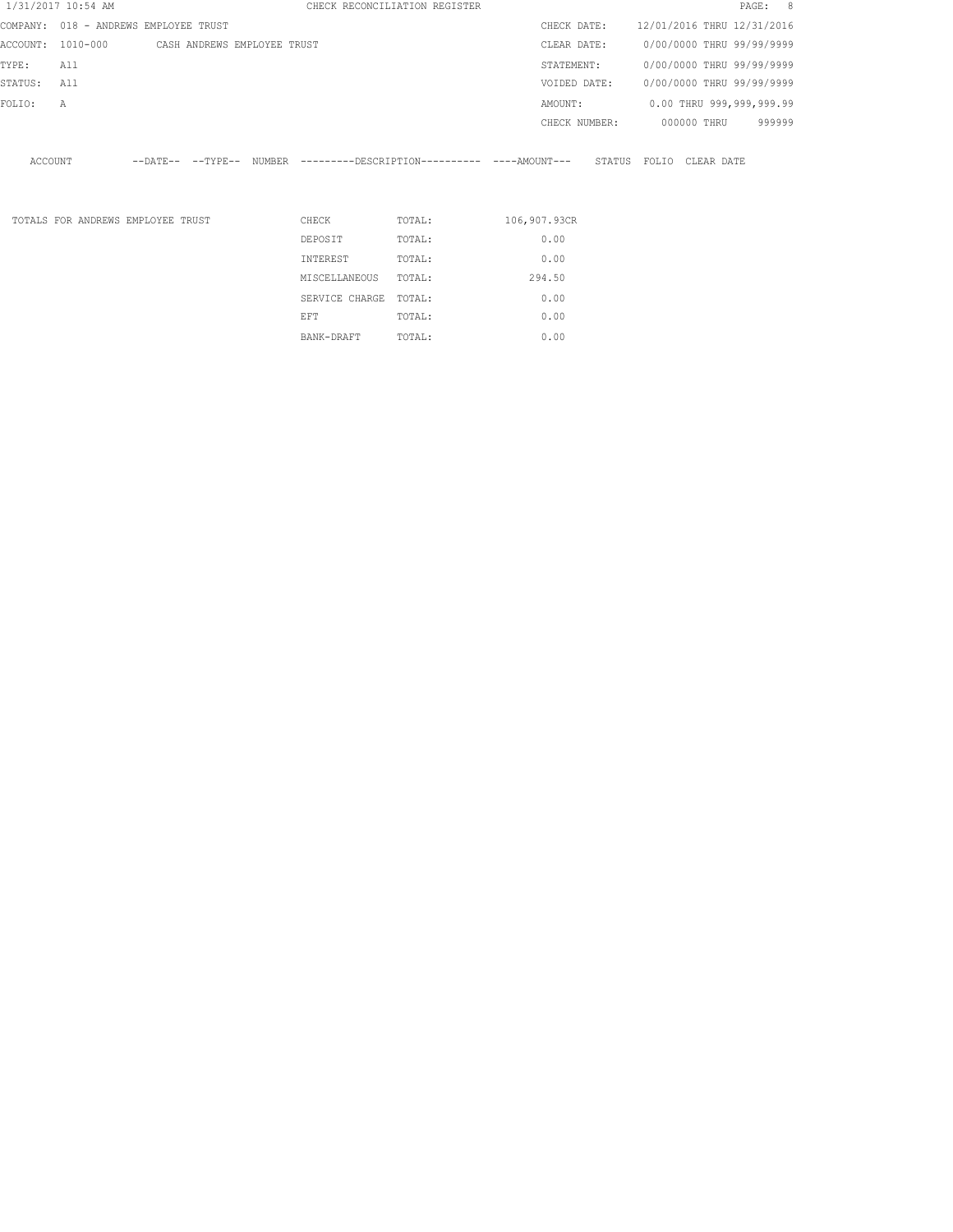|        |                             | COMPANY: 020 - PAYROLL ACCOUNT FUND |              |                                                      |                                                                                             | CHECK DATE:        |           |   | 12/01/2016 THRU 12/31/2016 |        |
|--------|-----------------------------|-------------------------------------|--------------|------------------------------------------------------|---------------------------------------------------------------------------------------------|--------------------|-----------|---|----------------------------|--------|
|        | ACCOUNT: 1001-000           | CASH                                |              |                                                      |                                                                                             | CLEAR DATE:        |           |   | 0/00/0000 THRU 99/99/9999  |        |
| TYPE:  | All                         |                                     |              |                                                      |                                                                                             | STATEMENT:         |           |   | 0/00/0000 THRU 99/99/9999  |        |
|        | STATUS: All                 |                                     |              |                                                      |                                                                                             | VOIDED DATE:       |           |   | 0/00/0000 THRU 99/99/9999  |        |
| FOLIO: | A                           |                                     |              |                                                      |                                                                                             | AMOUNT:            |           |   | 0.00 THRU 999,999,999.99   |        |
|        |                             |                                     |              |                                                      |                                                                                             | CHECK NUMBER:      |           |   | 000000 THRU                | 999999 |
|        | ACCOUNT                     |                                     |              |                                                      | --DATE-- --TYPE-- NUMBER --------DESCRIPTION--------- ----AMOUNT--- STATUS FOLIO CLEAR-DATE |                    |           |   |                            |        |
|        |                             |                                     |              |                                                      |                                                                                             |                    |           |   |                            |        |
|        | BANK DRAFT:                 |                                     |              |                                                      |                                                                                             |                    |           |   |                            |        |
|        | 1001-000                    | 12/01/2016 BANK-DRAFT               |              | INTERNAL REVENUE SERVICE                             |                                                                                             | 97,043.34CR POSTED |           |   | A 12/30/2016               |        |
|        | 1001-000                    |                                     |              |                                                      | 12/14/2016 BANK-DRAFT TEXAS CHILD SUPPORT DISBURSEME                                        | 2,184.44CR         | POSTED    |   | A 12/30/2016               |        |
|        | 1001-000                    |                                     |              | 12/14/2016 BANK-DRAFT000001 INTERNAL REVENUE SERVICE |                                                                                             | 74,332.22CR        | POSTED    | A | 12/30/2016                 |        |
|        | 1001-000                    | 12/23/2016 BANK-DRAFT               |              |                                                      | TEXAS CHILD SUPPORT DISBURSEME                                                              | 776.50CR           | POSTED    | A | 12/30/2016                 |        |
|        | 1001-000                    |                                     |              | 12/23/2016 BANK-DRAFT000001 INTERNAL REVENUE SERVICE |                                                                                             | 38,101.58CR        | POSTED    |   | A 12/30/2016               |        |
|        | 1001-000                    | 12/28/2016 BANK-DRAFT               |              |                                                      | TEXAS COUNTY & DISTRICT RETIRE                                                              | 134.63CR           | OUTSTND   | A | 0/00/0000                  |        |
|        | $1001 - 000$                |                                     |              |                                                      | 12/28/2016 BANK-DRAFT000001 TEXAS COUNTY & DISTRICT RETIRE 236,775.28CR OUTSTND             |                    |           |   | A 0/00/0000                |        |
|        | 1001-000                    |                                     |              |                                                      | 12/30/2016 BANK-DRAFT TEXAS CHILD SUPPORT DISBURSEME                                        | 2,427.73CR         | POSTED    |   | A 12/30/2016               |        |
|        | 1001-000                    |                                     |              | 12/30/2016 BANK-DRAFT000001 INTERNAL REVENUE SERVICE |                                                                                             | 82,414.32CR POSTED |           |   | A 12/30/2016               |        |
| CHECK: |                             |                                     |              |                                                      |                                                                                             |                    |           |   |                            |        |
|        | 1001-000                    |                                     |              |                                                      | $12/01/2016$ CHECK $111407$ CAPROCK HEALTHPLANS INS $101,491.36$ CR POSTED                  |                    |           |   | A 12/30/2016               |        |
|        | *** 1001-000                |                                     |              | 12/14/2016 CHECK 111433 VOID CHECK                   |                                                                                             | 0.00               | POSTED    |   | A 12/30/2016               |        |
|        | 1001-000                    |                                     |              | 12/14/2016 CHECK 111434 VOID CHECK                   |                                                                                             | 0.00               | POSTED    |   | A 12/30/2016               |        |
|        | 1001-000                    |                                     |              | 12/14/2016 CHECK 111435 VOID CHECK                   |                                                                                             | 0.00               | POSTED    |   | A 12/30/2016               |        |
|        | 1001-000                    | 12/14/2016 CHECK                    |              | 111436 VOID CHECK                                    |                                                                                             | 0.00               | POSTED    | A | 12/30/2016                 |        |
|        | 1001-000                    | 12/14/2016 CHECK                    |              |                                                      | 111437 AIG VALIC FINANCIAL ADVISORS I                                                       | 150.00CR           | POSTED    | A | 12/30/2016                 |        |
|        | 1001-000                    | 12/14/2016 CHECK                    |              |                                                      | 111438 C.S.B. ANDREWS COUNTY ADULT PR 1,249.25CR                                            |                    | POSTED    |   | A 12/30/2016               |        |
|        | $1001 - 000$                | 12/14/2016 CHECK                    |              | 111439 MASS MUTUAL                                   |                                                                                             | 480.00CR           | POSTED    | A | 12/30/2016                 |        |
|        | 1001-000                    | 12/14/2016 CHECK                    |              | 111440 NACO/SOUTH CENTRAL                            |                                                                                             | 20.00CR            | POSTED    |   | A 12/30/2016               |        |
|        | 1001-000                    | 12/14/2016 CHECK                    |              |                                                      | 111441 SECURITY BENEFIT GROUP OF COMP                                                       | 525.00CR           | POSTED    |   | A 12/30/2016               |        |
|        | 1001-000                    | 12/14/2016 CHECK                    | 111442 TG    |                                                      |                                                                                             | 130.13CR           | POSTED    |   | A 12/30/2016               |        |
|        | 1001-000                    | 12/14/2016 CHECK                    |              | 111443 WADDELL & REED INC                            |                                                                                             | 150.00CR           | POSTED    |   | A 12/30/2016               |        |
|        | *** 1001-000                | 12/23/2016 CHECK                    |              | 111448 MASS MUTUAL                                   |                                                                                             | 1,000.00CR OUTSTND |           | A | 0/00/0000                  |        |
| ***    | 1001-000                    | 12/30/2016 CHECK                    | 111474 AFLAC |                                                      |                                                                                             | 7,036.36CR         | OUTSTND   | A | 0/00/0000                  |        |
|        | $1001 - 000$                | 12/30/2016 CHECK                    |              | 111475 AFLAC GROUP INSURANCE                         |                                                                                             | 479.05CR           | OUTSTND   | A | 0/00/0000                  |        |
|        | 1001-000                    | 12/30/2016 CHECK                    |              |                                                      | 111476 AIG VALIC FINANCIAL ADVISORS I                                                       | 150.00CR           | OUTSTND   | Α | 0/00/0000                  |        |
|        | $1001 - 000$                | 12/30/2016 CHECK                    |              | 111477 AMERICAN HERITAGE                             |                                                                                             | 263.62CR           | OUTSTND   | Α | 0/00/0000                  |        |
|        | $1001 - 000$                | 12/30/2016 CHECK                    |              | 111478 ANDREWS COUNTY FEXIBLE SPENDIN                |                                                                                             | 212.50CR           | OUTSTND   | Α | 0/00/0000                  |        |
|        | $1001 - 000$                | 12/30/2016 CHECK                    |              | 111479 MASS MUTUAL                                   |                                                                                             | 480.00CR           | OUTSTND   | A | 0/00/0000                  |        |
|        | 1001-000                    | 12/30/2016 CHECK                    |              | 111480 NACO/SOUTH CENTRAL                            |                                                                                             | 20.00CR            | OUTSTND   | A | 0/00/0000                  |        |
|        | $1001 - 000$                | 12/30/2016 CHECK                    |              | 111481 NEW YORK LIFE INS.                            |                                                                                             | 1,512.90CR         | OUTSTND   | A | 0/00/0000                  |        |
|        | $1001 - 000$                | 12/30/2016 CHECK                    |              | 111482 SECURITY BENEFIT GROUP OF COMP                |                                                                                             | 525.00CR           | OUTSTND   | А | 0/00/0000                  |        |
|        | $1001 - 000$                | 12/30/2016 CHECK                    | 111483 TG    |                                                      |                                                                                             | 130.13CR           | OUTSTND   | Α | 0/00/0000                  |        |
|        | $1001 - 000$                | 12/30/2016 CHECK                    |              | 111484 UNITED WAY                                    |                                                                                             | 177.00CR           | OUTSTND   | A | 0/00/0000                  |        |
|        | $1001 - 000$                | 12/30/2016 CHECK                    |              | 111485 WADDELL & REED INC                            |                                                                                             | 150.00CR           | OUTSTND   | Α | 0/00/0000                  |        |
|        | 1001-000                    | 12/30/2016 CHECK                    |              |                                                      | 111486 WASHINGTON NATIONAL INSURANCE                                                        | 3,427.69CR         | OUTSTND A |   | 0/00/0000                  |        |
|        | TOTALS FOR ACCOUNT 1001-000 |                                     |              | CHECK                                                | TOTAL:                                                                                      | 119,759.99CR       |           |   |                            |        |
|        |                             |                                     |              | DEPOSIT                                              | TOTAL:                                                                                      | 0.00               |           |   |                            |        |
|        |                             |                                     |              | INTEREST                                             | TOTAL:                                                                                      | 0.00               |           |   |                            |        |
|        |                             |                                     |              | MISCELLANEOUS                                        | TOTAL:                                                                                      | 0.00               |           |   |                            |        |
|        |                             |                                     |              | SERVICE CHARGE TOTAL:                                |                                                                                             | 0.00               |           |   |                            |        |
|        |                             |                                     |              |                                                      |                                                                                             |                    |           |   |                            |        |
|        |                             |                                     |              | EFT                                                  | TOTAL:                                                                                      | 0.00               |           |   |                            |        |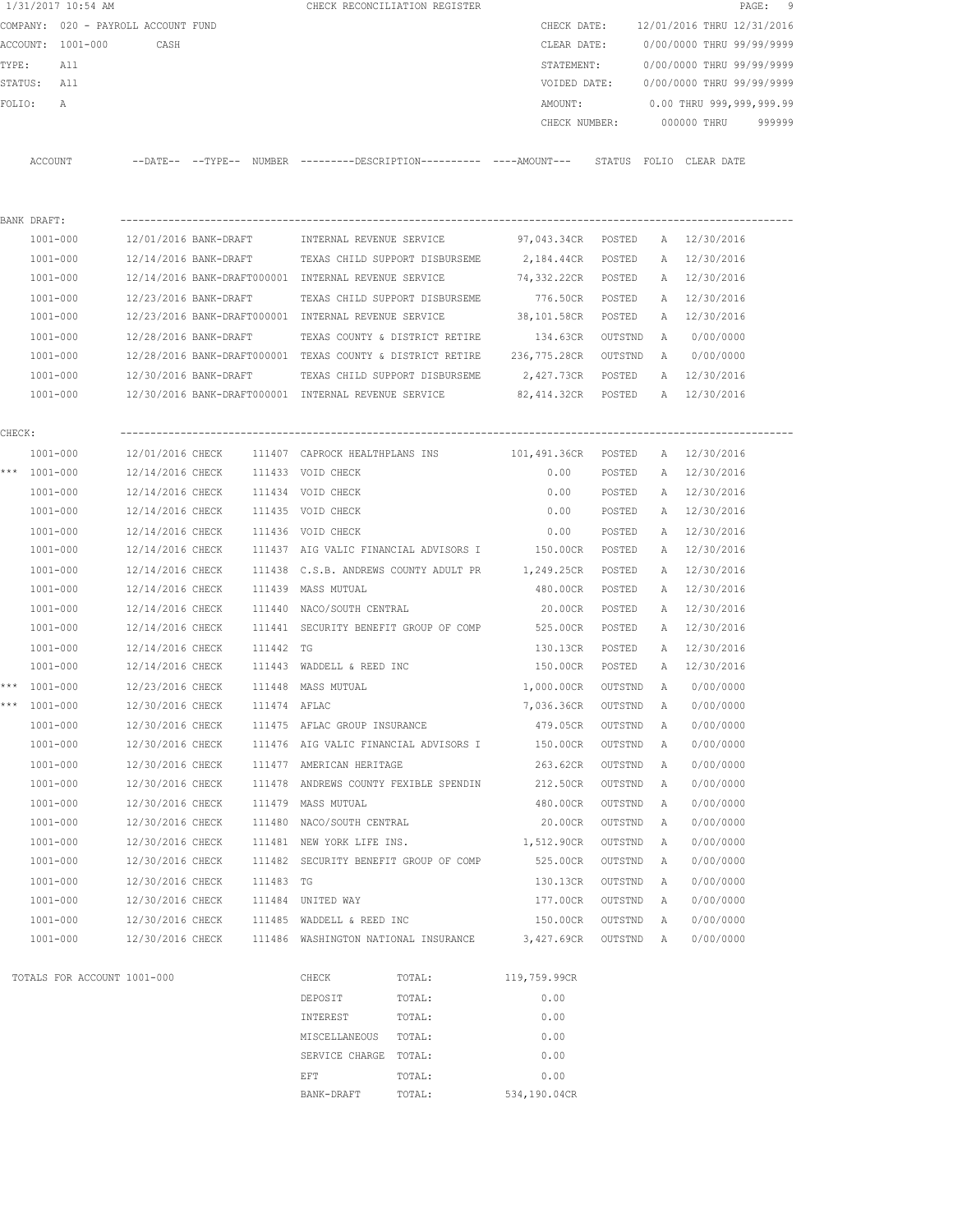|                   | 1/31/2017 10:54 AM                  |      |  |                | CHECK RECONCILIATION REGISTER |                                                                                              |                           |             |  | PAGE: 10 |
|-------------------|-------------------------------------|------|--|----------------|-------------------------------|----------------------------------------------------------------------------------------------|---------------------------|-------------|--|----------|
|                   | COMPANY: 020 - PAYROLL ACCOUNT FUND |      |  |                |                               | CHECK DATE: 12/01/2016 THRU 12/31/2016                                                       |                           |             |  |          |
| ACCOUNT: 1001-000 |                                     | CASH |  |                |                               | CLEAR DATE:                                                                                  | 0/00/0000 THRU 99/99/9999 |             |  |          |
| TYPE:             | All                                 |      |  |                |                               | STATEMENT:                                                                                   | 0/00/0000 THRU 99/99/9999 |             |  |          |
| STATUS:           | All                                 |      |  |                |                               | VOIDED DATE:                                                                                 | 0/00/0000 THRU 99/99/9999 |             |  |          |
| FOLIO:            | Α                                   |      |  |                |                               | AMOUNT:                                                                                      | 0.00 THRU 999,999,999.99  |             |  |          |
|                   |                                     |      |  |                |                               | CHECK NUMBER:                                                                                |                           | 000000 THRU |  | 999999   |
|                   |                                     |      |  |                |                               |                                                                                              |                           |             |  |          |
| ACCOUNT           |                                     |      |  |                |                               | --DATE-- --TYPE-- NUMBER ---------DESCRIPTION---------- ----AMOUNT--- STATUS FOLIO CLEARDATE |                           |             |  |          |
|                   |                                     |      |  |                |                               |                                                                                              |                           |             |  |          |
|                   | TOTALS FOR PAYROLL ACCOUNT FUND     |      |  | CHECK          | TOTAL:                        | 119,759.99CR                                                                                 |                           |             |  |          |
|                   |                                     |      |  |                |                               |                                                                                              |                           |             |  |          |
|                   |                                     |      |  | DEPOSIT        | TOTAL:                        | 0.00                                                                                         |                           |             |  |          |
|                   |                                     |      |  | INTEREST       | TOTAL:                        | 0.00                                                                                         |                           |             |  |          |
|                   |                                     |      |  | MISCELLANEOUS  | TOTAL:                        | 0.00                                                                                         |                           |             |  |          |
|                   |                                     |      |  | SERVICE CHARGE | TOTAL:                        | 0.00                                                                                         |                           |             |  |          |
|                   |                                     |      |  | EFT            | TOTAL:                        | 0.00                                                                                         |                           |             |  |          |

BANK-DRAFT TOTAL: 534,190.04CR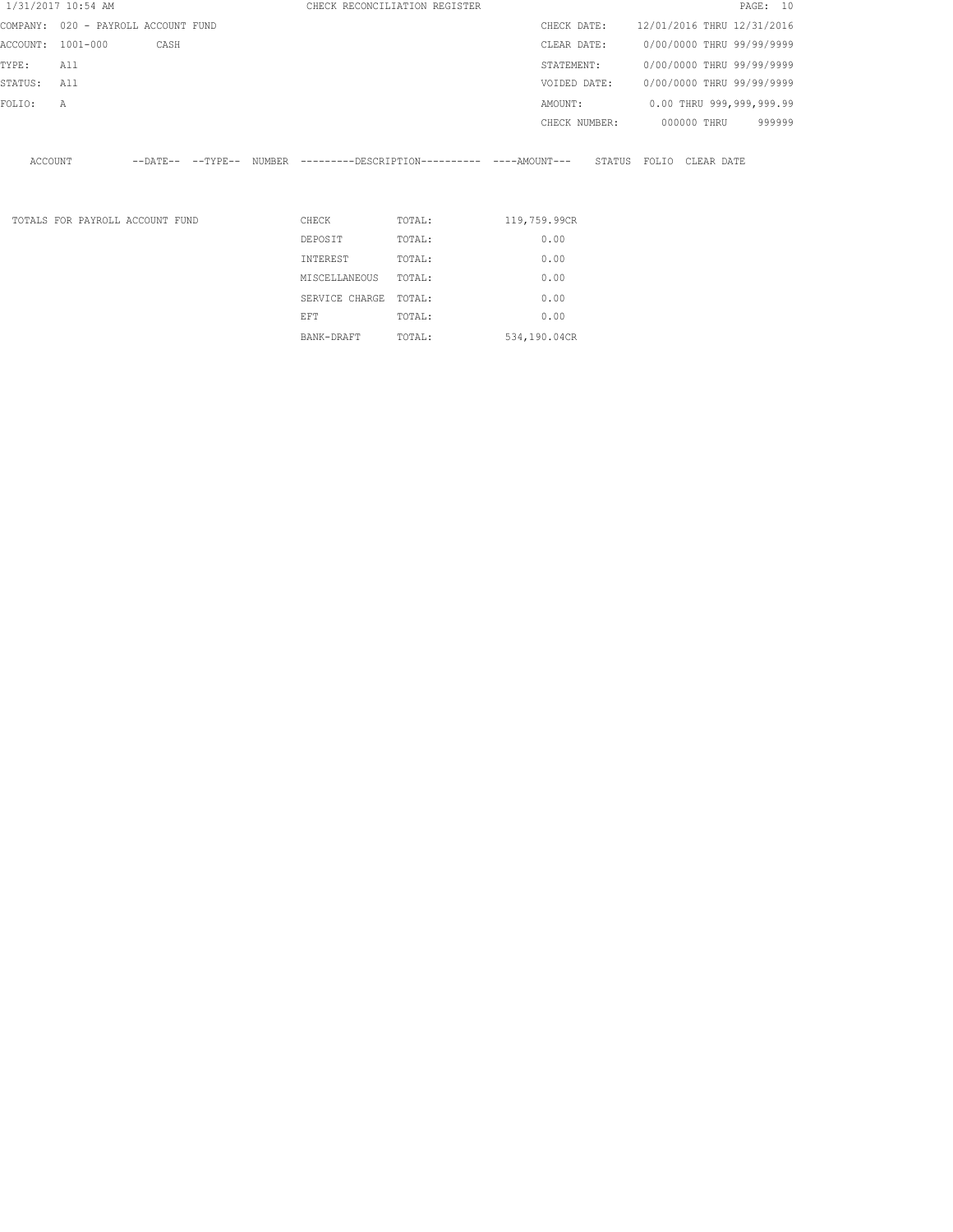|        | 1/31/2017 10:54 AM |                                                |  | CHECK RECONCILIATION REGISTER                                                                      |        |                                   |         |                                        | PAGE: 11 |
|--------|--------------------|------------------------------------------------|--|----------------------------------------------------------------------------------------------------|--------|-----------------------------------|---------|----------------------------------------|----------|
|        |                    | COMPANY: 979 - ANDREWS CO DESIGNATED           |  |                                                                                                    |        |                                   |         | CHECK DATE: 12/01/2016 THRU 12/31/2016 |          |
|        |                    | ACCOUNT: 1010-000 POOLED CASH-ANDREWS CO DESIG |  |                                                                                                    |        |                                   |         | CLEAR DATE: 0/00/0000 THRU 99/99/9999  |          |
|        | TYPE:<br>All       |                                                |  |                                                                                                    |        | STATEMENT:                        |         | 0/00/0000 THRU 99/99/9999              |          |
|        | STATUS: All        |                                                |  |                                                                                                    |        |                                   |         | VOIDED DATE: 0/00/0000 THRU 99/99/9999 |          |
|        | FOLIO:<br>A        |                                                |  |                                                                                                    |        | AMOUNT:                           |         | 0.00 THRU 999,999,999.99               |          |
|        |                    |                                                |  |                                                                                                    |        | CHECK NUMBER:                     |         | 000000 THRU 999999                     |          |
|        |                    |                                                |  |                                                                                                    |        |                                   |         |                                        |          |
|        |                    |                                                |  | ACCOUNT -DATE-- --TYPE-- NUMBER --------DESCRIPTION---------- ---AMOUNT--- STATUS FOLIO CLEAR DATE |        |                                   |         |                                        |          |
|        |                    |                                                |  |                                                                                                    |        |                                   |         |                                        |          |
|        |                    |                                                |  |                                                                                                    |        |                                   |         |                                        |          |
| CHECK: |                    |                                                |  |                                                                                                    |        |                                   |         |                                        |          |
|        | 1010-000           |                                                |  | 12/02/2016 CHECK 018349 CUSTOM WHOLESALE SUPPLY CO INC 0103.50CR POSTED                            |        |                                   |         | A 12/30/2016                           |          |
|        | 1010-000           | 12/02/2016 CHECK 018350 GALLS, LLC             |  |                                                                                                    |        | 89.98CR POSTED                    |         | A 12/30/2016                           |          |
|        | 1010-000           |                                                |  | 12/02/2016 CHECK 018351 GENERAL FUND                                                               |        | 660.99CR POSTED                   |         | A 12/30/2016                           |          |
|        | 1010-000           |                                                |  | 12/02/2016 CHECK 018352 VERIZON WIRELESS                                                           |        | 151.96CR                          | POSTED  | A 12/30/2016                           |          |
|        | *** 1010-000       | 12/09/2016 CHECK 018364 DIRECTV                |  |                                                                                                    |        | 32.99CR                           | POSTED  | A 12/30/2016                           |          |
|        | *** 1010-000       | 12/16/2016 CHECK                               |  | 018371 CREATIVE PRODUCT SOURCE INC                                                                 |        | 118.18CR                          | POSTED  | A 12/30/2016                           |          |
|        | 1010-000           |                                                |  | 12/16/2016 CHECK 018372 QUILL CORPORATION                                                          |        | 270.28CR POSTED                   |         | A 12/30/2016                           |          |
|        | 1010-000           | 12/16/2016 CHECK                               |  | 018373 SHERIFFS ASSOC. OF TX.                                                                      |        | 525.00CR                          | OUTSTND | A 0/00/0000                            |          |
|        | 1010-000           |                                                |  | 12/16/2016 CHECK 018374 THE PRODUCTIVITY CENTER                                                    |        | 680.00CR OUTSTND                  |         | A 0/00/0000                            |          |
|        | 1010-000           | 12/16/2016 CHECK                               |  | 018375 AIR MED CARE NETWORK 67,223.00CR POSTED                                                     |        |                                   |         | A 12/30/2016                           |          |
|        | *** 1010-000       |                                                |  | $12/23/2016$ CHECK $018389$ GALLS, LLC $VODED$                                                     |        | 329.96CR VOIDED A 12/23/2016      |         |                                        |          |
|        | 1010-000           |                                                |  | 12/23/2016 CHECK 018390 GENERAL FUND                                                               |        | 41,527.30CR POSTED                |         | A 12/30/2016                           |          |
|        | *** 1010-000       |                                                |  | 12/30/2016 CHECK 6018397 CANON FINANCIAL SERVICES INC 339.42CR OUTSTND A 60/00/0000                |        |                                   |         |                                        |          |
|        |                    |                                                |  |                                                                                                    |        |                                   |         |                                        |          |
|        | MISCELLANEOUS:     |                                                |  |                                                                                                    |        |                                   |         |                                        |          |
|        |                    | 1010-000 12/23/2016 MISC. 018389 GALLS, LLC    |  |                                                                                                    |        | VOIDED 329.96 VOIDED A 12/23/2016 |         |                                        |          |
|        |                    |                                                |  |                                                                                                    |        |                                   |         |                                        |          |
|        |                    | TOTALS FOR ACCOUNT 1010-000                    |  | CHECK                                                                                              | TOTAL: | 112,052.56CR                      |         |                                        |          |
|        |                    |                                                |  | DEPOSIT                                                                                            | TOTAL: | 0.00                              |         |                                        |          |
|        |                    |                                                |  | INTEREST                                                                                           | TOTAL: | 0.00                              |         |                                        |          |
|        |                    |                                                |  | MISCELLANEOUS TOTAL:                                                                               |        | 329.96                            |         |                                        |          |
|        |                    |                                                |  | SERVICE CHARGE TOTAL:                                                                              |        | 0.00                              |         |                                        |          |
|        |                    |                                                |  | EFT                                                                                                | TOTAL: | 0.00                              |         |                                        |          |
|        |                    |                                                |  | BANK-DRAFT                                                                                         | TOTAL: | 0.00                              |         |                                        |          |
|        |                    |                                                |  |                                                                                                    |        |                                   |         |                                        |          |
|        |                    | TOTALS FOR ANDREWS CO DESIGNATED               |  | CHECK                                                                                              | TOTAL: | 112,052.56CR                      |         |                                        |          |
|        |                    |                                                |  | DEPOSIT                                                                                            | TOTAL: | 0.00                              |         |                                        |          |
|        |                    |                                                |  | INTEREST                                                                                           | TOTAL: | 0.00                              |         |                                        |          |
|        |                    |                                                |  | MISCELLANEOUS                                                                                      | TOTAL: | 329.96                            |         |                                        |          |
|        |                    |                                                |  | SERVICE CHARGE                                                                                     | TOTAL: | 0.00                              |         |                                        |          |
|        |                    |                                                |  | EFT                                                                                                | TOTAL: | 0.00                              |         |                                        |          |
|        |                    |                                                |  | BANK-DRAFT                                                                                         | TOTAL: | 0.00                              |         |                                        |          |
|        |                    |                                                |  |                                                                                                    |        |                                   |         |                                        |          |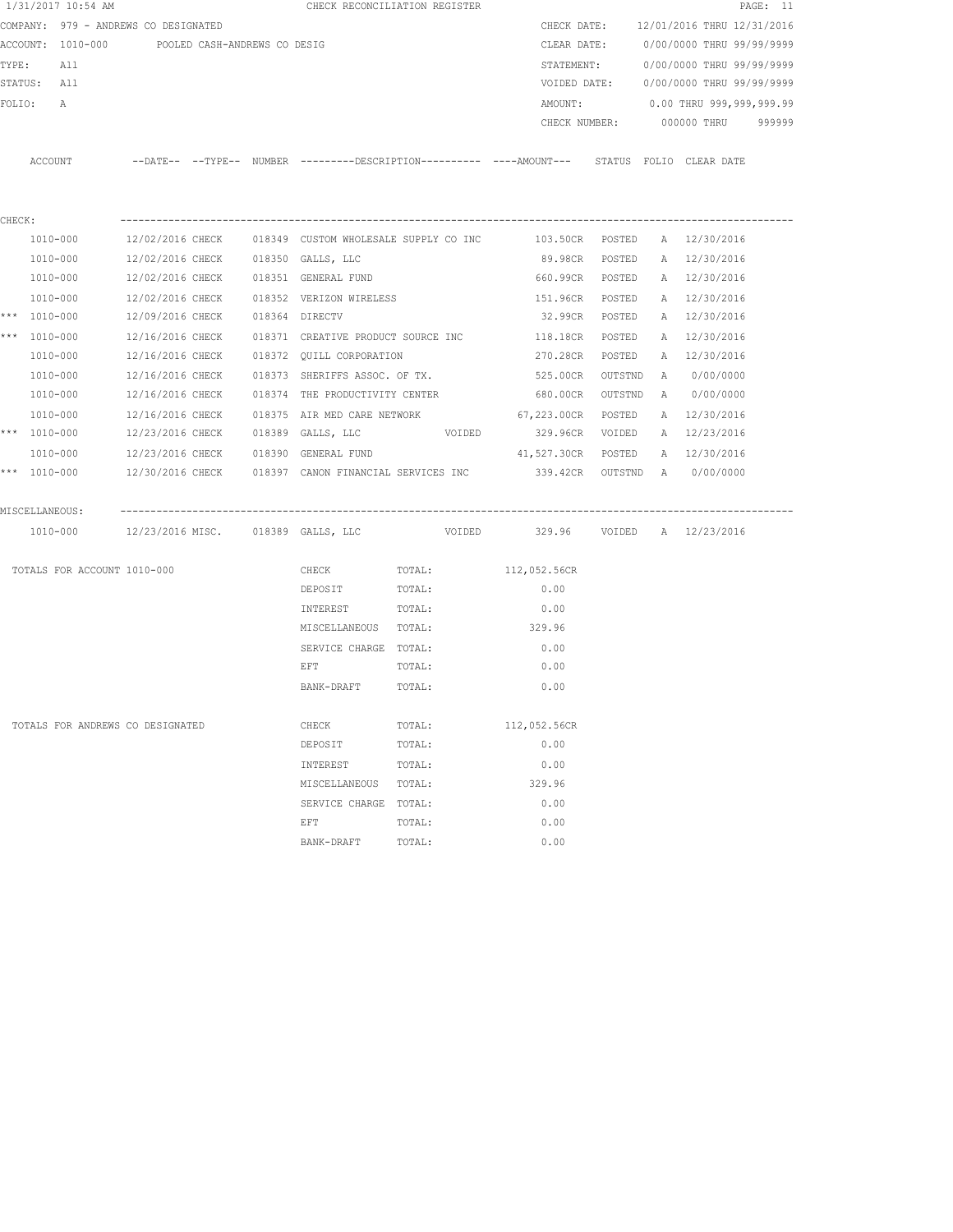|             | 1/31/2017 10:54 AM                   |                  |        | CHECK RECONCILIATION REGISTER                                                                 |                       |           |   |                                        | PAGE: 12 |
|-------------|--------------------------------------|------------------|--------|-----------------------------------------------------------------------------------------------|-----------------------|-----------|---|----------------------------------------|----------|
|             | COMPANY: 989 - ROAD & BRIDGE POOLED  |                  |        |                                                                                               | CHECK DATE:           |           |   | 12/01/2016 THRU 12/31/2016             |          |
|             | ACCOUNT: 1010-000 POOLED R & B FUNDS |                  |        |                                                                                               | CLEAR DATE:           |           |   | 0/00/0000 THRU 99/99/9999              |          |
| TYPE:       | All                                  |                  |        |                                                                                               | STATEMENT:            |           |   | 0/00/0000 THRU 99/99/9999              |          |
| STATUS: All |                                      |                  |        |                                                                                               |                       |           |   | VOIDED DATE: 0/00/0000 THRU 99/99/9999 |          |
| FOLIO:      | Α                                    |                  |        |                                                                                               | AMOUNT:               |           |   | 0.00 THRU 999,999,999.99               |          |
|             |                                      |                  |        |                                                                                               |                       |           |   | CHECK NUMBER: 000000 THRU              | 999999   |
|             | ACCOUNT                              |                  |        | --DATE-- --TYPE-- NUMBER ---------DESCRIPTION---------- ----AMOUNT--- STATUS FOLIO CLEAR DATE |                       |           |   |                                        |          |
|             |                                      |                  |        |                                                                                               |                       |           |   |                                        |          |
| CHECK:      |                                      |                  |        |                                                                                               |                       |           |   |                                        |          |
|             | 1010-000                             | 12/02/2016 CHECK |        | 020246 ANDREWS EMPLOYEE TRUST FUND                                                            | 34,080.85CR POSTED    |           |   | A 12/30/2016                           |          |
|             | 1010-000                             | 12/02/2016 CHECK |        | 020247 ANDREWS TIRE SERVICE INC                                                               | 55.00CR               | POSTED    | A | 12/30/2016                             |          |
|             | 1010-000                             | 12/02/2016 CHECK |        | 020248 GENERAL FUND                                                                           | 615.29CR              | POSTED    |   | A 12/30/2016                           |          |
|             | 1010-000                             | 12/02/2016 CHECK |        | 020249 GENERAL FUND                                                                           | 103,033.92CR          | POSTED    |   | A 12/30/2016                           |          |
|             | 1010-000                             | 12/02/2016 CHECK |        | 020250 HIGGINBOTHAM BROS & CO LLC                                                             | 43.93CR               | POSTED    |   | A 12/30/2016                           |          |
|             | 1010-000                             | 12/02/2016 CHECK |        | 020251 LBJ SCHOOL OF PUBLIC AFFAIRS 395.00CR                                                  |                       | POSTED    |   | A 12/30/2016                           |          |
|             | 1010-000                             | 12/02/2016 CHECK | 020252 | TEXAS ASSOCIATION OF COUNTIES 4,316.76CR                                                      |                       | POSTED    | A | 12/30/2016                             |          |
|             | 1010-000                             | 12/02/2016 CHECK | 020253 | YELLOWHOUSE MACHINERY CO                                                                      | 761.62CR              | POSTED    |   | A 12/30/2016                           |          |
|             | 1010-000                             | 12/09/2016 CHECK |        | 020254 ANDREWS TIRE SERVICE INC                                                               | 478.75CR              | POSTED    | A | 12/30/2016                             |          |
|             | 1010-000                             | 12/09/2016 CHECK |        | 020255 AUTOZONE COMMERCIAL                                                                    | 48.24CR               | POSTED    | A | 12/30/2016                             |          |
|             | 1010-000                             | 12/09/2016 CHECK |        | 020256 CITY OF ANDREWS WATER DEPT.                                                            | 183.09CR              | POSTED    | A | 12/30/2016                             |          |
|             | 1010-000                             | 12/09/2016 CHECK |        | 020257 GEBO CREDIT CORPORATION                                                                | 235.56CR              | POSTED    | A | 12/30/2016                             |          |
|             | 1010-000                             | 12/09/2016 CHECK |        | 020258 GENERAL FUND                                                                           | 180.00CR              | POSTED    | A | 12/30/2016                             |          |
|             | 1010-000                             | 12/09/2016 CHECK |        | 020259 O'REILLY AUTO PARTS                                                                    | 338.86CR              | POSTED    | A | 12/30/2016                             |          |
|             | 1010-000                             | 12/09/2016 CHECK |        | 020260 ROAD RESCUE                                                                            | 1,364.00CR            | POSTED    |   | A 12/30/2016                           |          |
|             | 1010-000                             | 12/09/2016 CHECK |        | 020261 ROBIN HARPER TAC                                                                       | 22.00CR               | OUTSTND   | A | 0/00/0000                              |          |
|             | 1010-000                             | 12/09/2016 CHECK |        | 020262 SIERRA SPRINGS                                                                         | 53.18CR               | POSTED    |   | A 12/30/2016                           |          |
|             | 1010-000                             | 12/09/2016 CHECK |        | 020263 SOUTHERN TIRE MART, LLC 3,836.96CR                                                     |                       | POSTED    | A | 12/30/2016                             |          |
|             | 1010-000                             | 12/09/2016 CHECK |        | 020264 UM AUTO PARTS                                                                          | 500.58CR              | POSTED    |   | A 12/30/2016                           |          |
|             | 1010-000                             | 12/09/2016 CHECK | 020265 | WEST TX FIRE EXTINGUISHER INC 145.50CR                                                        |                       | POSTED    |   | A 12/30/2016                           |          |
|             | 1010-000                             | 12/09/2016 CHECK |        | 020266 WTG FUELS, INC                                                                         | 6,421.19CR            | POSTED    |   | A 12/30/2016                           |          |
|             | 1010-000                             | 12/09/2016 CHECK |        | 020267 YELLOWHOUSE MACHINERY CO                                                               | 2,841.80CR            | POSTED    |   | A 12/30/2016                           |          |
|             | 1010-000                             | 12/16/2016 CHECK |        | 020268 GENERAL FUND                                                                           | 43,442.14CR POSTED    |           |   | A 12/30/2016                           |          |
|             | 1010-000                             |                  |        | 12/16/2016 CHECK 020269 KNIGHTS TIRE & SERVICE                                                |                       |           |   | 70.00CR POSTED A 12/30/2016            |          |
|             | 1010-000                             | 12/16/2016 CHECK |        | 020270 TEXAS AGRILIFE EXTENSION SERVI                                                         | 230.00CR OUTSTND A    |           |   | 0/00/0000                              |          |
|             | 1010-000                             | 12/16/2016 CHECK |        | 020271 UM AUTO PARTS                                                                          | 199.17CR              | POSTED    |   | A 12/30/2016                           |          |
|             | 1010-000                             | 12/16/2016 CHECK |        | 020272 WESTAIR-PRAXAIR                                                                        | 37.81CR POSTED        |           |   | A 12/30/2016                           |          |
|             | 1010-000                             | 12/16/2016 CHECK |        | 020273 YELLOWHOUSE MACHINERY COVOIDED 20,603.89CR VOIDED                                      |                       |           |   | A 12/16/2016                           |          |
|             | 1010-000                             |                  |        | 12/16/2016 CHECK 020274 YELLOWHOUSE MACHINERY CO 2,060.89CR POSTED                            |                       |           |   | A 12/30/2016                           |          |
|             | 1010-000                             | 12/23/2016 CHECK |        | 020275 ANDREWS IRON & SUPPLY                                                                  | 164.82CR POSTED       |           |   | A 12/30/2016                           |          |
|             | 1010-000                             |                  |        | 12/23/2016 CHECK 020276 BIG COUNTRY BG                                                        | 556.45CR              |           |   | OUTSTND A 0/00/0000                    |          |
|             | 1010-000                             | 12/23/2016 CHECK |        | 020277 EAST TEXAS TRUCK SYSTEMS 74.06CR                                                       |                       | OUTSTND   |   | A 0/00/0000                            |          |
|             | 1010-000                             | 12/23/2016 CHECK |        | 020278 GENERAL FUND                                                                           | 1,060.66CR POSTED     |           |   | A 12/30/2016                           |          |
|             | 1010-000                             | 12/23/2016 CHECK |        | 020279 GENERAL FUND 31,527.55CR POSTED                                                        |                       |           | A | 12/30/2016                             |          |
|             | 1010-000                             | 12/23/2016 CHECK |        | 020280 HIGGINBOTHAM BROS & CO LLC 307.91CR POSTED                                             |                       |           | A | 12/30/2016                             |          |
|             | 1010-000                             |                  |        | 12/23/2016 CHECK 020281 MUSTANG LUMBER CO                                                     | 117.33CR              | POSTED    | A | 12/30/2016                             |          |
|             | 1010-000                             |                  |        | 12/23/2016 CHECK 020282 O'REILLY AUTO PARTS                                                   | 579.43CR              | OUTSTND   | A | 0/00/0000                              |          |
|             | 1010-000                             | 12/23/2016 CHECK |        | 020283 RELIANT ENERGY                                                                         | 978.96CR              | OUTSTND A |   | 0/00/0000                              |          |
|             | 1010-000                             | 12/23/2016 CHECK |        | 020284 TEXAS GAS SERVICE CORP                                                                 | 176.29CR              | OUTSTND A |   | 0/00/0000                              |          |
|             | 1010-000                             | 12/30/2016 CHECK |        | 020285 ANDREWS TRUCK MAINTENANCE INC                                                          | 384.00CR              | OUTSTND A |   | 0/00/0000                              |          |
|             | 1010-000                             | 12/30/2016 CHECK |        | 020286 GENERAL FUND                                                                           | 41,181.76CR OUTSTND A |           |   | 0/00/0000                              |          |
|             | 1010-000                             | 12/30/2016 CHECK |        | 020287 SOUTH PLAINS IMPLEMENT LTD                                                             | 5.15CR OUTSTND A      |           |   | 0/00/0000                              |          |

MISCELLANEOUS: ----------------------------------------------------------------------------------------------------------------

 1010-000 12/30/2016 CHECK 020288 TEXAS GAS SERVICE CORP 184.86CR OUTSTND A 0/00/0000 1010-000 12/30/2016 CHECK 020289 YELLOWHOUSE MACHINERY CO 1,627.36CR OUTSTND A 0/00/0000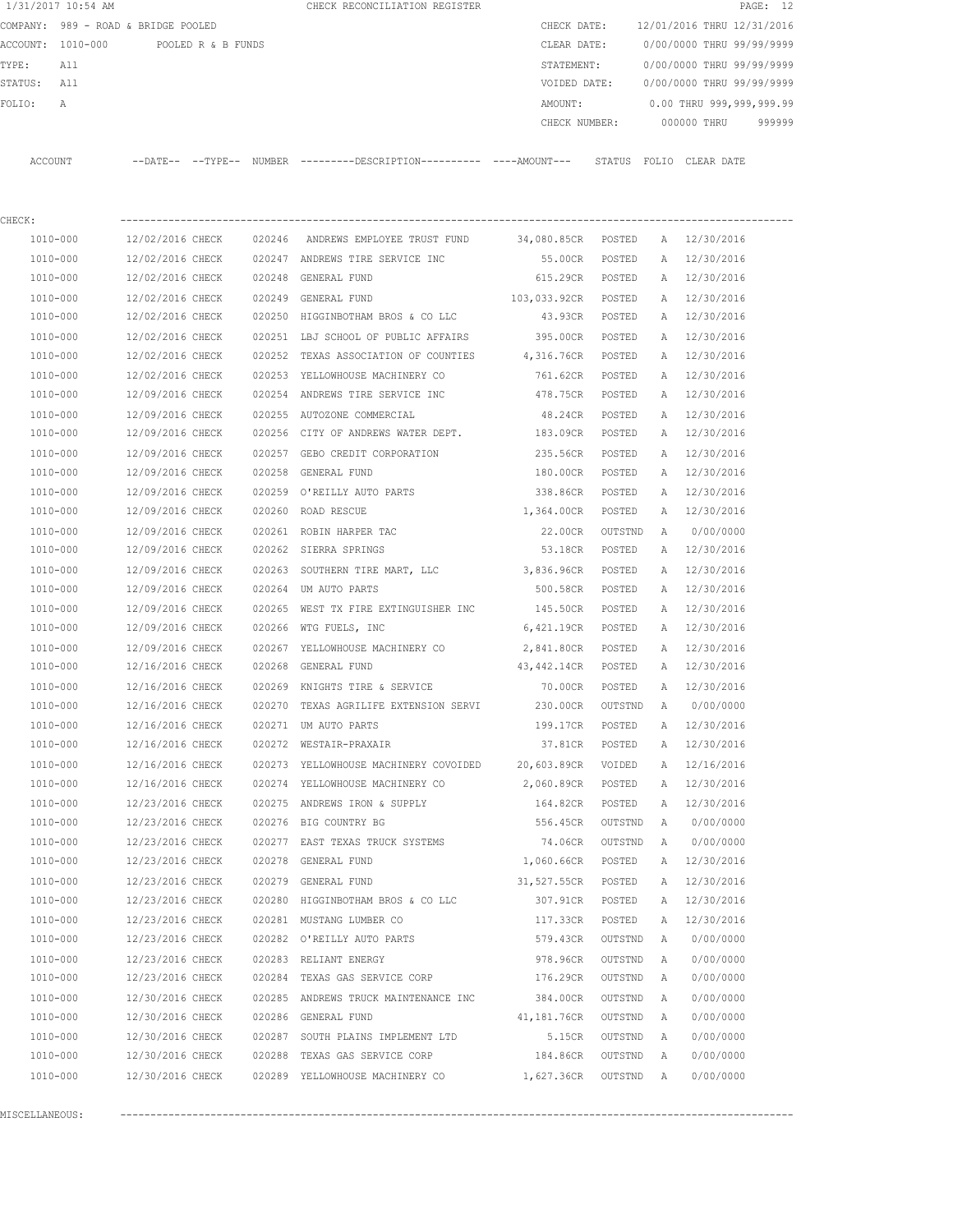|                | 1/31/2017 10:54 AM          |                                      |  | CHECK RECONCILIATION REGISTER                                                                                  |                                                                                                    |      |            |                                        | PAGE: 13 |
|----------------|-----------------------------|--------------------------------------|--|----------------------------------------------------------------------------------------------------------------|----------------------------------------------------------------------------------------------------|------|------------|----------------------------------------|----------|
|                |                             | COMPANY: 989 - ROAD & BRIDGE POOLED  |  |                                                                                                                |                                                                                                    |      |            | CHECK DATE: 12/01/2016 THRU 12/31/2016 |          |
|                |                             | ACCOUNT: 1010-000 POOLED R & B FUNDS |  |                                                                                                                |                                                                                                    |      |            | CLEAR DATE: 0/00/0000 THRU 99/99/9999  |          |
| TYPE:          | All                         |                                      |  |                                                                                                                |                                                                                                    |      | STATEMENT: | 0/00/0000 THRU 99/99/9999              |          |
| STATUS: All    |                             |                                      |  |                                                                                                                |                                                                                                    |      |            | VOIDED DATE: 0/00/0000 THRU 99/99/9999 |          |
| FOLIO:         | $\mathbb A$                 |                                      |  |                                                                                                                |                                                                                                    |      |            | AMOUNT: 0.00 THRU 999,999,999.99       |          |
|                |                             |                                      |  |                                                                                                                |                                                                                                    |      |            | CHECK NUMBER: 000000 THRU 999999       |          |
|                |                             |                                      |  |                                                                                                                | ACCOUNT -DATE-- --TYPE-- NUMBER --------DESCRIPTION--------- ----AMOUNT--- STATUS FOLIO CLEAR DATE |      |            |                                        |          |
| MISCELLANEOUS: |                             |                                      |  |                                                                                                                |                                                                                                    |      |            |                                        |          |
|                |                             |                                      |  |                                                                                                                | 1010-000 12/16/2016 MISC. 020273 YELLOWHOUSE MACHINERY COVOIDED 20,603.89 VOIDED A 12/16/2016      |      |            |                                        |          |
|                | TOTALS FOR ACCOUNT 1010-000 |                                      |  |                                                                                                                | CHECK TOTAL: 305,522.57CR                                                                          |      |            |                                        |          |
|                |                             |                                      |  | DEPOSIT TOTAL:                                                                                                 |                                                                                                    | 0.00 |            |                                        |          |
|                |                             |                                      |  | INTEREST TOTAL:                                                                                                |                                                                                                    | 0.00 |            |                                        |          |
|                |                             |                                      |  |                                                                                                                | MISCELLANEOUS TOTAL: 20,603.89                                                                     |      |            |                                        |          |
|                |                             |                                      |  | SERVICE CHARGE TOTAL:                                                                                          |                                                                                                    | 0.00 |            |                                        |          |
|                |                             |                                      |  | EFT FOR THE STATE OF THE STATE OF THE STATE OF THE STATE OF THE STATE OF THE STATE OF THE STATE OF THE STATE O | TOTAL:                                                                                             | 0.00 |            |                                        |          |
|                |                             |                                      |  | BANK-DRAFT TOTAL:                                                                                              |                                                                                                    | 0.00 |            |                                        |          |
|                |                             |                                      |  |                                                                                                                |                                                                                                    |      |            |                                        |          |
|                |                             | TOTALS FOR ROAD & BRIDGE POOLED      |  | <b>CHECK</b>                                                                                                   | TOTAL: 305,522.57CR                                                                                |      |            |                                        |          |
|                |                             |                                      |  | DEPOSIT                                                                                                        | TOTAL:                                                                                             | 0.00 |            |                                        |          |
|                |                             |                                      |  | INTEREST                                                                                                       | TOTAL:                                                                                             | 0.00 |            |                                        |          |
|                |                             |                                      |  |                                                                                                                | MISCELLANEOUS TOTAL: 20,603.89                                                                     |      |            |                                        |          |
|                |                             |                                      |  | SERVICE CHARGE TOTAL:                                                                                          |                                                                                                    | 0.00 |            |                                        |          |
|                |                             |                                      |  | EFT FOR THE STATE OF THE STATE OF THE STATE OF THE STATE OF THE STATE OF THE STATE OF THE STATE OF THE STATE O | TOTAL:                                                                                             | 0.00 |            |                                        |          |
|                |                             |                                      |  | BANK-DRAFT                                                                                                     | TOTAL:                                                                                             | 0.00 |            |                                        |          |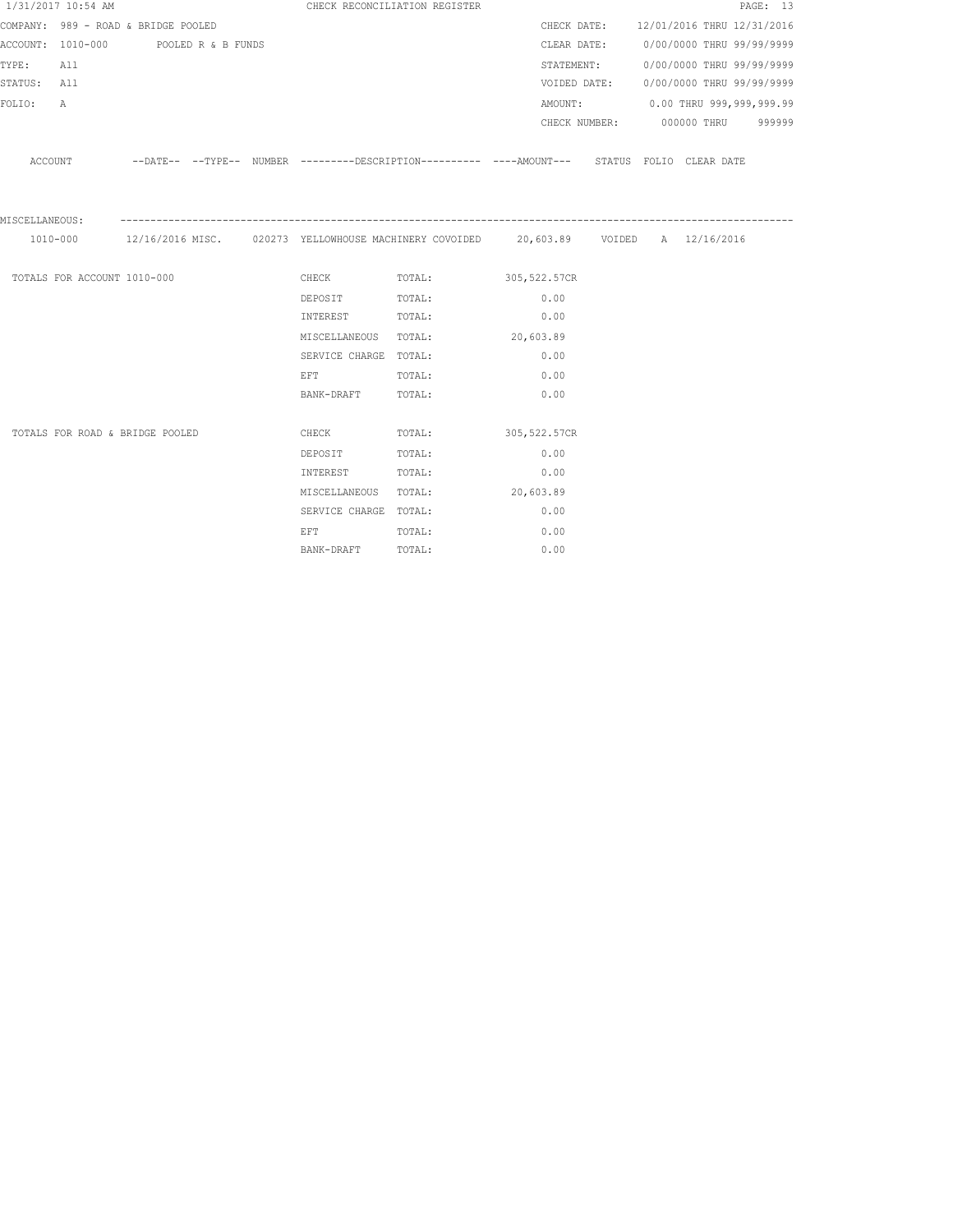|             | 1/31/2017 10:54 AM                      |                  |                          |        | CHECK RECONCILIATION REGISTER                                                                 |                                 |                  |              |                            | PAGE: 14 |
|-------------|-----------------------------------------|------------------|--------------------------|--------|-----------------------------------------------------------------------------------------------|---------------------------------|------------------|--------------|----------------------------|----------|
|             | COMPANY: 999 - GENERAL FUND CASH POOLED |                  |                          |        |                                                                                               | CHECK DATE:                     |                  |              | 12/01/2016 THRU 12/31/2016 |          |
|             | ACCOUNT: 1010-000                       |                  | GENERAL FUND POOLED CASH |        |                                                                                               | CLEAR DATE:                     |                  |              | 0/00/0000 THRU 99/99/9999  |          |
| TYPE:       | All                                     |                  |                          |        |                                                                                               | STATEMENT:                      |                  |              | 0/00/0000 THRU 99/99/9999  |          |
| STATUS: All |                                         |                  |                          |        |                                                                                               | VOIDED DATE:                    |                  |              | 0/00/0000 THRU 99/99/9999  |          |
| FOLIO:      | Α                                       |                  |                          |        |                                                                                               | AMOUNT:                         |                  |              | 0.00 THRU 999,999,999.99   |          |
|             |                                         |                  |                          |        |                                                                                               | CHECK NUMBER:                   |                  |              | 000000 THRU                | 999999   |
|             | ACCOUNT                                 |                  |                          |        | --DATE-- --TYPE-- NUMBER ---------DESCRIPTION---------- ----AMOUNT--- STATUS FOLIO CLEAR DATE |                                 |                  |              |                            |          |
| BANK DRAFT: |                                         |                  |                          |        |                                                                                               |                                 |                  |              |                            |          |
|             | 1010-000                                |                  |                          |        | 12/02/2016 BANK-DRAFT120216 JPMORGAN CHASE BANK                                               | 17,919.23CR POSTED A 12/30/2016 |                  |              |                            |          |
|             | 1010-000                                |                  |                          |        | 12/23/2016 BANK-DRAFT122316 JPMORGAN CHASE BANK                                               | 50,881.21CR POSTED A 12/30/2016 |                  |              |                            |          |
| CHECK:      |                                         |                  |                          |        |                                                                                               |                                 |                  |              |                            |          |
|             | 1010-000                                | 12/02/2016 CHECK |                          |        | 121781 ADOLFO MERAZ                                                                           |                                 | 8.00CR OUTSTND A |              | 0/00/0000                  |          |
|             | 1010-000                                | 12/02/2016 CHECK |                          |        | 121782 ALBERT STEWARD                                                                         |                                 | 8.00CR POSTED    |              | A 12/30/2016               |          |
|             | 1010-000                                | 12/02/2016 CHECK |                          |        | 121783 ALFREDO ACOSTA                                                                         |                                 | 8.00CR OUTSTND   |              | A 0/00/0000                |          |
|             | 1010-000                                | 12/02/2016 CHECK |                          |        | 121784 ALICE HERNANDEZ                                                                        | 8.00CR                          | POSTED           |              | A 12/30/2016               |          |
|             | 1010-000                                | 12/02/2016 CHECK |                          |        | 121785 ANNA LEAGANS                                                                           | 8.00CR                          | OUTSTND          |              | A 0/00/0000                |          |
|             | 1010-000                                | 12/02/2016 CHECK |                          |        | 121786 AURORA MULLINS                                                                         | 120.00CR                        | POSTED           |              | A 12/30/2016               |          |
|             | 1010-000                                | 12/02/2016 CHECK |                          |        | 121787 BARBARA HAGGERTON                                                                      | 8.00CR                          | POSTED           |              | A 12/30/2016               |          |
|             | 1010-000                                | 12/02/2016 CHECK |                          |        | 121788 BRENDA MOORE                                                                           | 120.00CR                        | POSTED           | A            | 12/30/2016                 |          |
|             | 1010-000                                | 12/02/2016 CHECK |                          |        | 121789 BRYAN BITTNER                                                                          | 8.00CR                          | POSTED           | A            | 12/30/2016                 |          |
|             | 1010-000                                | 12/02/2016 CHECK |                          |        | 121790 DANNY MACK                                                                             | 8.00CR                          | POSTED           | A            | 12/30/2016                 |          |
|             | 1010-000                                | 12/02/2016 CHECK |                          |        | 121791 DAVID BATCHELOR                                                                        | 120.00CR                        | POSTED           | A            | 12/30/2016                 |          |
|             | 1010-000                                | 12/02/2016 CHECK |                          |        | 121792 DENNIS R MOORE                                                                         | 8.00CR                          | OUTSTND          | A            | 0/00/0000                  |          |
|             | 1010-000                                | 12/02/2016 CHECK |                          |        | 121793 DORIAN K FUENTES                                                                       | 8.00CR                          | OUTSTND          | A            | 0/00/0000                  |          |
|             | 1010-000                                | 12/02/2016 CHECK |                          |        | 121794 DOUGLAS SITZMAN                                                                        | 8.00CR                          | OUTSTND          | A            | 0/00/0000                  |          |
|             | 1010-000                                | 12/02/2016 CHECK |                          |        | 121795 EDUARDO FRANCO                                                                         | 8.00CR                          | OUTSTND          | $\mathbb{A}$ | 0/00/0000                  |          |
|             | 1010-000                                | 12/02/2016 CHECK |                          |        | 121796 ELIZABETH FLORES                                                                       | 8.00CR                          | POSTED           | A            | 12/30/2016                 |          |
|             | 1010-000                                | 12/02/2016 CHECK |                          |        | 121797 ERIC NUNEZ                                                                             | 120.00CR                        | POSTED           |              | A 12/30/2016               |          |
|             | 1010-000                                | 12/02/2016 CHECK |                          | 121798 | FRANCES VALENZUELA                                                                            | 8.00CR                          | OUTSTND          | A            | 0/00/0000                  |          |
|             | 1010-000                                | 12/02/2016 CHECK |                          |        | 121799 HALLIE MARTINEZ                                                                        | 8.00CR                          | POSTED           |              | A 12/30/2016               |          |
|             | 1010-000                                | 12/02/2016 CHECK |                          |        | 121800 JAMES HATHCOCK                                                                         | 8.00CR                          | POSTED           |              | A 12/30/2016               |          |
|             | 1010-000                                | 12/02/2016 CHECK |                          | 121801 | JANICE BROWN                                                                                  | 8.00CR                          | POSTED           | Α            | 12/30/2016                 |          |
|             | 1010-000                                | 12/02/2016 CHECK |                          | 121802 | <b>JAY BROWNLEE</b>                                                                           | 8.00CR                          | OUTSTND          | Α            | 0/00/0000                  |          |
|             | 1010-000                                | 12/02/2016 CHECK |                          | 121803 | JERAD AULDS                                                                                   | 120.00CR                        | POSTED           | Α            | 12/30/2016                 |          |
|             | 1010-000                                | 12/02/2016 CHECK |                          | 121804 | JESSICA HAMMACK                                                                               | 8.00CR                          | OUTSTND          | Α            | 0/00/0000                  |          |
|             | 1010-000                                | 12/02/2016 CHECK |                          |        | 121805 JESSICA SANCHEZ                                                                        | 8.00CR                          | POSTED           | Α            | 12/30/2016                 |          |
|             | 1010-000                                | 12/02/2016 CHECK |                          | 121806 | <b>JESUS RENTERA</b>                                                                          | 8.00CR                          | POSTED           | Α            | 12/30/2016                 |          |
|             | 1010-000                                | 12/02/2016 CHECK |                          | 121807 | JOE TREVINO                                                                                   | 8.00CR                          | POSTED           | Α            | 12/30/2016                 |          |
|             | 1010-000                                | 12/02/2016 CHECK |                          | 121808 | JOHN KRAFT                                                                                    | 8.00CR                          | POSTED           | Α            | 12/30/2016                 |          |
|             | 1010-000                                | 12/02/2016 CHECK |                          | 121809 | JOSHUA BILLIG                                                                                 | 8.00CR                          | POSTED           | Α            | 12/30/2016                 |          |
|             | $1010 - 000$                            | 12/02/2016 CHECK |                          | 121810 | JUDY WILLIAMS                                                                                 | 8.00CR                          | POSTED           | Α            | 12/30/2016                 |          |
|             | 1010-000                                | 12/02/2016 CHECK |                          |        | 121811 KENDRA HINDS                                                                           | 8.00CR                          | OUTSTND          | Α            | 0/00/0000                  |          |
|             | 1010-000                                | 12/02/2016 CHECK |                          |        | 121812 KIMBERLY THOMAS                                                                        | 120.00CR                        | POSTED           | Α            | 12/30/2016                 |          |
|             | 1010-000                                | 12/02/2016 CHECK |                          |        | 121813 LUCINDA JARAMILLO                                                                      | 8.00CR                          | OUTSTND          | Α            | 0/00/0000                  |          |
|             | 1010-000                                | 12/02/2016 CHECK |                          |        | 121814 LYNDA BROWN                                                                            | 8.00CR                          | POSTED           | Α            | 12/30/2016                 |          |
|             | 1010-000                                | 12/02/2016 CHECK |                          |        | 121815 MARCUS HERNANDEZ                                                                       | 8.00CR                          | POSTED           | Α            | 12/30/2016                 |          |
|             | 1010-000                                | 12/02/2016 CHECK |                          |        | 121816 MARGARITA STONE                                                                        | 8.00CR                          | OUTSTND          | Α            | 0/00/0000                  |          |
|             | 1010-000                                | 12/02/2016 CHECK |                          |        | 121817 MARY MACHUCA                                                                           | 8.00CR                          | POSTED           | Α            | 12/30/2016                 |          |
|             | 1010-000                                | 12/02/2016 CHECK |                          |        | 121818 MEAGAN CUNNINGHAM                                                                      | 8.00CR                          | OUTSTND          | Α            | 0/00/0000                  |          |
|             | 1010-000                                | 12/02/2016 CHECK |                          |        | 121819 MELODY BRAMLEY                                                                         | 120.00CR                        | POSTED           | Α            | 12/30/2016                 |          |
|             | 1010-000                                | 12/02/2016 CHECK |                          |        | 121820 MICHAEL WALKER                                                                         | 8.00CR                          | OUTSTND          | Α            | 0/00/0000                  |          |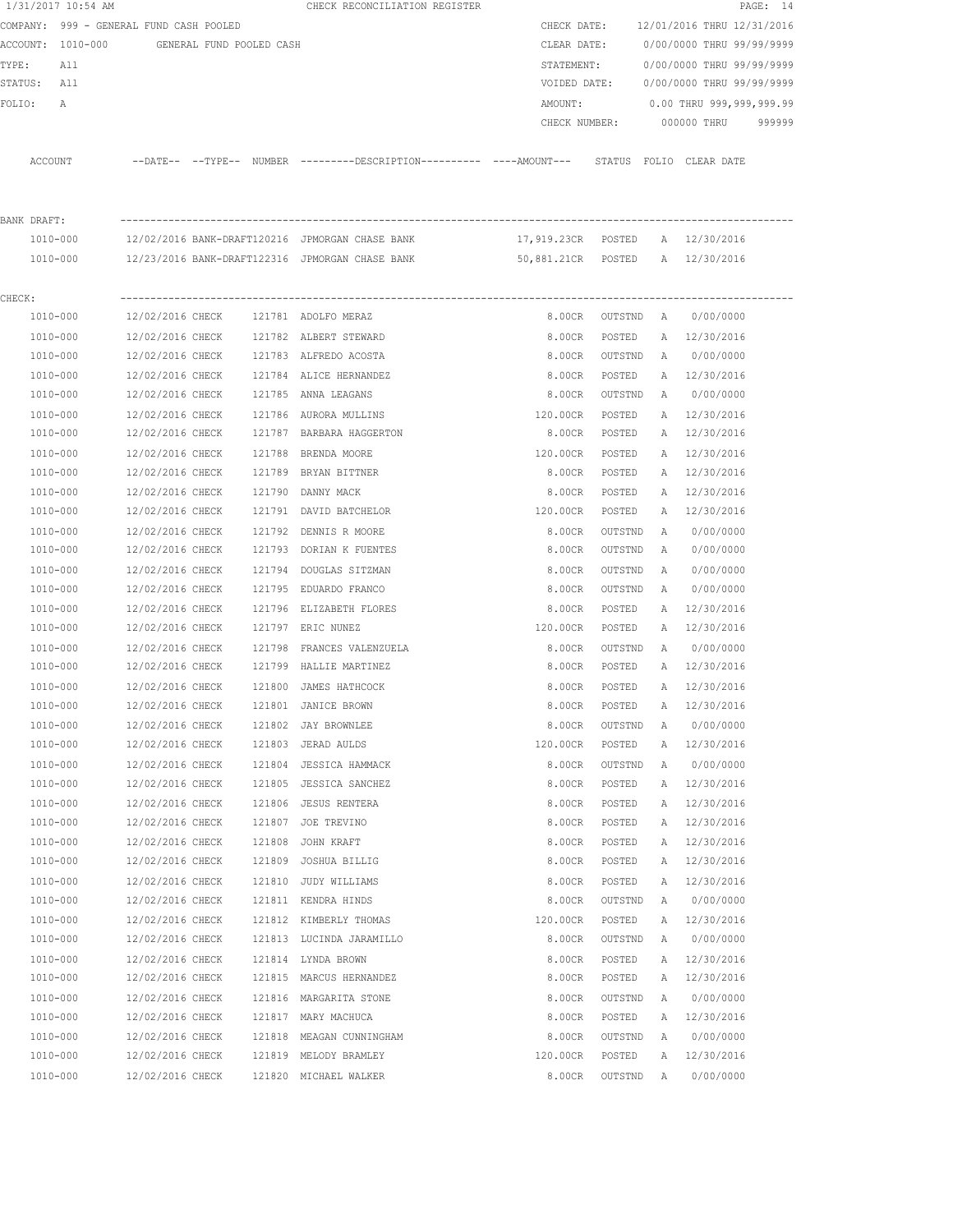|         | 1/31/2017 10:54 AM                      |                          |        | CHECK RECONCILIATION REGISTER                                                                |                 |         |              |                            | PAGE: 15 |
|---------|-----------------------------------------|--------------------------|--------|----------------------------------------------------------------------------------------------|-----------------|---------|--------------|----------------------------|----------|
|         | COMPANY: 999 - GENERAL FUND CASH POOLED |                          |        |                                                                                              | CHECK DATE:     |         |              | 12/01/2016 THRU 12/31/2016 |          |
|         | ACCOUNT: 1010-000                       | GENERAL FUND POOLED CASH |        |                                                                                              | CLEAR DATE:     |         |              | 0/00/0000 THRU 99/99/9999  |          |
| TYPE:   | All                                     |                          |        |                                                                                              | STATEMENT:      |         |              | 0/00/0000 THRU 99/99/9999  |          |
| STATUS: | All                                     |                          |        |                                                                                              | VOIDED DATE:    |         |              | 0/00/0000 THRU 99/99/9999  |          |
| FOLIO:  | Α                                       |                          |        |                                                                                              | AMOUNT:         |         |              | 0.00 THRU 999,999,999.99   |          |
|         |                                         |                          |        |                                                                                              | CHECK NUMBER:   |         |              | 000000 THRU                | 999999   |
|         | ACCOUNT                                 |                          |        | --DATE-- --TYPE-- NUMBER --------DESCRIPTION---------- ----AMOUNT--- STATUS FOLIO CLEAR DATE |                 |         |              |                            |          |
|         |                                         |                          |        |                                                                                              |                 |         |              |                            |          |
| CHECK:  |                                         |                          |        |                                                                                              |                 |         |              |                            |          |
|         | 1010-000                                | 12/02/2016 CHECK         |        | 121821 MICHELLE DAWSON                                                                       | 8.00CR          | OUTSTND | A            | 0/00/0000                  |          |
|         | 1010-000                                | 12/02/2016 CHECK         |        | 121822 MILTON SALES<br>VOIDED                                                                | 8.00CR          | VOIDED  | A            | 12/02/2016                 |          |
|         | 1010-000                                | 12/02/2016 CHECK         |        | 121823 NICK ORNELAS                                                                          | 120.00CR        | POSTED  | A            | 12/30/2016                 |          |
|         | 1010-000                                | 12/02/2016 CHECK         | 121824 | PAUL HILL                                                                                    | 120.00CR        | POSTED  | A            | 12/30/2016                 |          |
|         | 1010-000                                | 12/02/2016 CHECK         |        | 121825 PHILLIP BRISTER                                                                       | 8.00CR          | OUTSTND | Α            | 0/00/0000                  |          |
|         | 1010-000                                | 12/02/2016 CHECK         | 121826 | PRISCILLA MARIE ORTIZ                                                                        | 120.00CR        | POSTED  | A            | 12/30/2016                 |          |
|         | 1010-000                                | 12/02/2016 CHECK         |        | 121827 RAYMONDO CARRASCO                                                                     | 8.00CR          | POSTED  | Α            | 12/30/2016                 |          |
|         | 1010-000                                | 12/02/2016 CHECK         | 121828 | RICKY HARRIS                                                                                 | 8.00CR          | OUTSTND | Α            | 0/00/0000                  |          |
|         | 1010-000                                | 12/02/2016 CHECK         |        | 121829 ROBERT STEPHENSON                                                                     | 8.00CR          | OUTSTND | A            | 0/00/0000                  |          |
|         | 1010-000                                | 12/02/2016 CHECK         | 121830 | RODOLFO DIAZ                                                                                 | 8.00CR          | POSTED  | Α            | 12/30/2016                 |          |
|         | 1010-000                                | 12/02/2016 CHECK         |        | 121831 RUSSELL YATES                                                                         | 8.00CR          | OUTSTND | A            | 0/00/0000                  |          |
|         | 1010-000                                | 12/02/2016 CHECK         | 121832 | SANDRA MAY                                                                                   | 120.00CR        | POSTED  | A            | 12/30/2016                 |          |
|         | 1010-000                                | 12/02/2016 CHECK         |        | 121833 SERGIO RUIZ                                                                           | 8.00CR          | OUTSTND | Α            | 0/00/0000                  |          |
|         | 1010-000                                | 12/02/2016 CHECK         | 121834 | SETH WALLER                                                                                  | 8.00CR          | POSTED  | A            | 12/30/2016                 |          |
|         | 1010-000                                | 12/02/2016 CHECK         | 121835 | SHARON D NIXON                                                                               | 8.00CR          | POSTED  | A            | 12/30/2016                 |          |
|         | 1010-000                                | 12/02/2016 CHECK         | 121836 | SHERRIE CORDOVA                                                                              | 8.00CR          | POSTED  | Α            | 12/30/2016                 |          |
|         | 1010-000                                | 12/02/2016 CHECK         |        | 121837 STEVEN ESPARZA                                                                        | 8.00CR          | POSTED  | A            | 12/30/2016                 |          |
|         | 1010-000                                | 12/02/2016 CHECK         | 121838 | SYLVIA SANCHEZ                                                                               | 8.00CR          | POSTED  | $\mathbb{A}$ | 12/30/2016                 |          |
|         | 1010-000                                | 12/02/2016 CHECK         | 121839 | TAMI CHESSHIRE                                                                               | 120.00CR        | POSTED  | Α            | 12/30/2016                 |          |
|         | 1010-000                                | 12/02/2016 CHECK         | 121840 | TANNER EASON                                                                                 | 8.00CR          | OUTSTND | Α            | 0/00/0000                  |          |
|         | 1010-000                                | 12/02/2016 CHECK         | 121841 | TANNER LONG                                                                                  | 8.00CR          | POSTED  | Α            | 12/30/2016                 |          |
|         | 1010-000                                | 12/02/2016 CHECK         | 121842 | TANYA SCHELL                                                                                 | 8.00CR          | POSTED  | Α            | 12/30/2016                 |          |
|         | 1010-000                                | 12/02/2016 CHECK         |        | 121843 VALICIA CHEREE VARGAS                                                                 | 8.00CR          | OUTSTND | $\mathbb{A}$ | 0/00/0000                  |          |
|         | 1010-000                                | 12/02/2016 CHECK         |        | 121844 WESLEY TERRY                                                                          | 120.00CR        | POSTED  | A            | 12/30/2016                 |          |
|         | 1010-000                                | 12/02/2016 CHECK         | 121845 | ANDREWS EMPLOYEE TRUST FUND                                                                  | 240,000.00CR    | POSTED  | A            | 12/30/2016                 |          |
|         | $1010 - 000$                            | 12/02/2016 CHECK         |        | 121846 ANDREWS COUNTY NEWS INC                                                               | 90.00CR         | POSTED  | Α            | 12/30/2016                 |          |
|         | 1010-000                                | 12/02/2016 CHECK         |        | 121847 ANDREWS FAMILY MEDICINE                                                               | 154.35CR        | POSTED  | Α            | 12/30/2016                 |          |
|         | 1010-000                                | 12/02/2016 CHECK         |        | 121848 ANDREWS TIRE SERVICE INC                                                              | 40.00CR         | POSTED  | Α            | 12/30/2016                 |          |
|         | 1010-000                                | 12/02/2016 CHECK         |        | 121849 BAKER & TAYLOR                                                                        | 1,014.36CR      | POSTED  | Α            | 12/30/2016                 |          |
|         | 1010-000                                | 12/02/2016 CHECK         |        | 121850 BASIN PEDIATRIC DENTISTRY AND                                                         | 668.00CR        | POSTED  | Α            | 12/30/2016                 |          |
|         | 1010-000                                | 12/02/2016 CHECK         |        | 121851 BRODART CO                                                                            | 166.25CR        | POSTED  | Α            | 12/30/2016                 |          |
|         | 1010-000                                | 12/02/2016 CHECK         |        | 121852 CENTER POINT LARGE PRINT                                                              | 124.02CR        | POSTED  | Α            | 12/30/2016                 |          |
|         | 1010-000                                | 12/02/2016 CHECK         |        | 121853 CERTIFIED LABORATORIES                                                                | 230.00CR        | POSTED  | Α            | 12/30/2016                 |          |
|         | 1010-000                                | 12/02/2016 CHECK         |        | 121854 CITY OF ODESSA                                                                        | 14.00CR         | POSTED  | Α            | 12/30/2016                 |          |
|         | 1010-000                                | 12/02/2016 CHECK         |        | 121855 COMMERCIAL ICE MACHINE CO                                                             | 594.85CR        | POSTED  | Α            | 12/30/2016                 |          |
|         | 1010-000                                | 12/02/2016 CHECK         |        | 121856 CUSTOM WHOLESALE SUPPLY CO INC                                                        | 215.79CR        | POSTED  | Α            | 12/30/2016                 |          |
|         | 1010-000                                | 12/02/2016 CHECK         |        | 121857 DPC INDUSTRIES, INC.                                                                  | 300.00CR        | POSTED  | Α            | 12/30/2016                 |          |
|         | 1010-000                                | 12/02/2016 CHECK         |        | 121858 ELLIOTT ELECTRIC SUPPLY                                                               | 733.06CR        | POSTED  | Α            | 12/30/2016                 |          |
|         | 1010-000                                | 12/02/2016 CHECK         |        | 121859 FALCON SEPTIC SERVICE INC                                                             | 300.00CR POSTED |         |              | A 12/30/2016               |          |

 1010-000 12/02/2016 CHECK 121860 FEDEX 24.46CR POSTED A 12/30/2016 1010-000 12/02/2016 CHECK 121660 GALE/CENGAGE LEARNING 591.70CR POSTED A 12/30/2016 1010-000 12/02/2016 CHECK 121862 GALLS, LLC 198.92CR POSTED A 12/30/2016 1010-000 12/02/2016 CHECK 121863 GENERAL FUND 19,263.14CR POSTED A 12/30/2016 1010-000 12/02/2016 CHECK 121864 GEORGE F GOMEZ 1,296.88CR POSTED A 12/30/2016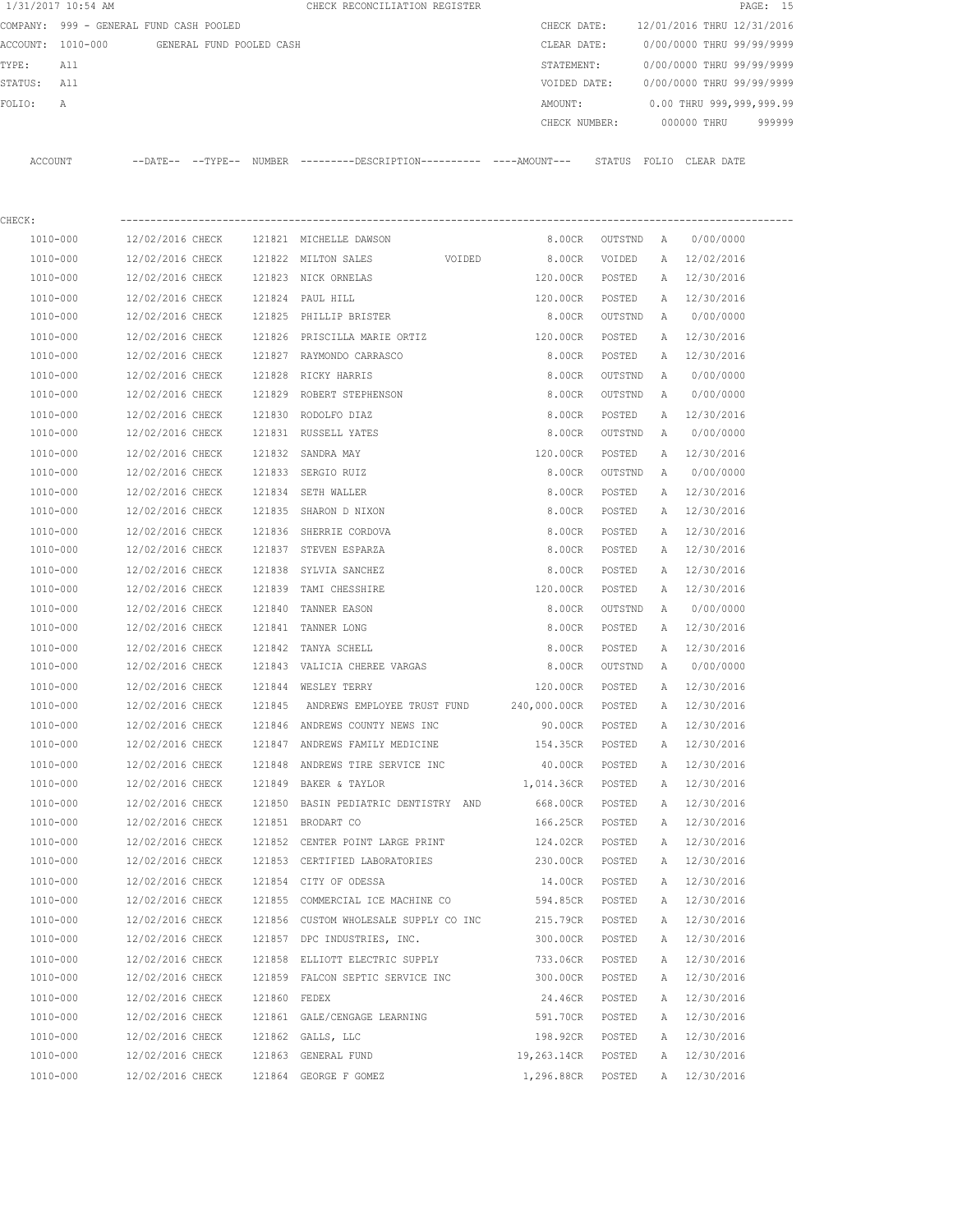|          | 1/31/2017 10:54 AM             |                            |                          |        | CHECK RECONCILIATION REGISTER                       |               |        |              |                            | PAGE: 16 |  |
|----------|--------------------------------|----------------------------|--------------------------|--------|-----------------------------------------------------|---------------|--------|--------------|----------------------------|----------|--|
| COMPANY: | 999 - GENERAL FUND CASH POOLED |                            |                          |        |                                                     | CHECK DATE:   |        |              | 12/01/2016 THRU 12/31/2016 |          |  |
| ACCOUNT: | 1010-000                       |                            | GENERAL FUND POOLED CASH |        |                                                     | CLEAR DATE:   |        |              | 0/00/0000 THRU 99/99/9999  |          |  |
| TYPE:    | All                            |                            |                          |        |                                                     | STATEMENT:    |        |              | 0/00/0000 THRU 99/99/9999  |          |  |
| STATUS:  | All                            |                            |                          |        |                                                     | VOIDED DATE:  |        |              | 0/00/0000 THRU 99/99/9999  |          |  |
| FOLIO:   | Α                              |                            |                          |        |                                                     | AMOUNT:       |        |              | 0.00 THRU 999,999,999.99   |          |  |
|          |                                |                            |                          |        |                                                     | CHECK NUMBER: |        |              | 000000 THRU                | 999999   |  |
| ACCOUNT  |                                | $--$ DATE $- --$ TYPE $--$ |                          |        | NUMBER ---------DESCRIPTION---------- ----AMOUNT--- |               | STATUS | FOLIO        | CLEAR DATE                 |          |  |
| CHECK:   |                                |                            |                          |        |                                                     |               |        |              |                            |          |  |
| 1010-000 |                                | 12/02/2016 CHECK           |                          | 121865 | GRAINGER INC                                        | 35.86CR       | POSTED | $\mathbb{A}$ | 12/30/2016                 |          |  |
| 1010-000 |                                | 12/02/2016 CHECK           |                          | 121866 | HARRELL'S LLC                                       | 104.38CR      | POSTED | $\mathbb{A}$ | 12/30/2016                 |          |  |
|          |                                |                            |                          |        |                                                     |               |        |              |                            |          |  |

| 1010-000 | 12/02/2016 CHECK |               | 121867 HIGGINBOTHAM BROS & CO LLC     | 665.16CR           | POSTED | Α            | 12/30/2016   |
|----------|------------------|---------------|---------------------------------------|--------------------|--------|--------------|--------------|
| 1010-000 | 12/02/2016 CHECK |               | 121868 VOID CHECK                     | 0.00               | POSTED | $\mathbb{A}$ | 12/30/2016   |
| 1010-000 | 12/02/2016 CHECK |               | 121869 VOID CHECK                     | 0.00               | POSTED | A            | 12/30/2016   |
| 1010-000 | 12/02/2016 CHECK |               | 121870 HILLIARD ENERGY DBA            | 64.00CR POSTED     |        | A            | 12/30/2016   |
| 1010-000 | 12/02/2016 CHECK |               | 121871 JUNIOR LIBRARY GUILD           | 5,741.20CR POSTED  |        | $\mathbb{A}$ | 12/30/2016   |
| 1010-000 | 12/02/2016 CHECK |               | 121872 K.B. SAFE & LOCK CO.           | 117.00CR           | POSTED | A            | 12/30/2016   |
| 1010-000 | 12/02/2016 CHECK |               | 121873 MANUEL AND RITA GONZLES DBA    | 25.00CR            | POSTED | A            | 12/30/2016   |
| 1010-000 | 12/02/2016 CHECK |               | 121874 MIDLAND REPORTER TELEGRAM      | 286.00CR           | POSTED | A            | 12/30/2016   |
| 1010-000 | 12/02/2016 CHECK |               | 121875 MITCHELL'S TYPEWRITER SERVICE  | 150.00CR           | POSTED | A            | 12/30/2016   |
| 1010-000 | 12/02/2016 CHECK |               | 121876 NEW DAY COUNSELING             | 384.00CR POSTED    |        |              | A 12/30/2016 |
| 1010-000 | 12/02/2016 CHECK |               | 121877 NORTH TEXAS TOLLWAY AUTHORITY  | 19.86CR            | POSTED | A            | 12/30/2016   |
| 1010-000 | 12/02/2016 CHECK |               | 121878 OFFICEWISE FURNITURE AND SUPPL | 19.49CR            | POSTED | A            | 12/30/2016   |
| 1010-000 | 12/02/2016 CHECK |               | 121879 PARACLETE PRESS INC            | 81.59CR            | POSTED | A            | 12/30/2016   |
| 1010-000 | 12/02/2016 CHECK |               | 121880 PAULCOR, INC.                  | 87.49CR            | POSTED | A            | 12/30/2016   |
| 1010-000 | 12/02/2016 CHECK |               | 121881 PAYTON MERICK                  | 100.00CR           | POSTED | A            | 12/30/2016   |
| 1010-000 | 12/02/2016 CHECK |               | 121882 PERMIAN BASIN REGIONAL PLANNIN | 86.66CR POSTED     |        | A            | 12/30/2016   |
| 1010-000 | 12/02/2016 CHECK |               | 121883 PERMIAN REGIONAL MEDICAL CENTE | 2,938.99CR POSTED  |        | A            | 12/30/2016   |
| 1010-000 | 12/02/2016 CHECK |               | 121884 PROFESSIONAL TURF PRODUCTS     | 3,018.03CR POSTED  |        | A            | 12/30/2016   |
| 1010-000 | 12/02/2016 CHECK |               | 121885 OUILL CORPORATION              | 1,164.71CR POSTED  |        |              | A 12/30/2016 |
| 1010-000 | 12/02/2016 CHECK |               | 121886 VOID CHECK                     | 0.00               | POSTED | A            | 12/30/2016   |
| 1010-000 | 12/02/2016 CHECK |               | 121887 RECORDED BOOKS, LLC            | 213.89CR           | POSTED | Α            | 12/30/2016   |
| 1010-000 | 12/02/2016 CHECK |               | 121888 RICHARD H DOLGENER             | 43.20CR POSTED     |        | $\mathbb{A}$ | 12/30/2016   |
| 1010-000 | 12/02/2016 CHECK |               | 121889 ROBIN HARPER                   | 1,254.85CR POSTED  |        | $\mathbb{A}$ | 12/30/2016   |
| 1010-000 | 12/02/2016 CHECK |               | 121890 RURAL DUMPSTER SERVICE INC     | 141.18CR POSTED    |        | A            | 12/30/2016   |
| 1010-000 | 12/02/2016 CHECK |               | 121891 SERENA PAYNE                   | 241.36CR           | POSTED | A            | 12/30/2016   |
| 1010-000 | 12/02/2016 CHECK |               | 121892 SIERRA SPRINGS                 | 101.07CR           | POSTED | A            | 12/30/2016   |
| 1010-000 | 12/02/2016 CHECK |               | 121893 SIMS PLASTICS, INC.            | 130.79CR           | POSTED | A            | 12/30/2016   |
| 1010-000 | 12/02/2016 CHECK |               | 121894 SPORT VIDEOS                   | 548.00CR POSTED    |        | A            | 12/30/2016   |
| 1010-000 | 12/02/2016 CHECK |               | 121895 STERICYCLE INC                 | 189.00CR POSTED    |        |              | A 12/30/2016 |
| 1010-000 | 12/02/2016 CHECK |               | 121896 TEXAS ASSOCIATION OF COUNTIES  | 31,656.24CR POSTED |        | A            | 12/30/2016   |
| 1010-000 | 12/02/2016 CHECK |               | 121897 TEXAS ASSOCIATION OF ELECTION  | 315.00CR           | POSTED | A            | 12/30/2016   |
| 1010-000 | 12/02/2016 CHECK |               | 121898 TEXAS COMMISSION ON            | 100.00CR           | POSTED | A            | 12/30/2016   |
| 1010-000 | 12/02/2016 CHECK |               | 121899 TEXAS GAS SERVICE CORP         | 1,364.63CR POSTED  |        | A            | 12/30/2016   |
| 1010-000 | 12/02/2016 CHECK |               | 121900 TYLER BUSINESS FORMS CORP      | 80.00CR            | POSTED | A            | 12/30/2016   |
| 1010-000 | 12/02/2016 CHECK |               | 121901 TYLER TECHNOLOGIES INC         | 17,326.59CR        | POSTED | A            | 12/30/2016   |
| 1010-000 | 12/02/2016 CHECK |               | 121902 VERIZON WIRELESS               | 460.65CR           | POSTED | $\mathbb{A}$ | 12/30/2016   |
| 1010-000 | 12/02/2016 CHECK |               | 121903 WAYNE M MANNING CPA INC.       | 6,000.00CR POSTED  |        | A            | 12/30/2016   |
| 1010-000 | 12/02/2016 CHECK |               | 121904 WINDSTREAM COMMUNICATIONS      | 526.77CR POSTED    |        |              | A 12/30/2016 |
| 1010-000 | 12/02/2016 CHECK |               | 121905 WINZER CORPORATION             | 403.25CR POSTED    |        | A            | 12/30/2016   |
| 1010-000 | 12/02/2016 CHECK | 121906 WTGCSA | UNPOST                                | 1,098.00CR POSTED  |        | $\mathbb{A}$ | 12/30/2016   |
| 1010-000 | 12/09/2016 CHECK |               | 121907 ANDREWS COUNTY NEWS INC        | 96.00CR            | POSTED | A            | 12/30/2016   |
| 1010-000 | 12/09/2016 CHECK |               | 121908 ANDREWS FAMILY MEDICINE        | 33.27CR            | POSTED | $\Delta$     | 12/30/2016   |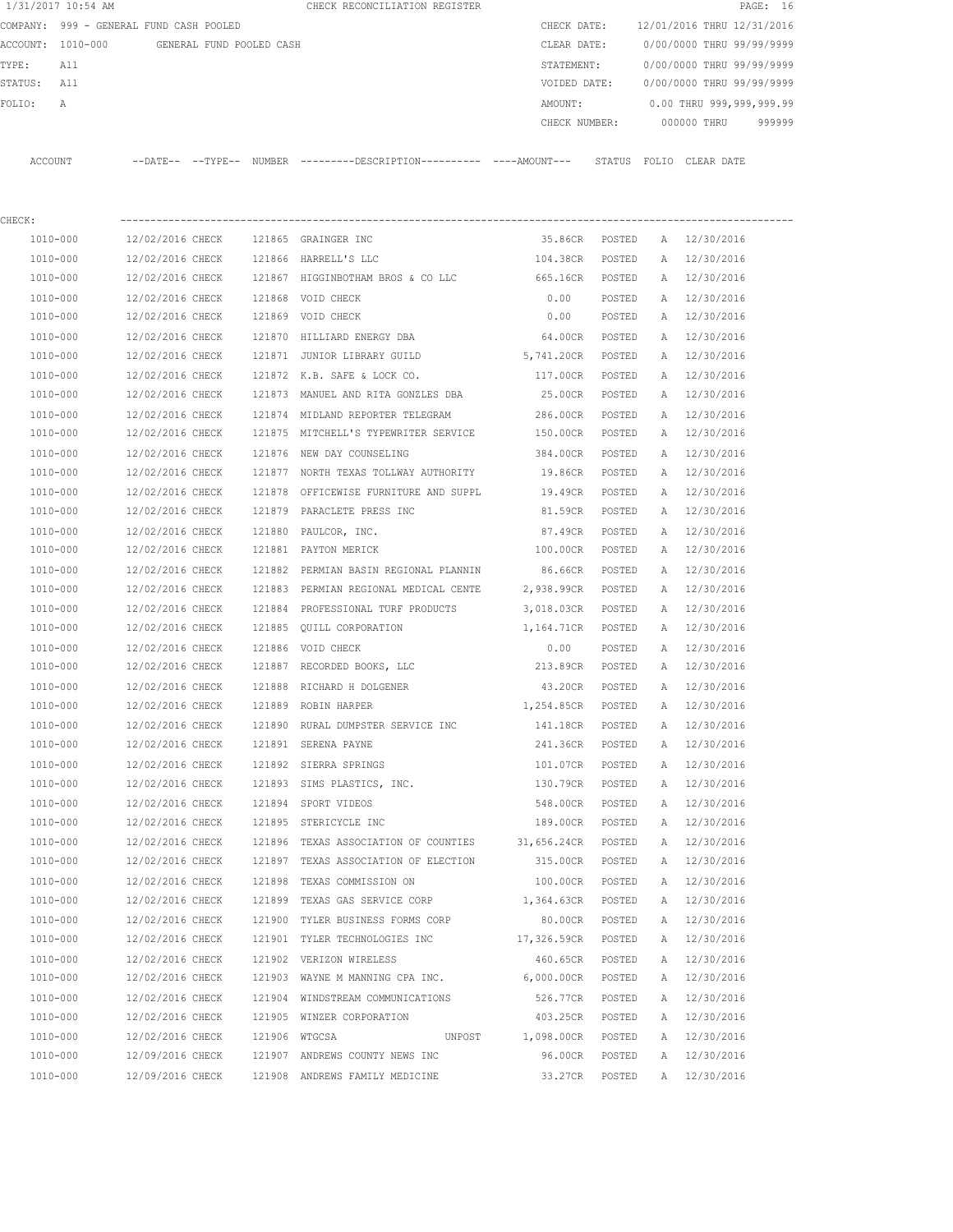| 1/31/2017 10:54 AM |                                            |            | CHECK RECONCILIATION REGISTER                                                              |                 |        |              |                            | PAGE: 17 |
|--------------------|--------------------------------------------|------------|--------------------------------------------------------------------------------------------|-----------------|--------|--------------|----------------------------|----------|
|                    | COMPANY: 999 - GENERAL FUND CASH POOLED    |            |                                                                                            | CHECK DATE:     |        |              | 12/01/2016 THRU 12/31/2016 |          |
|                    | ACCOUNT: 1010-000 GENERAL FUND POOLED CASH |            |                                                                                            | CLEAR DATE:     |        |              | 0/00/0000 THRU 99/99/9999  |          |
| TYPE:<br>All       |                                            |            |                                                                                            | STATEMENT:      |        |              | 0/00/0000 THRU 99/99/9999  |          |
| STATUS:<br>All     |                                            |            |                                                                                            | VOIDED DATE:    |        |              | 0/00/0000 THRU 99/99/9999  |          |
| FOLIO:<br>A        |                                            |            |                                                                                            | AMOUNT:         |        |              | 0.00 THRU 999,999,999.99   |          |
|                    |                                            |            |                                                                                            | CHECK NUMBER:   |        |              | 000000 THRU                | 999999   |
|                    |                                            |            |                                                                                            |                 |        |              |                            |          |
| ACCOUNT            |                                            |            | --DATE-- --TYPE-- NUMBER --------DESCRIPTION--------- ----AMOUNT--- STATUS FOLIO CLEARDATE |                 |        |              |                            |          |
|                    |                                            |            |                                                                                            |                 |        |              |                            |          |
| CHECK:             |                                            |            |                                                                                            |                 |        |              |                            |          |
| 1010-000           | 12/09/2016 CHECK                           |            | 121909 AUTOZONE COMMERCIAL                                                                 | 227.98CR POSTED |        |              | A 12/30/2016               |          |
| 1010-000           | 12/09/2016 CHECK                           |            | 121910 CITY OF ANDREWS WATER DEPT. 8,499.25CR                                              |                 | POSTED | $\mathbb{A}$ | 12/30/2016                 |          |
| 1010-000           | 12/09/2016 CHECK                           |            | 121911 COAST TO COAST COMPUTER PRODUC                                                      | 359.98CR        | POSTED | A            | 12/30/2016                 |          |
| 1010-000           | 12/09/2016 CHECK                           |            | 121912 CRS DIAGNOSTIC SERVICE LLC                                                          | 90.00CR         | POSTED |              | A 12/30/2016               |          |
| 1010-000           | 12/09/2016 CHECK                           |            | 121913 DAVID B BROOKS                                                                      | 100.00CR        | POSTED |              | A 12/30/2016               |          |
| 1010-000           | 12/09/2016 CHECK                           |            | 121914 DE LAGE LANDEN FINANCIALVOIDED                                                      | 252.81CR        | VOIDED |              | A 12/09/2016               |          |
| 1010-000           | 12/09/2016 CHECK                           |            | 121915 ENTERPRISE TOLLS                                                                    | 13.15CR         | POSTED |              | A 12/30/2016               |          |
| 1010-000           | 12/09/2016 CHECK                           |            | 121916 EXXON/MOBIL                                                                         | 27.98CR         | POSTED |              | A 12/30/2016               |          |
| 1010-000           | 12/09/2016 CHECK                           |            | 121917 FIRETROL                                                                            | 562.00CR        | POSTED |              | A 12/30/2016               |          |
| 1010-000           | 12/09/2016 CHECK                           | 121918     | GEBO CREDIT CORPORATION 1,226.41CR                                                         |                 | POSTED |              | A 12/30/2016               |          |
| 1010-000           | 12/09/2016 CHECK                           |            | 121919 GEORGE F GOMEZ                                                                      | 810.00CR POSTED |        |              | A 12/30/2016               |          |
| 1010-000           | 12/09/2016 CHECK                           |            | 121920 GOLDSTAR PRODUCTS, INC 2,743.97CR                                                   |                 | POSTED |              | A 12/30/2016               |          |
| 1010-000           | 12/09/2016 CHECK                           |            | 121921 H.T. SUTON                                                                          | 450.00CR        | POSTED |              | A 12/30/2016               |          |
| 1010-000           | 12/09/2016 CHECK                           |            | 121922 HENRY SCHEIN                                                                        | 442.81CR        | POSTED | A            | 12/30/2016                 |          |
| 1010-000           | 12/09/2016 CHECK                           |            | 121923 K.B. SAFE & LOCK CO. VOIDED                                                         | 52.00CR         | VOIDED | A            | 12/09/2016                 |          |
|                    |                                            |            |                                                                                            |                 |        |              |                            |          |
| 1010-000           | 12/09/2016 CHECK                           |            | 121924 KLEINMAN CONSULTANTS PLLC                                                           | 400.00CR        | POSTED | Α            | 12/30/2016                 |          |
| 1010-000           | 12/09/2016 CHECK                           |            | 121925 KNIGHTS TIRE & SERVICE                                                              | 60.00CR         | POSTED | A            | 12/30/2016                 |          |
| 1010-000           | 12/09/2016 CHECK                           | 121926     | LEXISNEXIS                                                                                 | 52.00CR         | POSTED | A            | 12/30/2016                 |          |
| 1010-000           | 12/09/2016 CHECK                           |            | 121927 MCH PROFESSIONAL CARE                                                               | 46.73CR         | POSTED | A            | 12/30/2016                 |          |
| 1010-000           | 12/09/2016 CHECK                           | 121928     | MCNETT FUNERAL HOME INC                                                                    | 5,697.50CR      | POSTED | A            | 12/30/2016                 |          |
| 1010-000           | 12/09/2016 CHECK                           | 121929     | MEDPRO DISPOSAL LLC                                                                        | 205.00CR        | POSTED |              | A 12/30/2016               |          |
| 1010-000           | 12/09/2016 CHECK                           | 121930 NSO |                                                                                            | 109.00CR        | POSTED |              | A 12/30/2016               |          |
| 1010-000           | 12/09/2016 CHECK                           |            | 121931 O'REILLY AUTO PARTS                                                                 | 831.53CR        | POSTED |              | A 12/30/2016               |          |
| 1010-000           | 12/09/2016 CHECK                           |            | 121932 OFFICE DEPOT                                                                        | 109.70CR        | POSTED | Α            | 12/30/2016                 |          |
| 1010-000           | 12/09/2016 CHECK                           |            | 121933 OVERHEAD DOOR CO-PERMIAN BASIN                                                      | 195.00CR        | POSTED | Α            | 12/30/2016                 |          |
| $1010 - 000$       | 12/09/2016 CHECK                           |            | 121934 PAUL M. SLAUGHTER, JR., P.C.                                                        | 500.00CR        | POSTED | Α            | 12/30/2016                 |          |
| 1010-000           | 12/09/2016 CHECK                           |            | 121935 PORTERS THRIFTWAY                                                                   | 69.96CR         | POSTED | Α            | 12/30/2016                 |          |
| 1010-000           | 12/09/2016 CHECK                           |            | 121936 QUILL CORPORATION                                                                   | 447.85CR        | POSTED | Α            | 12/30/2016                 |          |
| 1010-000           | 12/09/2016 CHECK                           |            | 121937 RICHARD H DOLGENER                                                                  | 25.00CR         | POSTED | Α            | 12/30/2016                 |          |
| 1010-000           | 12/09/2016 CHECK                           |            | 121938 SIERRA SPRINGS                                                                      | 129.38CR        | POSTED | Α            | 12/30/2016                 |          |
| $1010 - 000$       | 12/09/2016 CHECK                           |            | 121939 SONYA TORBERT MA, LPC, NCC, LS                                                      | 1,500.00CR      | POSTED | Α            | 12/30/2016                 |          |
| 1010-000           | 12/09/2016 CHECK                           |            | 121940 SOUTH PLAINS FORENSIC PATHOLOG                                                      | 5,064.40CR      | POSTED | Α            | 12/30/2016                 |          |
| 1010-000           | 12/09/2016 CHECK                           |            | 121941 STANLEY FORD - ANDREWS                                                              | 115.95CR        | POSTED | Α            | 12/30/2016                 |          |
| 1010-000           | 12/09/2016 CHECK                           |            | 121942 STATE COMPTROLLER SALES TAX                                                         | 123.13CR        | POSTED | Α            | 12/30/2016                 |          |
| 1010-000           | 12/09/2016 CHECK                           |            | 121943 SUDDENLINK                                                                          | 48.85CR         | POSTED |              | A 12/30/2016               |          |

 1010-000 12/09/2016 CHECK 121944 SUMMERS CHIROPRACTIC, PA 85.80CR POSTED A 12/30/2016 1010-000 12/09/2016 CHECK 121944 SUMMERS CHIROPRACTIC, PA 31.80CR POSTED A 12/30/2016<br>1010-000 12/09/2016 CHECK 121945 TASCOSA OFFICE MACHINES INC 31.50CR POSTED A 12/30/2016 1010-000 12/09/2016 CHECK 121946 TDCA 50.00CR POSTED A 12/30/2016 1010-000 12/09/2016 CHECK 121947 TEXAS GAS SERVICE CORP 362.91CR POSTED A 12/30/2016 1010-000 12/09/2016 CHECK 121948 TXPPA 75.00CR POSTED A 12/30/2016 1010-000 12/09/2016 CHECK 121949 TXTAG 24.37CR POSTED A 12/30/2016 1010-000 12/09/2016 CHECK 121950 UM AUTO PARTS 134.11CR POSTED A 12/30/2016 1010-000 12/09/2016 CHECK 121951 VERIZON WIRELESS 1,118.75CR POSTED A 12/30/2016 1010-000 12/09/2016 CHECK 121952 WAGNER SUPPLY COMPANY 382.96CR POSTED A 12/30/2016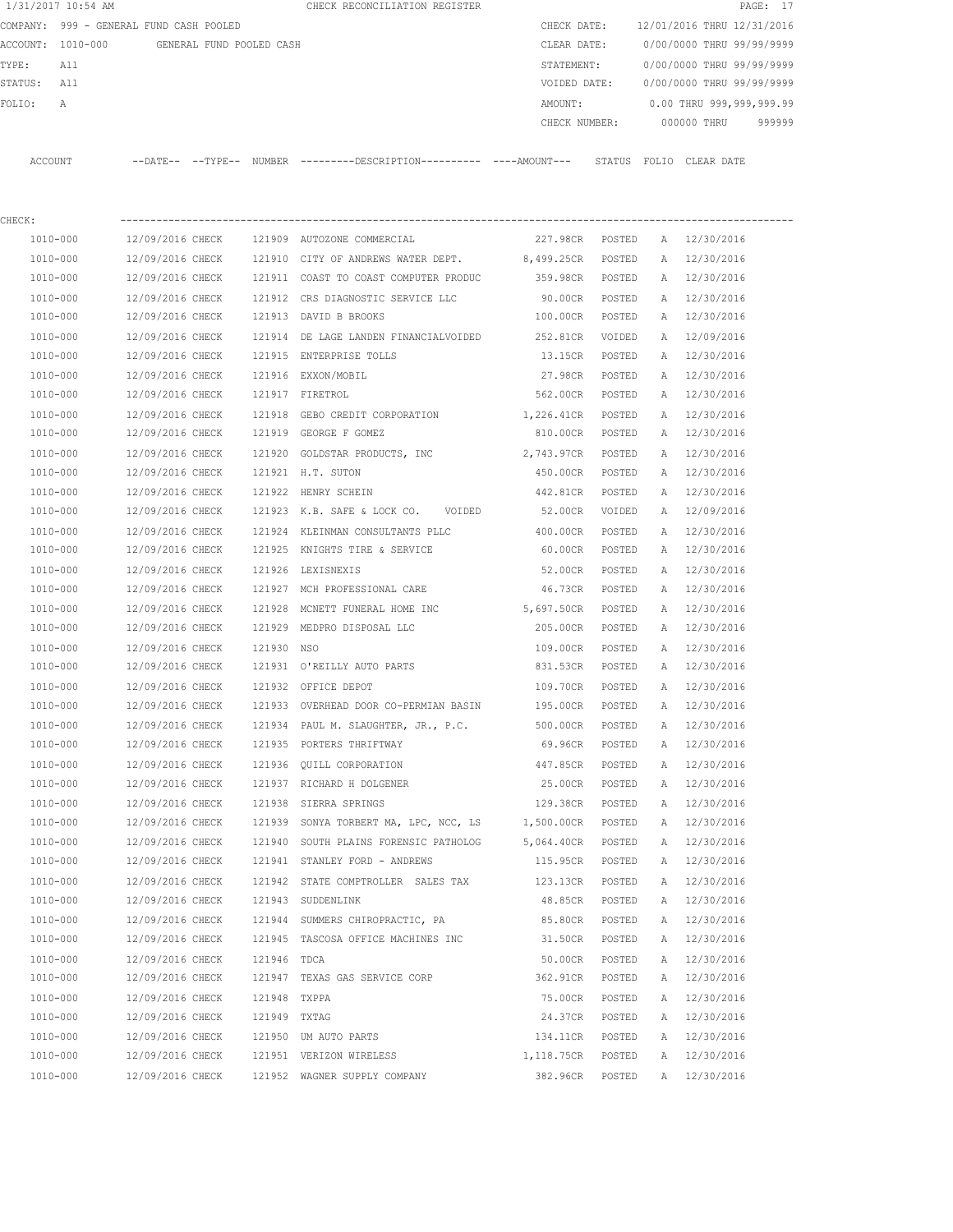|             | 1/31/2017 10:54 AM                         |                  |             | CHECK RECONCILIATION REGISTER                                                                 |                   |                |              |                                        | PAGE: 18 |
|-------------|--------------------------------------------|------------------|-------------|-----------------------------------------------------------------------------------------------|-------------------|----------------|--------------|----------------------------------------|----------|
|             | COMPANY: 999 - GENERAL FUND CASH POOLED    |                  |             |                                                                                               |                   |                |              | CHECK DATE: 12/01/2016 THRU 12/31/2016 |          |
|             | ACCOUNT: 1010-000 GENERAL FUND POOLED CASH |                  |             |                                                                                               | CLEAR DATE:       |                |              | 0/00/0000 THRU 99/99/9999              |          |
| TYPE:       | All                                        |                  |             |                                                                                               | STATEMENT:        |                |              | 0/00/0000 THRU 99/99/9999              |          |
| STATUS: All |                                            |                  |             |                                                                                               | VOIDED DATE:      |                |              | 0/00/0000 THRU 99/99/9999              |          |
| FOLIO:      | А                                          |                  |             |                                                                                               | AMOUNT:           |                |              | 0.00 THRU 999,999,999.99               |          |
|             |                                            |                  |             |                                                                                               |                   |                |              | CHECK NUMBER: 000000 THRU              | 999999   |
|             | ACCOUNT                                    |                  |             | --DATE-- --TYPE-- NUMBER ---------DESCRIPTION---------- ----AMOUNT--- STATUS FOLIO CLEAR-DATE |                   |                |              |                                        |          |
|             |                                            |                  |             |                                                                                               |                   |                |              |                                        |          |
| CHECK:      |                                            |                  |             |                                                                                               |                   |                |              |                                        |          |
|             | 1010-000                                   |                  |             | 12/09/2016 CHECK 121953 WEST TEXAS COUNTY JUDGES & COM                                        | 150.00CR POSTED   |                |              | A 12/30/2016                           |          |
|             | 1010-000                                   |                  |             | 12/09/2016 CHECK 121954 WEST TEXAS JUVENILE CHIEFS ASS                                        | 115.00CR OUTSTND  |                | A            | 0/00/0000                              |          |
|             | 1010-000                                   | 12/09/2016 CHECK |             | 121955 WEST TX FIRE EXTINGUISHER INC                                                          | 931.42CR POSTED   |                |              | A 12/30/2016                           |          |
|             | 1010-000                                   | 12/09/2016 CHECK |             | 121956 WINDSTREAM COMMUNICATIONS                                                              | 3,925.26CR POSTED |                |              | A 12/30/2016                           |          |
|             | 1010-000                                   | 12/09/2016 CHECK |             | 121957 WTG FUELS, INC                                                                         | 4,470.77CR POSTED |                |              | A 12/30/2016                           |          |
|             | 1010-000                                   | 12/16/2016 CHECK | 121958      | AMERICAN BUSINESS EQUIPMENT CO                                                                | 606.00CR POSTED   |                |              | A 12/30/2016                           |          |
|             | 1010-000                                   | 12/16/2016 CHECK |             | 121959 ANDREWS OFFICE SUPPLY                                                                  | 47.95CR POSTED    |                |              | A 12/30/2016                           |          |
|             | 1010-000                                   | 12/16/2016 CHECK |             | 121960 ANDREWS VETERINARY CLINIC CORP 53.00CR                                                 |                   | POSTED         |              | A 12/30/2016                           |          |
|             | 1010-000                                   | 12/16/2016 CHECK |             | 121961 BAILEY COUNTY SHERIFF DEPT 17,822.00CR OUTSTND                                         |                   |                | <b>A</b>     | 0/00/0000                              |          |
|             | 1010-000                                   | 12/16/2016 CHECK |             | 121962 BEN E. KEITH                                                                           | 3,654.83CR POSTED |                | A            | 12/30/2016                             |          |
|             | 1010-000                                   | 12/16/2016 CHECK |             | 121963 BRODART CO                                                                             |                   | 83.75CR POSTED |              | A 12/30/2016                           |          |
|             | 1010-000                                   | 12/16/2016 CHECK |             | 121964 CITY OF ANDREWS                                                                        | 1,782.00CR POSTED |                |              | A 12/30/2016                           |          |
|             | 1010-000                                   | 12/16/2016 CHECK |             | 121965 CRYSTAL MARTINEZ                                                                       | 20.80CR POSTED    |                |              | A 12/30/2016                           |          |
|             | 1010-000                                   | 12/16/2016 CHECK |             | 121966 DE LAGE LANDEN FINANCIAL SERVI                                                         | 265.46CR POSTED   |                | A            | 12/30/2016                             |          |
|             | 1010-000                                   | 12/16/2016 CHECK |             | 121967 DECOTY COFFEE CO                                                                       | 182.00CR POSTED   |                | Α            | 12/30/2016                             |          |
|             | 1010-000                                   | 12/16/2016 CHECK |             | 121968 GALE/CENGAGE LEARNING                                                                  | 106.41CR          | POSTED         |              | A 12/30/2016                           |          |
|             | 1010-000                                   | 12/16/2016 CHECK |             | 121969 GALLS, LLC                                                                             | 79.94CR OUTSTND   |                | A            | 0/00/0000                              |          |
|             | 1010-000                                   | 12/16/2016 CHECK | 121970      | GEBO CREDIT CORPORATION                                                                       | 599.44CR          | POSTED         |              | A 12/30/2016                           |          |
|             | 1010-000                                   | 12/16/2016 CHECK |             | 121971 GRAINGER INC                                                                           | 42.72CR           | POSTED         | A            | 12/30/2016                             |          |
|             | 1010-000                                   | 12/16/2016 CHECK |             | 121972 JERRY W. WADE, D.D.S.                                                                  | 439.00CR          | POSTED         |              | A 12/30/2016                           |          |
|             | 1010-000                                   | 12/16/2016 CHECK | 121973 JPCA |                                                                                               | 120.00CR          | OUTSTND        | A            | 0/00/0000                              |          |
|             | 1010-000                                   | 12/16/2016 CHECK |             | 121974 LEXISNEXIS RISK DATA MANAGEMEN                                                         | 50.00CR           | POSTED         |              | A 12/30/2016                           |          |
|             | 1010-000                                   |                  |             | 12/16/2016 CHECK 121975 MAILFINANCE                                                           | 231.00CR POSTED   |                |              | A 12/30/2016                           |          |
|             | 1010-000                                   |                  |             | 12/16/2016 CHECK 121976 MANUEL AND RITA GONZLES DBA 25.00CR                                   |                   | POSTED         |              | A 12/30/2016                           |          |
|             | 1010-000                                   | 12/16/2016 CHECK |             | 121977 MARK HOOPER ATTORNEY AT LAW                                                            | 800.00CR          | OUTSTND        | A            | 0/00/0000                              |          |
|             | $1010 - 000$                               | 12/16/2016 CHECK |             | 121978 MICROMARKETING, LLC                                                                    | 2,743.22CR        | POSTED         | Α            | 12/30/2016                             |          |
|             | 1010-000                                   | 12/16/2016 CHECK |             | 121979 VOID CHECK                                                                             | 0.00              | POSTED         | Α            | 12/30/2016                             |          |
|             | 1010-000                                   | 12/16/2016 CHECK |             | 121980 MIKE HOLMES                                                                            | 300.00CR          | POSTED         | Α            | 12/30/2016                             |          |
|             | 1010-000                                   | 12/16/2016 CHECK |             | 121981 ODESSA AMERICAN                                                                        | 234.00CR          | POSTED         | Α            | 12/30/2016                             |          |
|             | $1010 - 000$                               | 12/16/2016 CHECK |             | 121982 OFFICE DEPOT                                                                           | 153.17CR          | OUTSTND        | Α            | 0/00/0000                              |          |
|             | 1010-000                                   | 12/16/2016 CHECK |             | 121983 OFFICEWISE FURNITURE AND SUPPL                                                         | 72.76CR           | POSTED         | Α            | 12/30/2016                             |          |
|             | 1010-000                                   | 12/16/2016 CHECK |             | 121984 PORTERS THRIFTWAY                                                                      | 440.22CR          | POSTED         | Α            | 12/30/2016                             |          |
|             | 1010-000                                   | 12/16/2016 CHECK |             | 121985 QUILL CORPORATION                                                                      | 167.33CR          | POSTED         | Α            | 12/30/2016                             |          |
|             | $1010 - 000$                               | 12/16/2016 CHECK |             | 121986 RECORDED BOOKS, LLC                                                                    | 56.90CR           | POSTED         | Α            | 12/30/2016                             |          |
|             | $1010 - 000$                               | 12/16/2016 CHECK |             | 121987 RECOVERY HEALTHCARE CORP                                                               | 300.00CR          | POSTED         | Α            | 12/30/2016                             |          |
|             | 1010-000                                   | 12/16/2016 CHECK |             | 121988 SCHOLASTIC INC.                                                                        | 28.97CR           | POSTED         | Α            | 12/30/2016                             |          |
|             | 1010-000                                   | 12/16/2016 CHECK |             | 121989 SEBCO BOOKS                                                                            | 1,019.34CR        | POSTED         | Α            | 12/30/2016                             |          |
|             | 1010-000                                   | 12/16/2016 CHECK |             | 121990 SIERRA SPRINGS                                                                         | 58.31CR           | POSTED         | Α            | 12/30/2016                             |          |
|             | 1010-000                                   | 12/16/2016 CHECK |             | 121991 SOUTH PLAINS FORENSIC PATHOLOG                                                         | 2,200.00CR        | OUTSTND        | A            | 0/00/0000                              |          |
|             | 1010-000                                   | 12/16/2016 CHECK |             | 121992 SPORT VIDEOS                                                                           | 30.00CR           | OUTSTND        | $\mathbb{A}$ | 0/00/0000                              |          |
|             | 1010-000                                   | 12/16/2016 CHECK |             | 121993 STAMPEDE, INC                                                                          | 187.41CR          | POSTED         | Α            | 12/30/2016                             |          |
|             | 1010-000                                   | 12/16/2016 CHECK |             | 121994 SYSCO WEST TEXAS INC                                                                   | 2,875.14CR        | POSTED         | Α            | 12/30/2016                             |          |
|             | 1010-000                                   | 12/16/2016 CHECK |             | 121995 TASCOSA OFFICE MACHINES INC                                                            | 23.96CR           | OUTSTND        | A            | 0/00/0000                              |          |
|             |                                            |                  |             |                                                                                               |                   |                |              |                                        |          |
|             | 1010-000                                   | 12/16/2016 CHECK |             | 121996 UPTON COUNTY                                                                           | 3,375.00CR        | POSTED         | A            | 12/30/2016                             |          |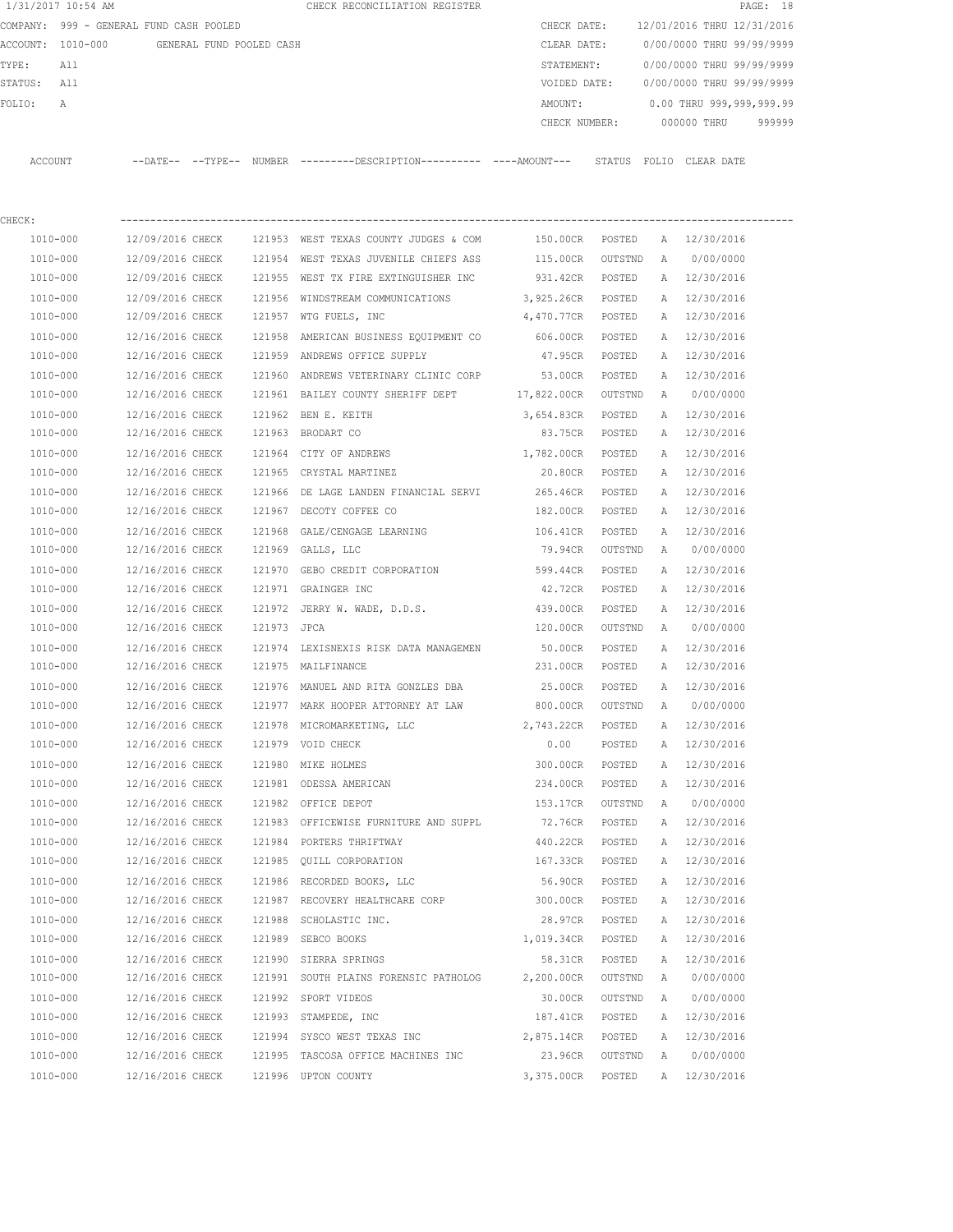| 1/31/2017 10:54 AM                      |                  |                          |        | CHECK RECONCILIATION REGISTER                                                                 |                    |         |              |                            | PAGE: 19 |
|-----------------------------------------|------------------|--------------------------|--------|-----------------------------------------------------------------------------------------------|--------------------|---------|--------------|----------------------------|----------|
| COMPANY: 999 - GENERAL FUND CASH POOLED |                  |                          |        |                                                                                               | CHECK DATE:        |         |              | 12/01/2016 THRU 12/31/2016 |          |
| ACCOUNT: 1010-000                       |                  | GENERAL FUND POOLED CASH |        |                                                                                               | CLEAR DATE:        |         |              | 0/00/0000 THRU 99/99/9999  |          |
| TYPE:<br>All                            |                  |                          |        |                                                                                               | STATEMENT:         |         |              | 0/00/0000 THRU 99/99/9999  |          |
| STATUS:<br>All                          |                  |                          |        |                                                                                               | VOIDED DATE:       |         |              | 0/00/0000 THRU 99/99/9999  |          |
| FOLIO:<br>Α                             |                  |                          |        |                                                                                               | AMOUNT:            |         |              | 0.00 THRU 999,999,999.99   |          |
|                                         |                  |                          |        |                                                                                               | CHECK NUMBER:      |         |              | 000000 THRU                | 999999   |
| ACCOUNT                                 |                  |                          |        | --DATE-- --TYPE-- NUMBER ---------DESCRIPTION---------- ----AMOUNT--- STATUS FOLIO CLEAR DATE |                    |         |              |                            |          |
| CHECK:                                  |                  |                          |        |                                                                                               | ------------------ |         |              |                            |          |
| 1010-000                                | 12/16/2016 CHECK |                          |        | 121997 WAYNE FROST ATTORNEY AT LAW                                                            | 450.00CR           | OUTSTND | A            | 0/00/0000                  |          |
| 1010-000                                | 12/16/2016 CHECK |                          | 121998 | WEATHERBY-EISENRICH                                                                           | 6,723.61CR         | POSTED  | $\mathbb{A}$ | 12/30/2016                 |          |
| 1010-000                                | 12/16/2016 CHECK |                          |        | 121999 WEST TEXAS CONSULTANTS INC                                                             | 1,345.00CR         | OUTSTND | Α            | 0/00/0000                  |          |
| 1010-000                                | 12/16/2016 CHECK |                          | 122000 | WESTERN GRILL                                                                                 | 1,923.25CR         | POSTED  | Α            | 12/30/2016                 |          |
| 1010-000                                | 12/16/2016 CHECK |                          | 122001 | WINDSTREAM COMMUNICATIONS                                                                     | 778.80CR           | OUTSTND | Α            | 0/00/0000                  |          |
| 1010-000                                | 12/23/2016 CHECK |                          | 122002 | ALLISON, BASS & ASSOC. L.L.P.                                                                 | 3,704.50CR         | OUTSTND | A            | 0/00/0000                  |          |
| 1010-000                                | 12/23/2016 CHECK |                          |        | 122003 ANDREWS COUNTY NEWS INC                                                                | 279.00CR           | OUTSTND | A            | 0/00/0000                  |          |
| 1010-000                                | 12/23/2016 CHECK |                          | 122004 | ANDREWS FAMILY MEDICINE                                                                       | 233.53CR           | OUTSTND | A            | 0/00/0000                  |          |
| 1010-000                                | 12/23/2016 CHECK |                          |        | 122005 ANDREWS IRON & SUPPLY                                                                  | 54.60CR            | POSTED  | A            | 12/30/2016                 |          |
| 1010-000                                | 12/23/2016 CHECK |                          | 122006 | ANDREWS PEST CONTROL                                                                          | 405.00CR           | OUTSTND | Α            | 0/00/0000                  |          |
| 1010-000                                | 12/23/2016 CHECK |                          |        | 122007 AT&T MOBILITY                                                                          | 275.55CR           | OUTSTND | A            | 0/00/0000                  |          |
| 1010-000                                | 12/23/2016 CHECK |                          | 122008 | BASIN PEDIATRIC DENTISTRY AND                                                                 | 152.00CR           | OUTSTND | A            | 0/00/0000                  |          |
| 1010-000                                | 12/23/2016 CHECK |                          |        | 122009 BI INC.                                                                                | 36.61CR            | OUTSTND | A            | 0/00/0000                  |          |
| 1010-000                                | 12/23/2016 CHECK |                          |        | 122010 BIG COUNTRY BG                                                                         | 271.80CR           | OUTSTND | Α            | 0/00/0000                  |          |
| 1010-000                                | 12/23/2016 CHECK |                          |        | 122011 BIG COUNTRY SUPPLY                                                                     | 99.70CR            | OUTSTND | Α            | 0/00/0000                  |          |
| 1010-000                                | 12/23/2016 CHECK |                          | 122012 | BRET MANSUR                                                                                   | 900.00CR           | POSTED  | Α            | 12/30/2016                 |          |
| 1010-000                                | 12/23/2016 CHECK |                          |        | 122013 BRIAN CHAVEZ                                                                           | 700.00CR           | POSTED  | Α            | 12/30/2016                 |          |
| 1010-000                                | 12/23/2016 CHECK |                          |        | 122014 BRODART CO                                                                             | 14.42CR            | OUTSTND | Α            | 0/00/0000                  |          |
| 1010-000                                | 12/23/2016 CHECK |                          |        | 122015 CENTER FOR DISEASE DETECTION                                                           | 497.00CR           | OUTSTND | Α            | 0/00/0000                  |          |
| 1010-000                                | 12/23/2016 CHECK |                          | 122016 | CENTER POINT LARGE PRINT                                                                      | 124.02CR           | OUTSTND | A            | 0/00/0000                  |          |
| 1010-000                                | 12/23/2016 CHECK |                          |        | 122017 CERTIFIED LABORATORIES                                                                 | 230.00CR           | OUTSTND | A            | 0/00/0000                  |          |
| 1010-000                                | 12/23/2016 CHECK |                          | 122018 | CINDY NUTTER                                                                                  | 925.68CR           | OUTSTND | A            | 0/00/0000                  |          |
| 1010-000                                | 12/23/2016 CHECK |                          |        | 122019 CITY OF ODESSA                                                                         | 17.00CR            | POSTED  | Α            | 12/30/2016                 |          |
| 1010-000                                | 12/23/2016 CHECK |                          | 122020 | CORY MARSHALL<br>VOIDED                                                                       | 541.45CR           | VOIDED  | Α            | 12/23/2016                 |          |
| 1010-000                                | 12/23/2016 CHECK |                          |        | 122021 CRS DIAGNOSTIC SERVICE LLC                                                             | 60.00CR            | POSTED  | Α            | 12/30/2016                 |          |
| 1010-000                                | 12/23/2016 CHECK |                          | 122022 | CRYSTAL GONZALEZ                                                                              | 49.58CR            | OUTSTND | Α            | 0/00/0000                  |          |
| 1010-000                                | 12/23/2016 CHECK |                          |        | 122023 CRYSTAL MARTINEZ                                                                       | 7.36CR             | OUTSTND | Α            | 0/00/0000                  |          |
| 1010-000                                | 12/23/2016 CHECK |                          | 122024 | DANIELLE PARKINSON                                                                            | 1,870.00CR         | OUTSTND | Α            | 0/00/0000                  |          |
| 1010-000                                | 12/23/2016 CHECK |                          | 122025 | DELILAH SCHROEDER                                                                             | 1,411.83CR         | OUTSTND | Α            | 0/00/0000                  |          |
| 1010-000                                | 12/23/2016 CHECK |                          | 122026 | DPC INDUSTRIES, INC.                                                                          | 600.00CR           | OUTSTND | Α            | 0/00/0000                  |          |
| 1010-000                                | 12/23/2016 CHECK |                          | 122027 | DR. WRIGHT'S VISION SOURCE                                                                    | 1,327.40CR         | OUTSTND | Α            | 0/00/0000                  |          |
| 1010-000                                | 12/23/2016 CHECK |                          |        | 122028 VOID CHECK                                                                             | 0.00               | POSTED  | A            | 12/30/2016                 |          |

 1010-000 12/23/2016 CHECK 122029 ECLINICAL WORKS LLC 1,745.00CR OUTSTND A 0/00/0000 1010-000 12/23/2016 CHECK 122030 ECTOR COUNTY HOSPITAL 619.61CR OUTSTND A 0/00/0000 1010-000 12/23/2016 CHECK 122031 EXXON/MOBIL 25.92CR OUTSTND A 0/00/0000 1010-000 12/23/2016 CHECK 122032 FALCON SEPTIC SERVICE INC 300.00CR POSTED A 12/30/2016 1010-000 12/23/2016 CHECK 122033 G4S YOUTH SERVICES 4,778.70CR OUTSTND A 0/00/0000 1010-000 12/23/2016 CHECK 122034 GALE/CENGAGE LEARNING 204.78CR OUTSTND A 0/00/0000 1010-000 12/23/2016 CHECK 122035 GOLDSTAR PRODUCTS, INC 2,689.03CR OUTSTND A 0/00/0000 1010-000 12/23/2016 CHECK 122036 GRAINGER INC 2,598.26CR POSTED A 12/30/2016 1010-000 12/23/2016 CHECK 122037 VOID CHECK 0.00 POSTED A 12/30/2016 1010-000 12/23/2016 CHECK 122038 HARRIS LOCAL GOVERNMENT SOLUTI 6,271.47CR OUTSTND A 0/00/0000 1010-000 12/23/2016 CHECK 122039 HENRY SCHEIN 673.00CR OUTSTND A 0/00/0000 1010-000 12/23/2016 CHECK 122040 HIGGINBOTHAM BROS & CO LLC 229.22CR POSTED A 12/30/2016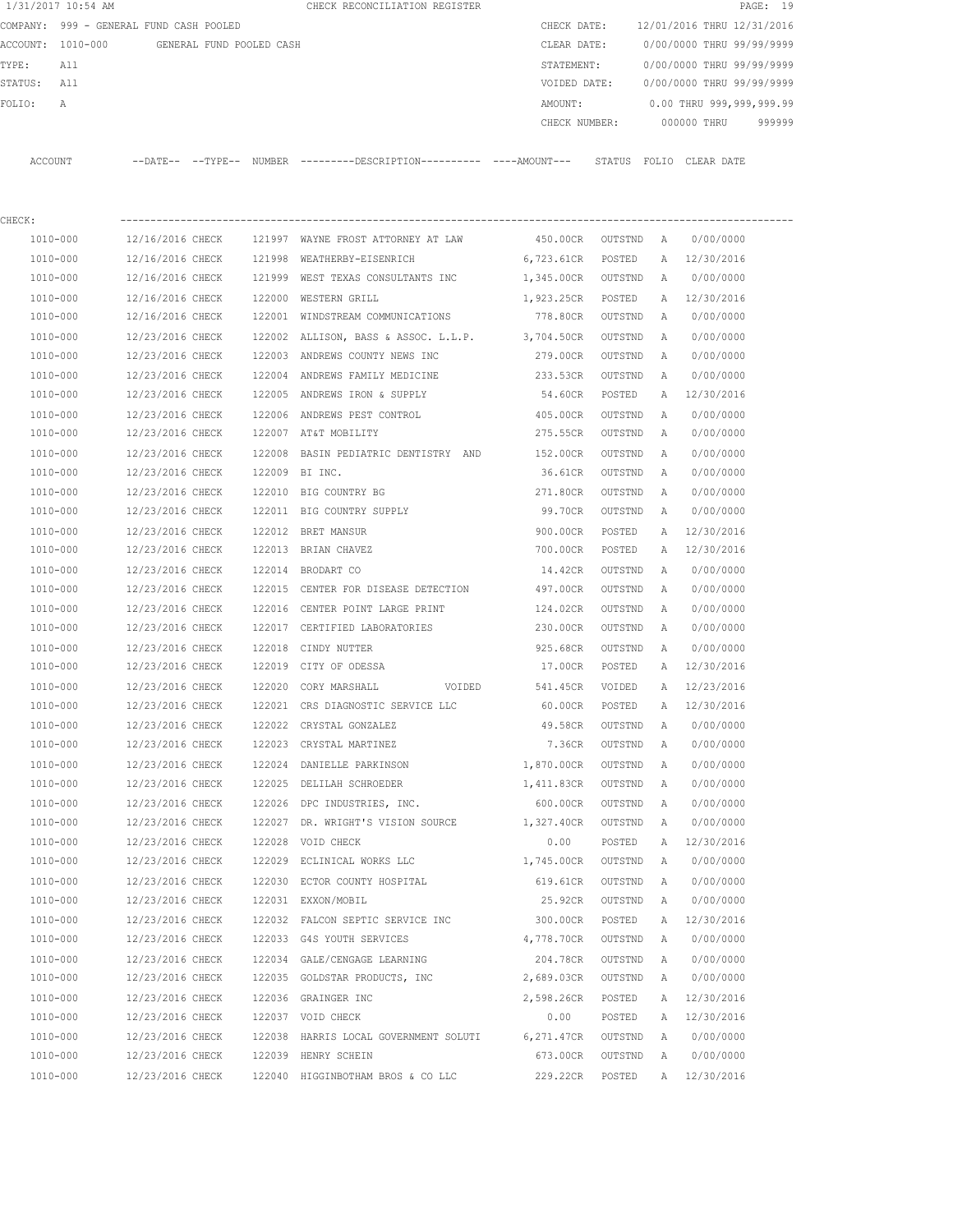|         | 1/31/2017 10:54 AM                         |                                      |              | CHECK RECONCILIATION REGISTER                                                                 |                        |         |        |                                        | PAGE: 20 |
|---------|--------------------------------------------|--------------------------------------|--------------|-----------------------------------------------------------------------------------------------|------------------------|---------|--------|----------------------------------------|----------|
|         | COMPANY: 999 - GENERAL FUND CASH POOLED    |                                      |              |                                                                                               |                        |         |        | CHECK DATE: 12/01/2016 THRU 12/31/2016 |          |
|         | ACCOUNT: 1010-000 GENERAL FUND POOLED CASH |                                      |              |                                                                                               | CLEAR DATE:            |         |        | 0/00/0000 THRU 99/99/9999              |          |
| TYPE:   | All                                        |                                      |              |                                                                                               | STATEMENT:             |         |        | 0/00/0000 THRU 99/99/9999              |          |
| STATUS: | All                                        |                                      |              |                                                                                               | VOIDED DATE:           |         |        | 0/00/0000 THRU 99/99/9999              |          |
| FOLIO:  | Α                                          |                                      |              |                                                                                               | AMOUNT:                |         |        | 0.00 THRU 999,999,999.99               |          |
|         |                                            |                                      |              |                                                                                               | CHECK NUMBER:          |         |        | 000000 THRU                            | 999999   |
|         | ACCOUNT                                    |                                      |              | --DATE-- --TYPE-- NUMBER ---------DESCRIPTION---------- ----AMOUNT--- STATUS FOLIO CLEAR-DATE |                        |         |        |                                        |          |
| CHECK:  |                                            |                                      |              |                                                                                               |                        |         |        |                                        |          |
|         | 1010-000                                   | 12/23/2016 CHECK                     |              | 122041 HIGH PLAINS RADIOLOGICAL ASSN                                                          | 199.00CR POSTED        |         |        | A 12/30/2016                           |          |
|         | 1010-000                                   | 12/23/2016 CHECK                     |              | 122042 J ROXANE BLOUNT                                                                        | 1,454.60CR POSTED      |         |        | A 12/30/2016                           |          |
|         | 1010-000                                   | 12/23/2016 CHECK                     |              | 122043 JACKSONCO SUPPLY LLC                                                                   | 850.19CR OUTSTND       |         | A      | 0/00/0000                              |          |
|         | 1010-000                                   | 12/23/2016 CHECK                     |              | 122044 JOYCE MILLER                                                                           | 113.40CR               | OUTSTND | A      | 0/00/0000                              |          |
|         | 1010-000                                   | 12/23/2016 CHECK                     |              | 122045 KYOCERA DOCUMENT SOLUTIONS AME                                                         | 137.60CR OUTSTND       |         | A      | 0/00/0000                              |          |
|         | 1010-000                                   | 12/23/2016 CHECK                     |              | 122046 LEXISNEXIS                                                                             | 153.00CR               | OUTSTND | A      | 0/00/0000                              |          |
|         | 1010-000                                   | 12/23/2016 CHECK                     |              | 122047 MCH PROCARE HOSPITAL BASED                                                             | 130.06CR               | OUTSTND | A      | 0/00/0000                              |          |
|         | 1010-000                                   | 12/23/2016 CHECK                     | 122048       | MCH PROFESSIONAL CARE                                                                         | 372.90CR               | POSTED  | Α      | 12/30/2016                             |          |
|         | 1010-000                                   | 12/23/2016 CHECK                     |              | 122049 MICROMARKETING, LLC                                                                    | 102.93CR               | OUTSTND | A      | 0/00/0000                              |          |
|         | 1010-000                                   | 12/23/2016 CHECK                     |              | 122050 MIDLAND COUNTY JUVENILE PROBAT 1,100.00CR                                              |                        | OUTSTND | A      | 0/00/0000                              |          |
|         | 1010-000                                   | 12/23/2016 CHECK                     |              | 122051 MIDLAND COUNTY SHERIFF'S DEPAR                                                         | 75.00CR                | OUTSTND | A      | 0/00/0000                              |          |
|         | 1010-000                                   | 12/23/2016 CHECK                     |              | 122052 MORRISON SUPPLY COMPANY                                                                | 361.64CR               | POSTED  | A      | 12/30/2016                             |          |
|         | 1010-000                                   | 12/23/2016 CHECK                     |              | 122053 MUSTANG LUMBER CO                                                                      | 892.37CR               | POSTED  | A      | 12/30/2016                             |          |
|         | 1010-000                                   | 12/23/2016 CHECK                     |              | 122054 VOID CHECK                                                                             | 0.00                   | POSTED  | A      | 12/30/2016                             |          |
|         | 1010-000                                   | 12/23/2016 CHECK                     |              | 122055 VOID CHECK                                                                             | 0.00                   | POSTED  | A      | 12/30/2016                             |          |
|         | 1010-000                                   | 12/23/2016 CHECK                     |              | 122056 VOID CHECK                                                                             | 0.00                   | POSTED  |        | A 12/30/2016                           |          |
|         | 1010-000                                   | 12/23/2016 CHECK                     |              | 122057 O'REILLY AUTO PARTS                                                                    | 63.34CR                | OUTSTND | A      | 0/00/0000                              |          |
|         | 1010-000                                   | 12/23/2016 CHECK                     | 122058       | ONRV                                                                                          |                        | OUTSTND |        | 0/00/0000                              |          |
|         | 1010-000                                   | 12/23/2016 CHECK                     | 122059 PCM-G |                                                                                               | 310.00CR<br>5,619.25CR | OUTSTND | Α<br>A | 0/00/0000                              |          |
|         | 1010-000                                   | 12/23/2016 CHECK                     |              | 122060 PEGASUS SCHOOLS, INC.                                                                  | 4,869.00CR             | OUTSTND | A      | 0/00/0000                              |          |
|         | 1010-000                                   | 12/23/2016 CHECK                     |              | 122061 PERMIAN COURT REPORTERS, INC.                                                          | 449.68CR               | POSTED  | A      | 12/30/2016                             |          |
|         | 1010-000                                   |                                      |              | 122062 PERMIAN REGIONAL MEDICAL CENTE 1,745.11CR                                              |                        |         |        |                                        |          |
|         | 1010-000                                   | 12/23/2016 CHECK<br>12/23/2016 CHECK |              |                                                                                               | 2,151.85CR             | POSTED  | A      | 12/30/2016<br>0/00/0000                |          |
|         |                                            |                                      |              | 122063 POSSUM GRAPE RHK, INC.                                                                 |                        | OUTSTND | A      |                                        |          |
|         | 1010-000                                   | 12/23/2016 CHECK                     |              | 122064 OUICK CARE CLINIC                                                                      | 220.00CR               | OUTSTND | A      | 0/00/0000                              |          |
|         | 1010-000                                   | 12/23/2016 CHECK                     |              | 122065 QUILL CORPORATION                                                                      | 738.50CR               | OUTSTND | A      | 0/00/0000                              |          |
|         | $1010 - 000$                               | 12/23/2016 CHECK                     |              | 122066 RANDY ROWE                                                                             | 7.50CR                 | OUTSTND | Α      | 0/00/0000                              |          |
|         | 1010-000                                   | 12/23/2016 CHECK                     |              | 122067 RELIANT ENERGY                                                                         | 26,123.30CR            | OUTSTND | Α      | 0/00/0000                              |          |
|         | $1010 - 000$                               | 12/23/2016 CHECK                     |              | 122068 RICHARD H DOLGENER                                                                     | 62.37CR                | OUTSTND | Α      | 0/00/0000                              |          |
|         | 1010-000                                   | 12/23/2016 CHECK                     |              | 122069 ROBERT W GARCIA MD<br>VOIDED                                                           | 2,731.00CR             | VOIDED  | Α      | 12/23/2016                             |          |
|         | $1010 - 000$                               | 12/23/2016 CHECK                     |              | 122070 SAM HOUSTON STATE UNIVERSITY-C                                                         | 175.00CR               | OUTSTND | Α      | 0/00/0000                              |          |
|         | 1010-000                                   | 12/23/2016 CHECK                     |              | 122071 SCOTT MARTIN LCP-S LSOTP-S                                                             | 580.00CR               | OUTSTND | Α      | 0/00/0000                              |          |
|         | 1010-000                                   | 12/23/2016 CHECK                     |              | 122072 SECURED DOCUMENT SHREDDING, IN                                                         | 50.00CR                | OUTSTND | Α      | 0/00/0000                              |          |
|         | 1010-000                                   | 12/23/2016 CHECK                     | 122073 SHELL |                                                                                               | 675.82CR               | OUTSTND | Α      | 0/00/0000                              |          |
|         | 1010-000                                   | 12/23/2016 CHECK                     |              | 122074 SHOPKO PHARMACY # 2554                                                                 | 153.77CR               | OUTSTND | Α      | 0/00/0000                              |          |
|         | 1010-000                                   | 12/23/2016 CHECK                     |              | 122075 SIERRA SPRINGS                                                                         | 144.67CR               | OUTSTND | Α      | 0/00/0000                              |          |
|         | 1010-000                                   | 12/23/2016 CHECK                     |              | 122076 SOUTH PLAINS FORENSIC PATHOLOG                                                         | 2,200.00CR             | OUTSTND | Α      | 0/00/0000                              |          |
|         | 1010-000                                   | 12/23/2016 CHECK                     |              | 122077 SYNETRA INC                                                                            | 1,931.00CR             | POSTED  | Α      | 12/30/2016                             |          |
|         | 1010-000                                   | 12/23/2016 CHECK                     |              | 122078 TAC EDUCATION - JPCA                                                                   | 125.00CR               | OUTSTND | Α      | 0/00/0000                              |          |
|         | 1010-000                                   | 12/23/2016 CHECK                     |              | 122079 TASCOSA OFFICE MACHINES INC                                                            | 25.99CR                | OUTSTND | Α      | 0/00/0000                              |          |
|         | 1010-000                                   | 12/23/2016 CHECK                     |              | 122080 TEAFCS DISTRICT 6                                                                      | 120.00CR               | OUTSTND | Α      | 0/00/0000                              |          |
|         | 1010-000                                   | 12/23/2016 CHECK                     |              | 122081 TEXAS DEPARTMENT OF AGRICULTUR                                                         | 152.00CR               | OUTSTND | Α      | 0/00/0000                              |          |
|         | 1010-000                                   | 12/23/2016 CHECK                     |              | 122082 TEXAS TECH UNIVERSITY HEALTH S                                                         | 2,310.00CR             | OUTSTND | Α      | 0/00/0000                              |          |
|         | 1010-000                                   | 12/23/2016 CHECK                     |              | 122083 THE BOSWORTH CO.                                                                       | 480.00CR               | POSTED  | Α      | 12/30/2016                             |          |
|         | 1010-000                                   | 12/23/2016 CHECK                     |              | 122084 THE GOUGLER COMPANY                                                                    | 1,250.00CR             | OUTSTND | Α      | 0/00/0000                              |          |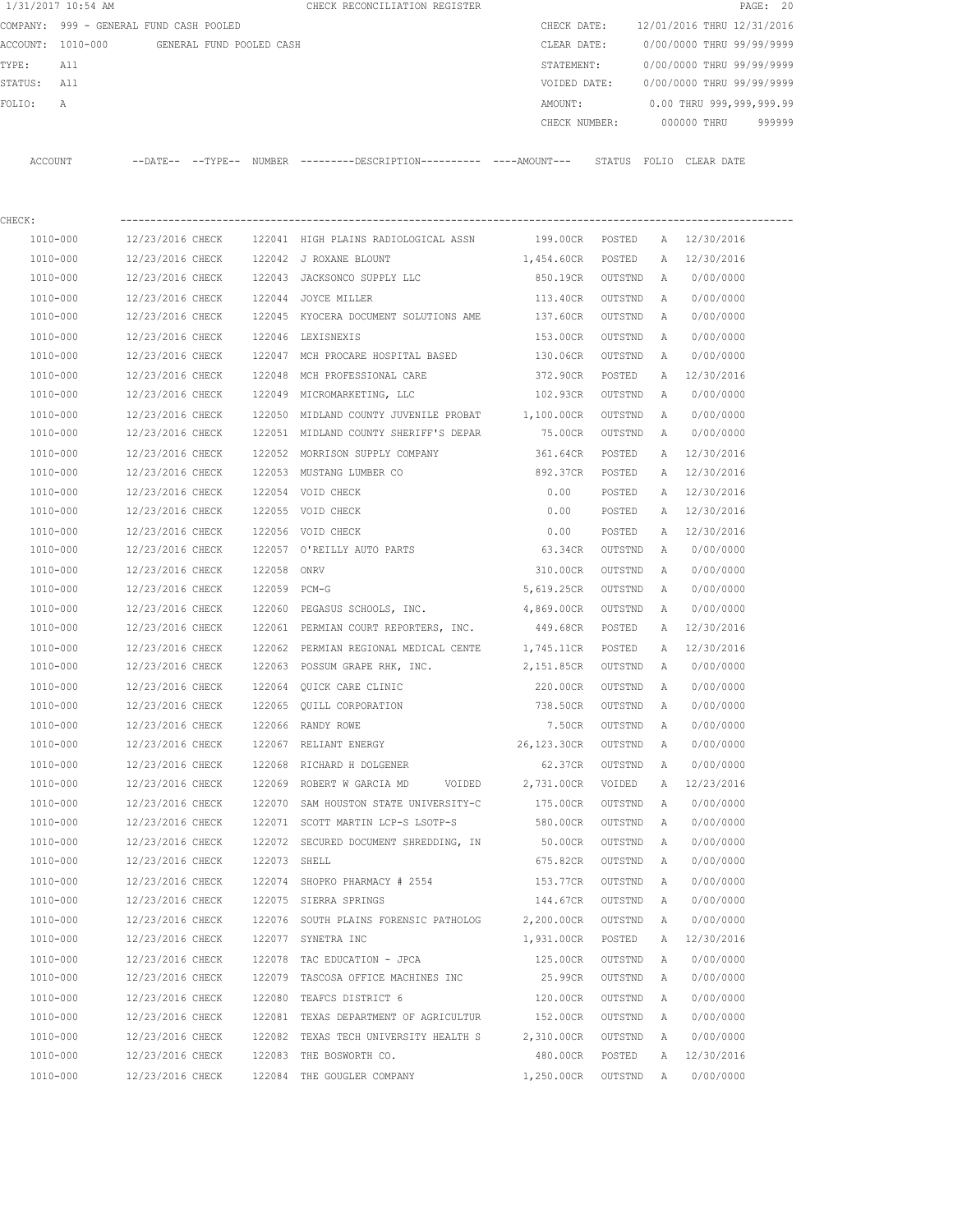|         | 1/31/2017 10:54 AM                      |                  |                          |        | CHECK RECONCILIATION REGISTER                                                             |                    |                |   |                                        | PAGE: 21 |
|---------|-----------------------------------------|------------------|--------------------------|--------|-------------------------------------------------------------------------------------------|--------------------|----------------|---|----------------------------------------|----------|
|         | COMPANY: 999 - GENERAL FUND CASH POOLED |                  |                          |        |                                                                                           |                    |                |   | CHECK DATE: 12/01/2016 THRU 12/31/2016 |          |
|         | ACCOUNT: 1010-000                       |                  | GENERAL FUND POOLED CASH |        |                                                                                           | CLEAR DATE:        |                |   | 0/00/0000 THRU 99/99/9999              |          |
| TYPE:   | All                                     |                  |                          |        |                                                                                           | STATEMENT:         |                |   | 0/00/0000 THRU 99/99/9999              |          |
| STATUS: | All                                     |                  |                          |        |                                                                                           | VOIDED DATE:       |                |   | 0/00/0000 THRU 99/99/9999              |          |
| FOLIO:  | Α                                       |                  |                          |        |                                                                                           | AMOUNT:            |                |   | 0.00 THRU 999,999,999.99               |          |
|         |                                         |                  |                          |        |                                                                                           | CHECK NUMBER:      |                |   | 000000 THRU                            | 999999   |
|         | ACCOUNT                                 |                  |                          |        | --DATE-- --TYPE-- NUMBER --------DESCRIPTION--------- ---AMOUNT--- STATUS FOLIO CLEARDATE |                    |                |   |                                        |          |
| CHECK:  |                                         |                  |                          |        |                                                                                           |                    |                |   |                                        |          |
|         | 1010-000                                | 12/23/2016 CHECK |                          |        | 122085 THOMSON REUTERS - WEST                                                             | 458.24CR OUTSTND   |                | A | 0/00/0000                              |          |
|         | 1010-000                                | 12/23/2016 CHECK |                          |        | 122086 TOMMY DARLAND GOLF SALES                                                           | 5,175.71CR         | OUTSTND        | A | 0/00/0000                              |          |
|         | 1010-000                                | 12/23/2016 CHECK |                          |        | 122087 TYLER TECHNOLOGIES INC VOIDED 175, 425.61CR VOIDED                                 |                    |                |   | A 12/23/2016                           |          |
|         | 1010-000                                | 12/23/2016 CHECK |                          |        | 122088 UM AUTO PARTS                                                                      | 312.44CR POSTED    |                | A | 12/30/2016                             |          |
|         | 1010-000                                | 12/23/2016 CHECK |                          |        | 122089 UNIFIRST                                                                           |                    | 35.10CR POSTED |   | A 12/30/2016                           |          |
|         | 1010-000                                | 12/23/2016 CHECK |                          | 122090 | UPTON COUNTY                                                                              | 102.00CR           | OUTSTND        | A | 0/00/0000                              |          |
|         | 1010-000                                | 12/23/2016 CHECK |                          |        | 122091 VERIZON WIRELESS                                                                   | 164.38CR           | OUTSTND        | A | 0/00/0000                              |          |
|         | 1010-000                                | 12/23/2016 CHECK |                          |        | 122092 VICKI SCOTT<br>VOIDED                                                              | 665.45CR           | VOIDED         |   | A 12/23/2016                           |          |
|         | 1010-000                                | 12/23/2016 CHECK |                          |        | 122093 WAGNER SUPPLY COMPANY                                                              | 2,861.41CR OUTSTND |                | A | 0/00/0000                              |          |
|         | 1010-000                                | 12/23/2016 CHECK |                          |        | 122094 WINDSTREAM COMMUNICATIONS                                                          | 2,060.87CR         | OUTSTND        | A | 0/00/0000                              |          |
|         | 1010-000                                | 12/23/2016 CHECK |                          |        | 122095 ZENO OFFICE SOLUTIONS                                                              | 240.00CR           | POSTED         | A | 12/30/2016                             |          |
|         | 1010-000                                | 12/23/2016 CHECK |                          |        | 122096 TYLER TECHNOLOGIES INC 175,425.61CR                                                |                    | OUTSTND        | A | 0/00/0000                              |          |
|         | 1010-000                                | 12/23/2016 CHECK |                          | 122097 | CORY MARSHALL                                                                             | 521.45CR           | OUTSTND        | A | 0/00/0000                              |          |
|         | 1010-000                                | 12/23/2016 CHECK |                          |        | 122098 VICKI SCOTT                                                                        | 648.45CR           | POSTED         | Α | 12/30/2016                             |          |
|         | 1010-000                                | 12/23/2016 CHECK |                          |        | 122099 VICKI SCOTT                                                                        | 17.00CR            | OUTSTND        | Α | 0/00/0000                              |          |
|         | 1010-000                                | 12/23/2016 CHECK |                          |        | 122100 ROBERT W GARCIA MD                                                                 | 2,750.00CR         | OUTSTND        | A | 0/00/0000                              |          |
|         | 1010-000                                | 12/30/2016 CHECK |                          |        | 122101 ANTHONY NATAL                                                                      | 40.00CR            | OUTSTND        | A | 0/00/0000                              |          |
|         | 1010-000                                | 12/30/2016 CHECK |                          |        | 122102 BARBARA A HUDGENS                                                                  | 40.00CR            | OUTSTND        | Α | 0/00/0000                              |          |
|         | 1010-000                                | 12/30/2016 CHECK |                          |        | 122103 JESSICA SALDIVAR                                                                   | 40.00CR            | OUTSTND        | A | 0/00/0000                              |          |
|         | 1010-000                                | 12/30/2016 CHECK |                          |        | 122104 JIMMY D CRENSHAW JR                                                                | 40.00CR            | OUTSTND        | A | 0/00/0000                              |          |
|         | 1010-000                                | 12/30/2016 CHECK |                          |        | 122105 JOSHUA SNOW                                                                        | 40.00CR            | OUTSTND        | A | 0/00/0000                              |          |
|         | 1010-000                                | 12/30/2016 CHECK |                          |        | 122106 LARISA A BAIRAMOVA                                                                 | 40.00CR            | OUTSTND        | Α | 0/00/0000                              |          |
|         | 1010-000                                | 12/30/2016 CHECK |                          |        | 122107 MALLORY LEIGH THOMPSON                                                             | 40.00CR            | OUTSTND        | Α | 0/00/0000                              |          |
|         | 1010-000                                | 12/30/2016 CHECK |                          |        | 122108 MICHEL NICOLE GARCIA                                                               | 40.00CR            | OUTSTND        | Α | 0/00/0000                              |          |
|         | 1010-000                                | 12/30/2016 CHECK |                          |        | 122109 PAMELA MCDONALD                                                                    | 40.00CR            | OUTSTND        | Α | 0/00/0000                              |          |
|         | 1010-000                                | 12/30/2016 CHECK |                          |        | 122110 SELINDA SUE HOBBS                                                                  | 40.00CR            | OUTSTND        | A | 0/00/0000                              |          |
|         | 1010-000                                | 12/30/2016 CHECK |                          |        | 122111 WESTON WELCH BURNETT                                                               | 40.00CR            | OUTSTND        | Α | 0/00/0000                              |          |
|         | 1010-000                                | 12/30/2016 CHECK |                          |        | 122112 ADVANCED BUSINESS SOLUTIONS                                                        | 317.85CR           | OUTSTND        | Α | 0/00/0000                              |          |
|         | 1010-000                                | 12/30/2016 CHECK |                          |        | 122113 AGRI-TEX WOOD SHAVINGS                                                             | 6,200.00CR         | OUTSTND        | Α | 0/00/0000                              |          |
|         | $1010 - 000$                            | 12/30/2016 CHECK |                          |        | 122114 AIR FILTRATION PRODUCTS AND SE                                                     | 534.39CR           | OUTSTND        | Α | 0/00/0000                              |          |
|         | 1010-000                                | 12/30/2016 CHECK |                          |        | 122115 ANDREWS COUNTRY CLUB                                                               | 1.00CR             | OUTSTND        | Α | 0/00/0000                              |          |
|         | 1010-000                                | 12/30/2016 CHECK |                          |        | 122116 ANDREWS IRON & SUPPLY                                                              | 27.30CR            | OUTSTND        | Α | 0/00/0000                              |          |
|         | 1010-000                                | 12/30/2016 CHECK |                          |        | 122117 ANDREWS PRESCRIPTION SHOP LLC                                                      | 1,431.83CR         | OUTSTND        | Α | 0/00/0000                              |          |
|         | $1010 - 000$                            | 12/30/2016 CHECK |                          |        | 122118 ANDREWS SENIOR CENTER                                                              | 79,697.25CR        | OUTSTND        | Α | 0/00/0000                              |          |
|         | 1010-000                                | 12/30/2016 CHECK |                          |        | 122119 ANDREWS TIRE SERVICE INC                                                           | 120.00CR           | OUTSTND        | Α | 0/00/0000                              |          |
|         | 1010-000                                | 12/30/2016 CHECK |                          |        | 122120 AUTO-CHLOR SYSTEM OF GOLDEN LI                                                     | 153.00CR           | OUTSTND        | Α | 0/00/0000                              |          |
|         | 1010-000                                | 12/30/2016 CHECK |                          |        | 122121 BASIN PEDIATRIC DENTISTRY AND                                                      | 277.00CR           | OUTSTND        | Α | 0/00/0000                              |          |
|         | 1010-000                                | 12/30/2016 CHECK |                          |        | 122122 BAY TECH LABEL, INC.                                                               | 160.30CR           | OUTSTND        | Α | 0/00/0000                              |          |
|         | 1010-000                                | 12/30/2016 CHECK |                          |        | 122123 BIG COUNTRY SUPPLY                                                                 | 1,043.51CR         | OUTSTND        | Α | 0/00/0000                              |          |
|         | 1010-000                                | 12/30/2016 CHECK |                          |        | 122124 BROCKETT & MCNEEL                                                                  | 8,183.12CR         | OUTSTND        | Α | 0/00/0000                              |          |
|         | 1010-000                                | 12/30/2016 CHECK |                          |        | 122125 BRODNEY MOSES                                                                      | 350.00CR           | OUTSTND        | Α | 0/00/0000                              |          |
|         | 1010-000                                | 12/30/2016 CHECK |                          |        | 122126 CANON FINANCIAL SERVICES INC                                                       | 344.60CR           | OUTSTND        | Α | 0/00/0000                              |          |
|         | 1010-000                                | 12/30/2016 CHECK |                          |        | 122127 CHEVRON AND TEXACO BUSINESS CA                                                     | 32.97CR            | OUTSTND        | Α | 0/00/0000                              |          |
|         | 1010-000                                | 12/30/2016 CHECK |                          |        | 122128 CMC BUSINESS SYSTEMS INC                                                           | 725.00CR           | OUTSTND        | A | 0/00/0000                              |          |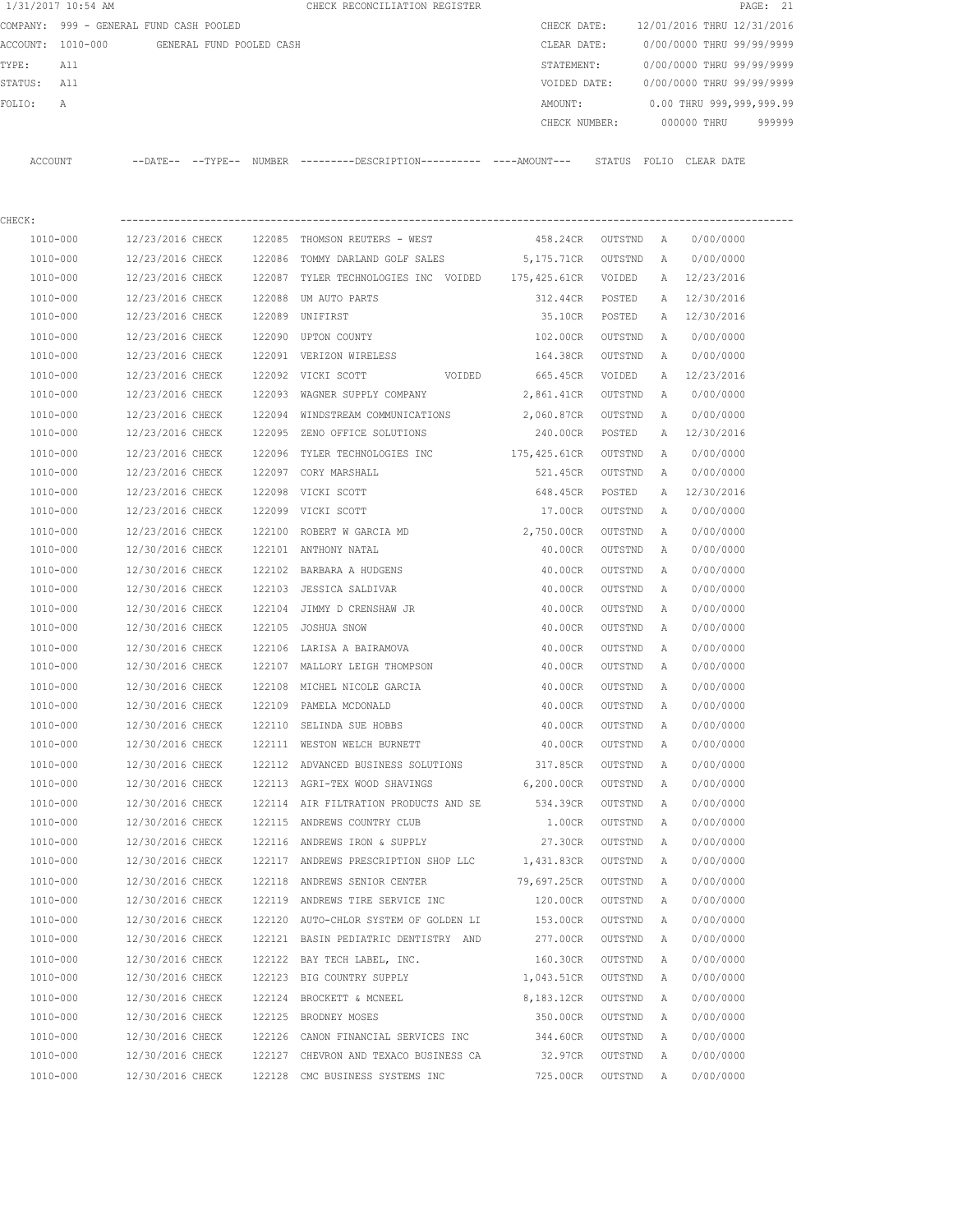|                                               | 1/31/2017 10:54 AM                      |                  |              | CHECK RECONCILIATION REGISTER                                                              |             |               |                           |   |                            | PAGE: 22 |
|-----------------------------------------------|-----------------------------------------|------------------|--------------|--------------------------------------------------------------------------------------------|-------------|---------------|---------------------------|---|----------------------------|----------|
|                                               | COMPANY: 999 - GENERAL FUND CASH POOLED |                  |              |                                                                                            |             | CHECK DATE:   |                           |   | 12/01/2016 THRU 12/31/2016 |          |
| ACCOUNT: 1010-000<br>GENERAL FUND POOLED CASH |                                         |                  |              |                                                                                            | CLEAR DATE: |               | 0/00/0000 THRU 99/99/9999 |   |                            |          |
| TYPE:                                         | All                                     |                  |              |                                                                                            |             | STATEMENT:    |                           |   | 0/00/0000 THRU 99/99/9999  |          |
| STATUS:                                       | All                                     |                  |              |                                                                                            |             | VOIDED DATE:  |                           |   | 0/00/0000 THRU 99/99/9999  |          |
| FOLIO:                                        | Α                                       |                  |              |                                                                                            |             | AMOUNT:       |                           |   | 0.00 THRU 999,999,999.99   |          |
|                                               |                                         |                  |              |                                                                                            |             | CHECK NUMBER: |                           |   | 000000 THRU                | 999999   |
|                                               |                                         |                  |              |                                                                                            |             |               |                           |   |                            |          |
|                                               | ACCOUNT                                 |                  |              | --DATE-- --TYPE-- NUMBER --------DESCRIPTION--------- ---AMOUNT--- STATUS FOLIO CLEAR DATE |             |               |                           |   |                            |          |
|                                               |                                         |                  |              |                                                                                            |             |               |                           |   |                            |          |
|                                               |                                         |                  |              |                                                                                            |             |               |                           |   |                            |          |
| CHECK:                                        |                                         |                  |              |                                                                                            |             |               |                           |   |                            |          |
|                                               | 1010-000                                | 12/30/2016 CHECK |              | 122129 CRS DIAGNOSTIC SERVICE LLC                                                          |             | 75.00CR       | OUTSTND A                 |   | 0/00/0000                  |          |
|                                               | 1010-000                                | 12/30/2016 CHECK |              | 122130 DAVID B BROOKS                                                                      |             | 100.00CR      | OUTSTND                   | A | 0/00/0000                  |          |
|                                               | 1010-000                                | 12/30/2016 CHECK |              | 122131 DRISKELL & BATES PSYCHOLOGY, P                                                      |             | 550.00CR      | OUTSTND                   | Α | 0/00/0000                  |          |
|                                               | 1010-000                                | 12/30/2016 CHECK |              | 122132 EXXON/MOBIL                                                                         |             | 62.49CR       | OUTSTND                   | Α | 0/00/0000                  |          |
|                                               | 1010-000                                | 12/30/2016 CHECK | 122133 FEDEX |                                                                                            |             | 53.40CR       | OUTSTND                   | Α | 0/00/0000                  |          |
|                                               | 1010-000                                | 12/30/2016 CHECK | 122134       | GRAINGER INC                                                                               |             | 482.82CR      | OUTSTND                   | Α | 0/00/0000                  |          |
|                                               | 1010-000                                | 12/30/2016 CHECK |              | 122135 HENRY SCHEIN                                                                        |             | 138.39CR      | OUTSTND                   | A | 0/00/0000                  |          |
|                                               | 1010-000                                | 12/30/2016 CHECK |              | 122136 KELLY'S AUTO                                                                        |             | 142.50CR      | OUTSTND                   | A | 0/00/0000                  |          |
|                                               | 1010-000                                | 12/30/2016 CHECK |              | 122137 KNIGHTS TIRE & SERVICE                                                              |             | 15.00CR       | OUTSTND                   | A | 0/00/0000                  |          |
|                                               | 1010-000                                | 12/30/2016 CHECK |              | 122138 LUBBOCK COUNTY COURT HOUSE 6,300.00CR                                               |             |               | OUTSTND                   | Α | 0/00/0000                  |          |
|                                               | 1010-000                                | 12/30/2016 CHECK |              | 122139 MAL ENTERPRISES INC                                                                 |             | 695.94CR      | OUTSTND                   | Α | 0/00/0000                  |          |
|                                               | 1010-000                                | 12/30/2016 CHECK | 122140       | MARK HOOPER ATTORNEY AT LAW                                                                |             | 300.00CR      | OUTSTND                   | Α | 0/00/0000                  |          |
|                                               | 1010-000                                | 12/30/2016 CHECK |              | 122141 MCH PROFESSIONAL CARE                                                               |             | 709.11CR      | OUTSTND                   | Α | 0/00/0000                  |          |
|                                               | 1010-000                                | 12/30/2016 CHECK |              | 122142 MIKE HOLMES                                                                         |             | 300.00CR      | OUTSTND                   | Α | 0/00/0000                  |          |
|                                               | 1010-000                                | 12/30/2016 CHECK |              | 122143 NAVICURE, INC                                                                       |             | 158.00CR      | OUTSTND                   | A | 0/00/0000                  |          |
|                                               | 1010-000                                | 12/30/2016 CHECK |              | 122144 NORTH TEXAS TOLLWAY AUTHORITY                                                       |             | 19.90CR       | OUTSTND                   | Α | 0/00/0000                  |          |
|                                               | 1010-000                                | 12/30/2016 CHECK |              | 122145 PERMIAN PHYSCIAN SERVICES                                                           |             | 451.48CR      | OUTSTND                   | A | 0/00/0000                  |          |
|                                               | 1010-000                                | 12/30/2016 CHECK | 122146       | PHILLIPS 66 CO/GECRB                                                                       |             | 75.57CR       | OUTSTND                   | Α | 0/00/0000                  |          |
|                                               | 1010-000                                | 12/30/2016 CHECK |              | 122147 OUILL CORPORATION                                                                   |             | 295.68CR      | OUTSTND                   | A | 0/00/0000                  |          |
|                                               | 1010-000                                | 12/30/2016 CHECK |              | 122148 SIERRA SPRINGS                                                                      |             | 76.33CR       | OUTSTND                   | A | 0/00/0000                  |          |
|                                               | 1010-000                                | 12/30/2016 CHECK |              | 122149 SMITH MEDICAL PARTNERS, LLC                                                         |             | 206.88CR      | OUTSTND                   | A | 0/00/0000                  |          |
|                                               | 1010-000                                | 12/30/2016 CHECK |              | 122150 SUSANA DE LA ROSA                                                                   |             | 145.90CR      | OUTSTND                   | A | 0/00/0000                  |          |
|                                               | 1010-000                                | 12/30/2016 CHECK |              | 122151 TASER INTERNATIONAL                                                                 |             | 231.24CR      | OUTSTND                   | A | 0/00/0000                  |          |
|                                               | 1010-000                                | 12/30/2016 CHECK |              | 122152 TEXAS GAS SERVICE CORP                                                              |             | 1,722.24CR    | OUTSTND                   | A | 0/00/0000                  |          |
|                                               | 1010-000                                | 12/30/2016 CHECK |              | 122153 TOMMY DARLAND GOLF SALES                                                            |             | 305.00CR      | OUTSTND                   | A | 0/00/0000                  |          |
|                                               | 1010-000                                | 12/30/2016 CHECK |              | 122154 TOTAL PRODUCTIONS                                                                   |             | 2,700.00CR    | OUTSTND                   | A | 0/00/0000                  |          |
|                                               | 1010-000                                | 12/30/2016 CHECK |              | 122155 UNITED OIL & GREASE                                                                 |             | 374.33CR      | OUTSTND                   | Α | 0/00/0000                  |          |
|                                               | 1010-000                                | 12/30/2016 CHECK |              | 122156 UPTON COUNTY                                                                        |             | 3,487.50CR    | OUTSTND                   | Α | 0/00/0000                  |          |
|                                               | 1010-000                                | 12/30/2016 CHECK |              | 122157 WEATHERBY-EISENRICH                                                                 |             | 71.00CR       | OUTSTND                   | Α | 0/00/0000                  |          |
|                                               | 1010-000                                | 12/30/2016 CHECK |              | 122158 ZENO OFFICE SOLUTIONS                                                               |             | 210.00CR      | OUTSTND A                 |   | 0/00/0000                  |          |
|                                               |                                         |                  |              |                                                                                            |             |               |                           |   |                            |          |
| MISCELLANEOUS:                                |                                         |                  |              |                                                                                            |             |               |                           |   |                            |          |
|                                               | 1010-000                                | 12/02/2016 MISC. |              | 121822 MILTON SALES                                                                        | VOIDED      | 8.00          | VOIDED                    |   | A 12/02/2016               |          |
|                                               | 1010-000                                | 12/05/2016 MISC. |              | 119786 AMANDA CORNELIUS LINCOLNUNPOST                                                      |             | 9.85          | POSTED                    | Α | 12/30/2016                 |          |
|                                               | 1010-000                                | 12/05/2016 MISC. |              | 119794 BIRCH ROYALTIES LLC                                                                 | UNPOST      | 179.64        | POSTED                    | Α | 12/30/2016                 |          |
|                                               | 1010-000                                | 12/05/2016 MISC. |              | 119803 CROSS TOWING                                                                        | UNPOST      | 185.00        | POSTED                    | Α | 12/30/2016                 |          |
|                                               | 1010-000                                | 12/05/2016 MISC. |              | 119836 NOBLE ROYALTY ACCESS FUNUNPOST                                                      |             | 406.93        | POSTED                    | Α | 12/30/2016                 |          |
|                                               | 1010-000                                | 12/09/2016 MISC. |              | 121914 DE LAGE LANDEN FINANCIALVOIDED                                                      |             | 252.81        | VOIDED                    | Α | 12/09/2016                 |          |
|                                               | 1010-000                                | 12/09/2016 MISC. |              | 121923 K.B. SAFE & LOCK CO.                                                                | VOIDED      | 52.00         | VOIDED                    | Α | 12/09/2016                 |          |
|                                               | 1010-000                                | 12/20/2016 MISC. |              | 119960 MIDLAND COUNTY SHERIFF'SUNPOST                                                      |             | 75.00         | POSTED                    | Α | 12/30/2016                 |          |
|                                               | 1010-000                                | 12/23/2016 MISC. |              | 122020 CORY MARSHALL                                                                       | VOIDED      | 541.45        | VOIDED                    | A | 12/23/2016                 |          |
|                                               | 1010-000                                | 12/23/2016 MISC. | 122069       | ROBERT W GARCIA MD                                                                         | VOIDED      | 2,731.00      | VOIDED                    | Α | 12/23/2016                 |          |
|                                               | 1010-000                                | 12/23/2016 MISC. |              | 122087 TYLER TECHNOLOGIES INC VOIDED                                                       |             | 175, 425.61   | VOIDED                    | A | 12/23/2016                 |          |
|                                               | 1010-000                                | 12/23/2016 MISC. |              | 122092 VICKI SCOTT                                                                         | VOIDED      | 665.45        | VOIDED                    |   | A 12/23/2016               |          |
|                                               |                                         |                  |              |                                                                                            |             |               |                           |   |                            |          |